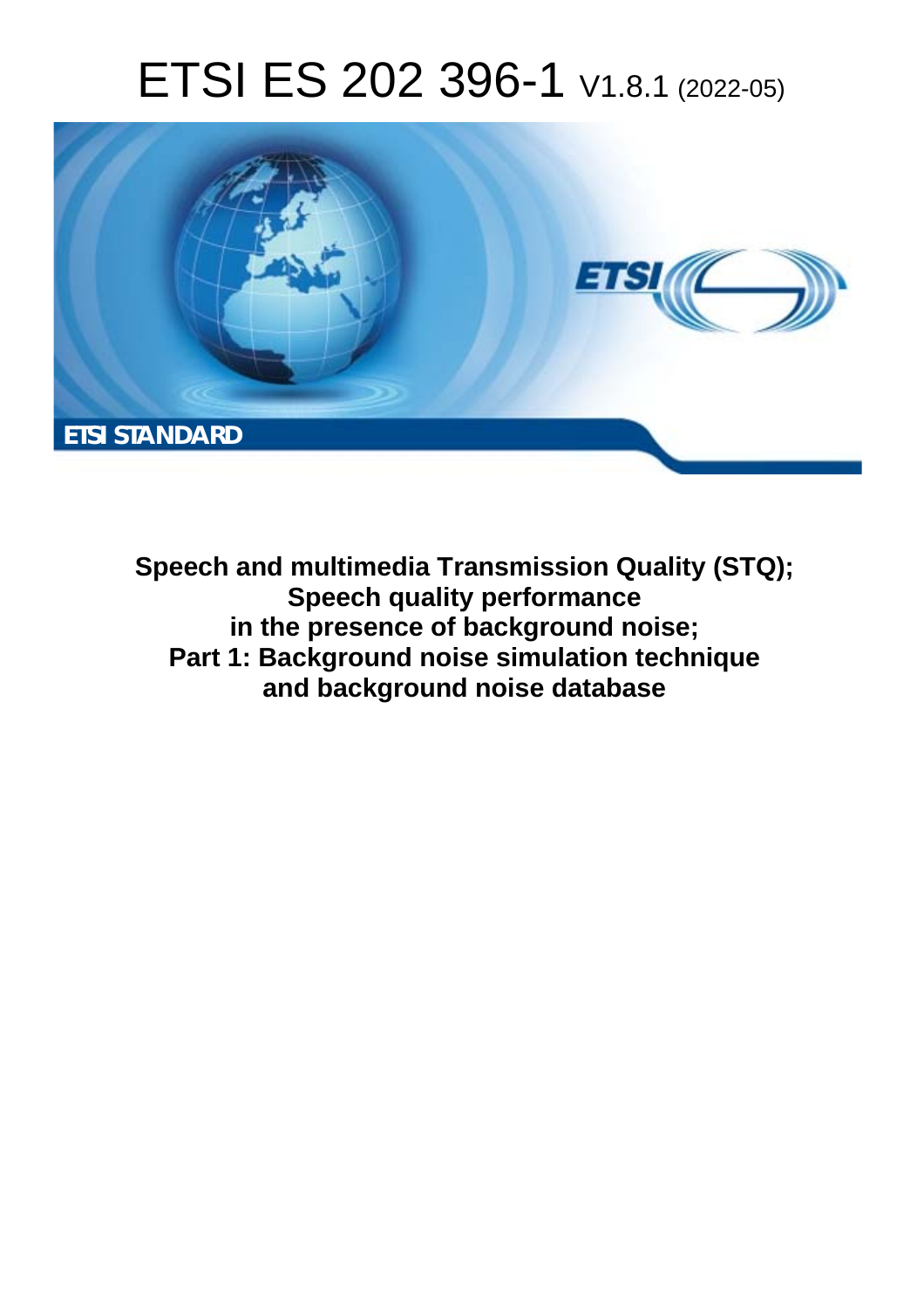Reference

RES/STQ-288

Keywords

noise, performance, quality, speech

#### *ETSI*

650 Route des Lucioles F-06921 Sophia Antipolis Cedex - FRANCE

Tel.: +33 4 92 94 42 00 Fax: +33 4 93 65 47 16

Siret N° 348 623 562 00017 - APE 7112B Association à but non lucratif enregistrée à la Sous-Préfecture de Grasse (06) N° w061004871

#### *Important notice*

The present document can be downloaded from: <http://www.etsi.org/standards-search>

The present document may be made available in electronic versions and/or in print. The content of any electronic and/or print versions of the present document shall not be modified without the prior written authorization of ETSI. In case of any existing or perceived difference in contents between such versions and/or in print, the prevailing version of an ETSI deliverable is the one made publicly available in PDF format at [www.etsi.org/deliver](http://www.etsi.org/deliver).

Users of the present document should be aware that the document may be subject to revision or change of status. Information on the current status of this and other ETSI documents is available at <https://portal.etsi.org/TB/ETSIDeliverableStatus.aspx>

If you find errors in the present document, please send your comment to one of the following services: <https://portal.etsi.org/People/CommiteeSupportStaff.aspx>

If you find a security vulnerability in the present document, please report it through our Coordinated Vulnerability Disclosure Program: <https://www.etsi.org/standards/coordinated-vulnerability-disclosure>

#### *Notice of disclaimer & limitation of liability*

The information provided in the present deliverable is directed solely to professionals who have the appropriate degree of experience to understand and interpret its content in accordance with generally accepted engineering or other professional standard and applicable regulations.

No recommendation as to products and services or vendors is made or should be implied.

No representation or warranty is made that this deliverable is technically accurate or sufficient or conforms to any law and/or governmental rule and/or regulation and further, no representation or warranty is made of merchantability or fitness for any particular purpose or against infringement of intellectual property rights.

In no event shall ETSI be held liable for loss of profits or any other incidental or consequential damages.

Any software contained in this deliverable is provided "AS IS" with no warranties, express or implied, including but not limited to, the warranties of merchantability, fitness for a particular purpose and non-infringement of intellectual property rights and ETSI shall not be held liable in any event for any damages whatsoever (including, without limitation, damages for loss of profits, business interruption, loss of information, or any other pecuniary loss) arising out of or related to the use of or inability to use the software.

#### *Copyright Notification*

No part may be reproduced or utilized in any form or by any means, electronic or mechanical, including photocopying and microfilm except as authorized by written permission of ETSI.

> The content of the PDF version shall not be modified without the written authorization of ETSI. The copyright and the foregoing restriction extend to reproduction in all media.

© ETSI 2022. All rights reserved.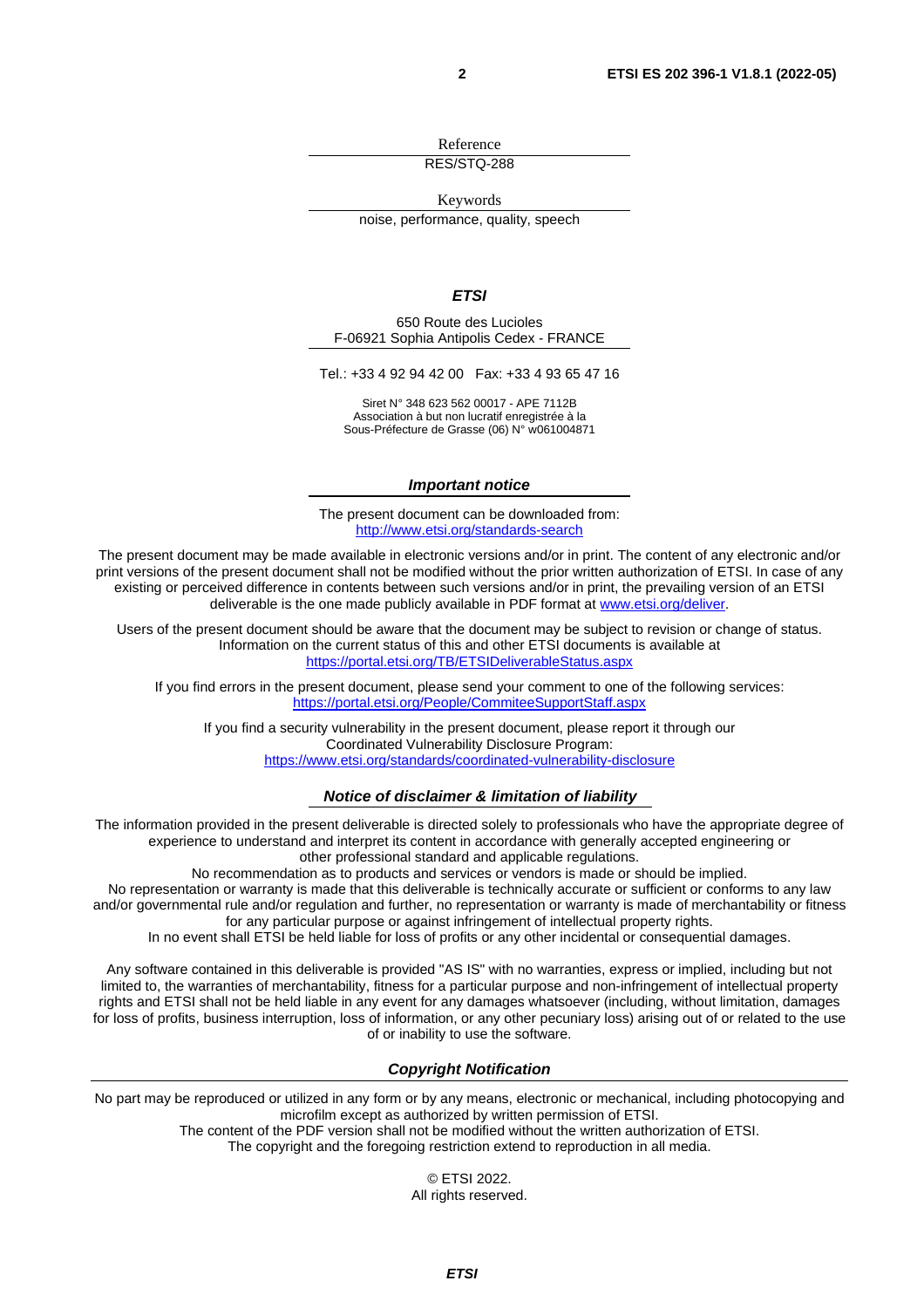# Contents

| 1              |                                                                                                  |  |
|----------------|--------------------------------------------------------------------------------------------------|--|
| 2              |                                                                                                  |  |
| 2.1<br>2.2     |                                                                                                  |  |
| 3              |                                                                                                  |  |
| 3.1            |                                                                                                  |  |
| 3.2<br>3.3     |                                                                                                  |  |
| 4              |                                                                                                  |  |
| 4.1            |                                                                                                  |  |
| 4.2            |                                                                                                  |  |
| 4.3            |                                                                                                  |  |
| 4.4            |                                                                                                  |  |
| 4.5            |                                                                                                  |  |
| 4.6<br>4.7     |                                                                                                  |  |
| 5              |                                                                                                  |  |
| 5.1            |                                                                                                  |  |
| 5.2            |                                                                                                  |  |
|                |                                                                                                  |  |
| 6              |                                                                                                  |  |
| 6.1<br>6.2     |                                                                                                  |  |
| 6.3            |                                                                                                  |  |
| 6.4            |                                                                                                  |  |
| 6.4.0          |                                                                                                  |  |
| 6.4.1          |                                                                                                  |  |
| 6.4.2          |                                                                                                  |  |
| 6.4.3          | Transmission of background noise: Comparison of terminal performance in the original sound field |  |
|                |                                                                                                  |  |
| 6.5            |                                                                                                  |  |
| $\overline{7}$ |                                                                                                  |  |
| 7.1            |                                                                                                  |  |
| 7.2            |                                                                                                  |  |
| 7.2.0          |                                                                                                  |  |
| 7.2.1<br>7.2.2 |                                                                                                  |  |
| 7.3            |                                                                                                  |  |
| 7.4            |                                                                                                  |  |
| 7.5            |                                                                                                  |  |
| 7.5.1          |                                                                                                  |  |
| 7.5.2          | Transmission of background noise: Comparison of terminal performance in the original sound field |  |
|                |                                                                                                  |  |
| 8              |                                                                                                  |  |
| 8.0            |                                                                                                  |  |
| 8.1            |                                                                                                  |  |
| 8.2            | Binaural signals identical to the background noise recordings provided in ETSI TS 103 22450      |  |
| 8.3            |                                                                                                  |  |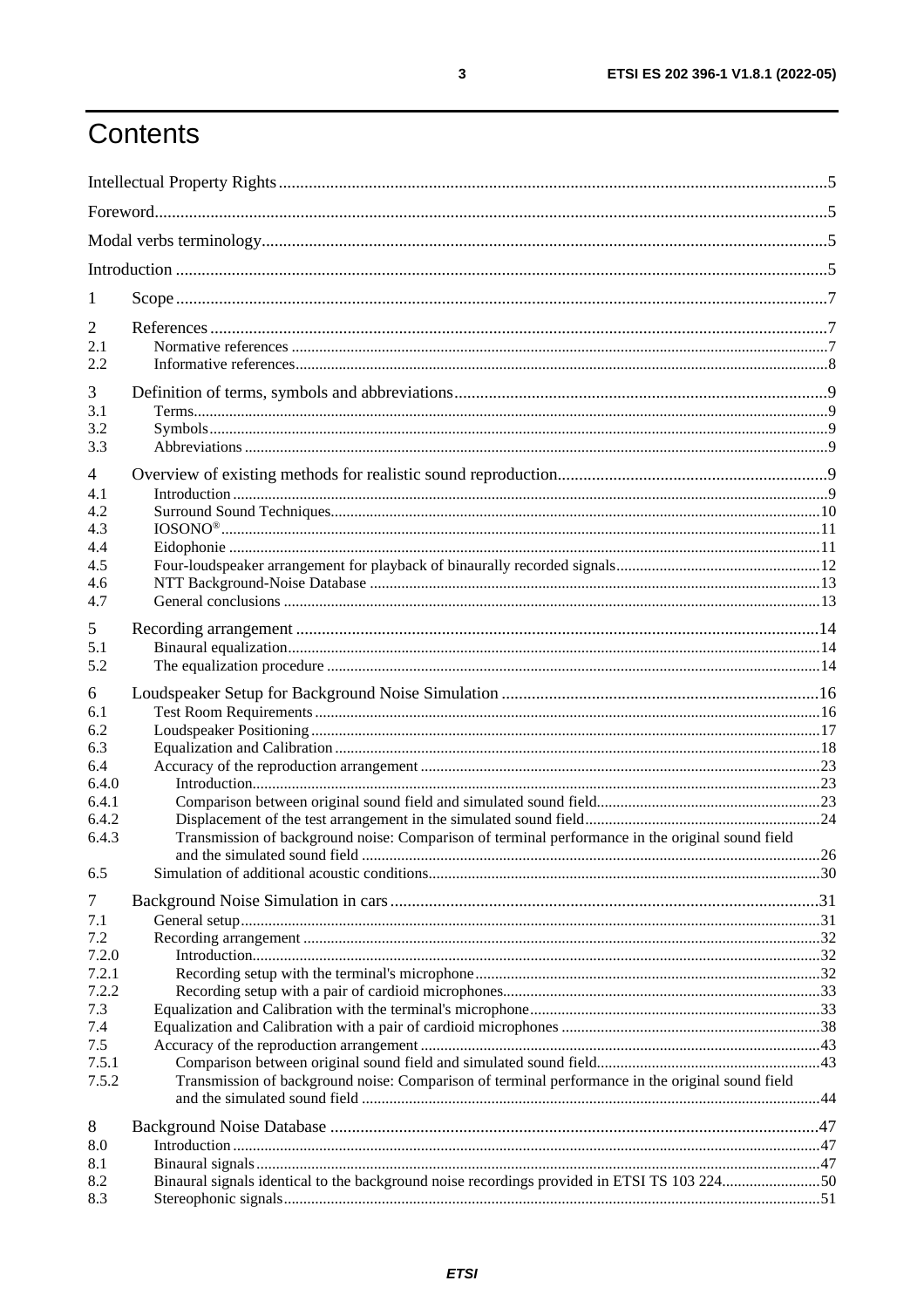| A.2.0<br>A.2.1<br>A.2.2<br>A.2.3 | <b>Annex A (informative):</b><br><b>Comparison of Tests in Sending Direction and D-Values Conducted</b> |  |
|----------------------------------|---------------------------------------------------------------------------------------------------------|--|
|                                  |                                                                                                         |  |
|                                  |                                                                                                         |  |
|                                  |                                                                                                         |  |
|                                  |                                                                                                         |  |
|                                  |                                                                                                         |  |
|                                  |                                                                                                         |  |
|                                  |                                                                                                         |  |
|                                  |                                                                                                         |  |
|                                  |                                                                                                         |  |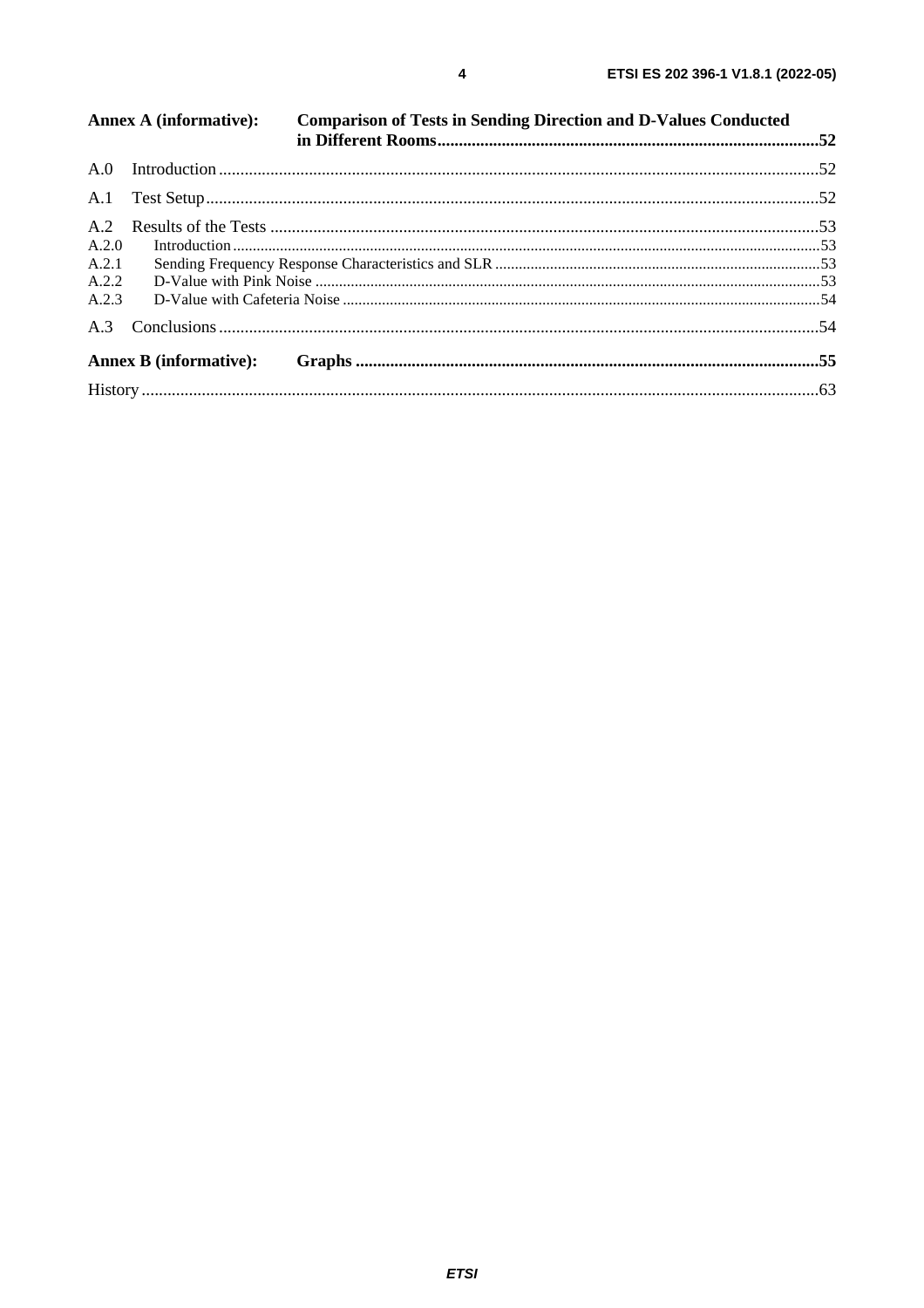# <span id="page-4-0"></span>Intellectual Property Rights

#### Essential patents

IPRs essential or potentially essential to normative deliverables may have been declared to ETSI. The declarations pertaining to these essential IPRs, if any, are publicly available for **ETSI members and non-members**, and can be found in ETSI SR 000 314: *"Intellectual Property Rights (IPRs); Essential, or potentially Essential, IPRs notified to ETSI in respect of ETSI standards"*, which is available from the ETSI Secretariat. Latest updates are available on the ETSI Web server ([https://ipr.etsi.org/\)](https://ipr.etsi.org/).

Pursuant to the ETSI Directives including the ETSI IPR Policy, no investigation regarding the essentiality of IPRs, including IPR searches, has been carried out by ETSI. No guarantee can be given as to the existence of other IPRs not referenced in ETSI SR 000 314 (or the updates on the ETSI Web server) which are, or may be, or may become, essential to the present document.

### **Trademarks**

The present document may include trademarks and/or tradenames which are asserted and/or registered by their owners. ETSI claims no ownership of these except for any which are indicated as being the property of ETSI, and conveys no right to use or reproduce any trademark and/or tradename. Mention of those trademarks in the present document does not constitute an endorsement by ETSI of products, services or organizations associated with those trademarks.

**DECT™**, **PLUGTESTS™**, **UMTS™** and the ETSI logo are trademarks of ETSI registered for the benefit of its Members. **3GPP™** and **LTE™** are trademarks of ETSI registered for the benefit of its Members and of the 3GPP Organizational Partners. **oneM2M™** logo is a trademark of ETSI registered for the benefit of its Members and of the oneM2M Partners. **GSM**® and the GSM logo are trademarks registered and owned by the GSM Association.

### Foreword

This ETSI Standard (ES) has been produced by ETSI Technical Committee Speech and multimedia Transmission Quality (STQ).

The present document is part 1 of a multi-part deliverable covering Speech and multimedia Transmission Quality (STQ); Speech quality performance in the presence of background noise, as identified below:

**ETSI ES 202 396-1: "Background noise simulation technique and background noise database";** 

ETSI EG 202 396-2: "Background noise transmission - Network simulation - Subjective test database and results";

ETSI EG 202 396-3: "Background noise transmission - Objective test methods".

# Modal verbs terminology

In the present document "**shall**", "**shall not**", "**should**", "**should not**", "**may**", "**need not**", "**will**", "**will not**", "**can**" and "**cannot**" are to be interpreted as described in clause 3.2 of the [ETSI Drafting Rules](https://portal.etsi.org/Services/editHelp!/Howtostart/ETSIDraftingRules.aspx) (Verbal forms for the expression of provisions).

"**must**" and "**must not**" are **NOT** allowed in ETSI deliverables except when used in direct citation.

## Introduction

Background noise is present in most of the conversations today. Background noise may impact the speech communication performance to terminal and network equipment significantly. Therefore testing and optimization of such equipment is necessary using realistic background noises. Furthermore reproducible conditions for the tests are required which can be guaranteed only under lab type condition.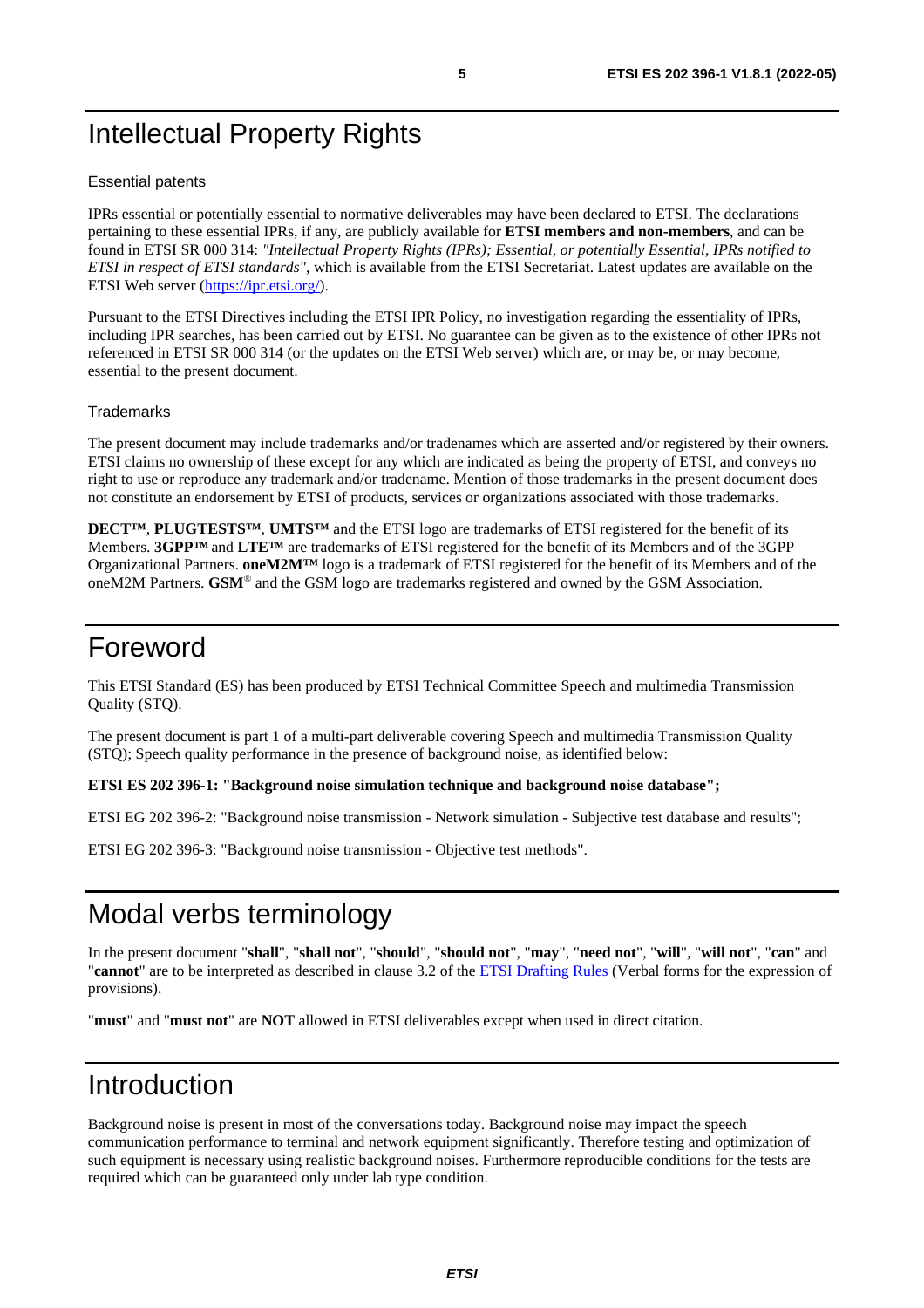The present document addresses this issue by describing a methodology for recording and playback of background noises under well-defined and calibratable conditions in a lab-type environment. Furthermore a database with real background noises is included.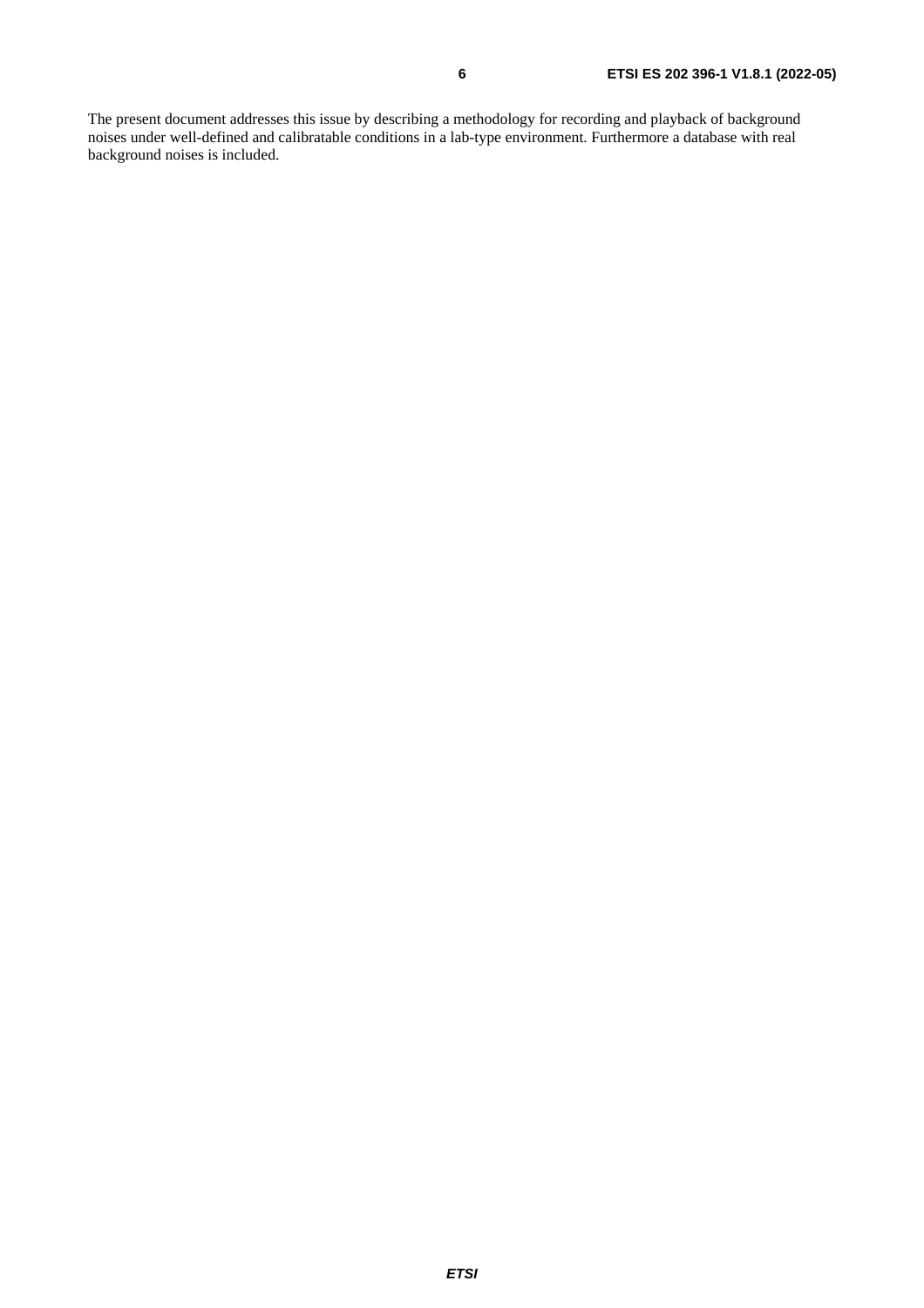### <span id="page-6-0"></span>1 Scope

The quality of background noise transmission is an important factor, which significantly contributes to the perceived overall quality of speech. Existing and even more the new generation of terminals, networks and system configurations including broadband services can be greatly improved with a proper design of terminals and systems in the presence of background noise. The present document:

- describes a noise simulation environment using realistic background noise scenarios for laboratory use;
- contains a database including the relevant background noise samples for subjective and objective evaluation.

The present document provides information about the recording techniques needed for background noise recordings and discusses the advantages and drawbacks of existing methods. The present document describes the requirements for laboratory conditions. The loudspeaker setup and the loudspeaker calibration and equalization procedure are described. The simulation environment specified can be used for the evaluation and optimization of terminals and of complex configurations including terminals, networks and other configurations. The main application areas should be: office, home and car environment.

The setup and database as described in the present document are applicable for:

- Objective performance evaluation of terminals in different (simulated) background noise environments.
- Speech processing evaluation by using the pre-processed speech signal in the presence of background noise, recorded by a terminal.
- Subjective evaluation of terminals by performing conversational tests, specific double talk tests or talking and listening tests in the presence of background noise.
- Subjective evaluation in third party listening tests by recording the speech samples of terminals in the presence of background noise.

# 2 References

### 2.1 Normative references

References are either specific (identified by date of publication and/or edition number or version number) or non-specific. For specific references, only the cited version applies. For non-specific references, the latest version of the referenced document (including any amendments) applies.

Referenced documents which are not found to be publicly available in the expected location might be found at <https://docbox.etsi.org/Reference>.

NOTE: While any hyperlinks included in this clause were valid at the time of publication, ETSI cannot guarantee their long term validity.

The following referenced documents are necessary for the application of the present document.

Not applicable.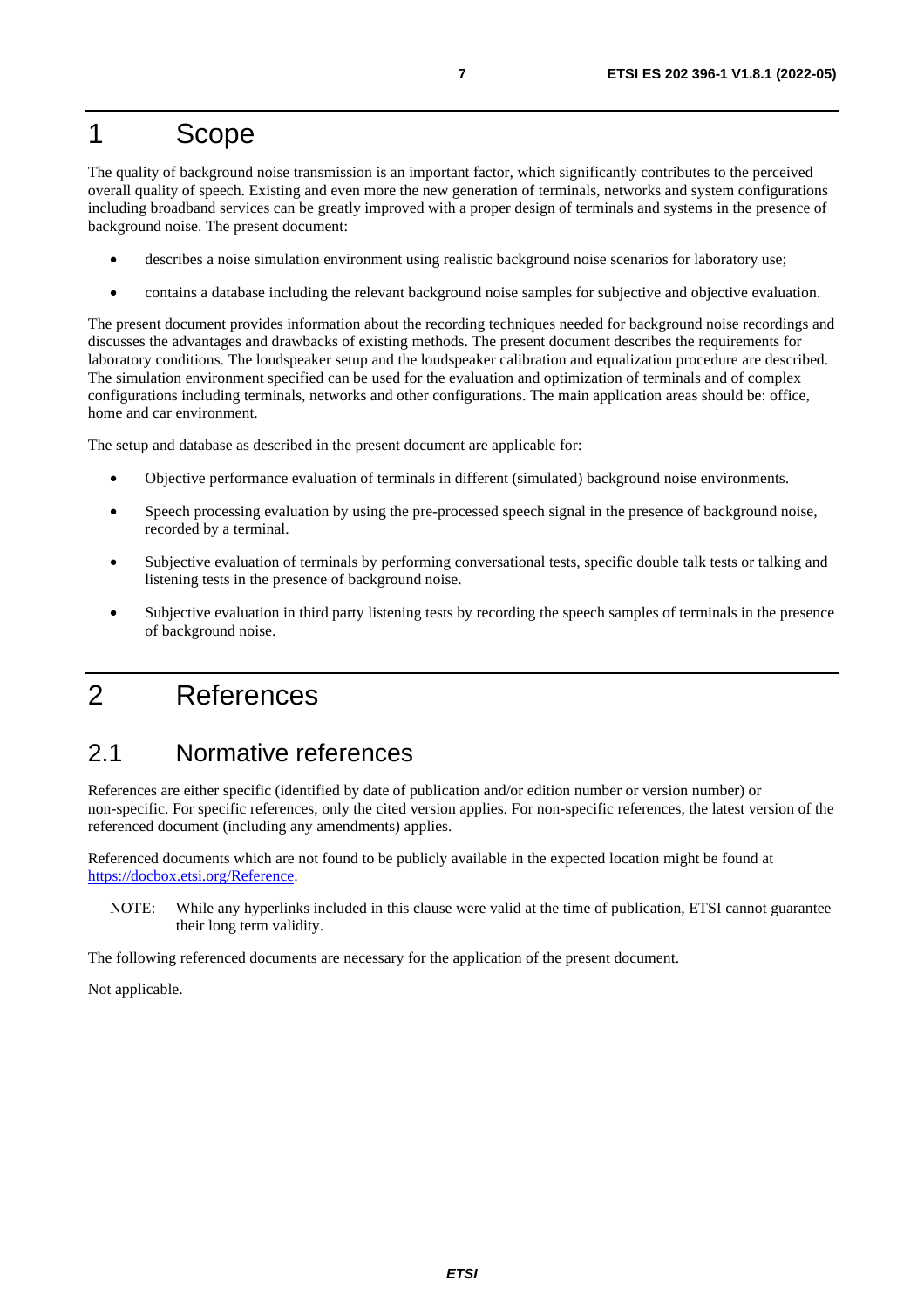### <span id="page-7-0"></span>2.2 Informative references

References are either specific (identified by date of publication and/or edition number or version number) or non-specific. For specific references, only the cited version applies. For non-specific references, the latest version of the referenced document (including any amendments) applies.

NOTE: While any hyperlinks included in this clause were valid at the time of publication, ETSI cannot guarantee their long term validity.

The following referenced documents are not necessary for the application of the present document but they assist the user with regard to a particular subject area.

[i.1] Surround Sound Past, Present, and Future: "A history of multichannel audio from mag stripe to Dolby Digital", Joseph Hull - Dolby Laboratories Inc. [i.2] AES preprint 3332 (1992): "Improved Possibilities of Binaural Recording and Playback Techniques", K. Genuit, H.W. Gierlich; U. Künzli. NOTE: Available at [http://www.aes.org/e-lib/browse.cfm?elib=6801.](http://www.aes.org/e-lib/browse.cfm?elib=6801) [i.3] AES preprint 3732 (1993): "A System for the Reproduction Technique for Playback of Binaural Recordings", N. Xiang, K. Genuit, H.W. Gierlich. NOTE: Available at [http://www.aes.org/e-lib/browse.cfm?elib=6501.](http://www.aes.org/e-lib/browse.cfm?elib=6501) [i.4] NTTAT Database: "Ambient Noise Database CD-ROM". NOTE: Available at [http://www.ntt-at.com/product/noise-DB.](http://www.ntt-at.com/product/noise-DB) [i.5] ISO 11904-1: "Acoustics - Determination of sound imission from sound sources placed close to the ear - Part 1: Technique using a microphone in a real ear (MIRE technique)". [i.6] J. Blauert: "The psychophysics of human sound localization", Spatial Hearing. [i.7] Recommendation ITU-T P.57: "Artificial ears". [i.8] Recommendation ITU-T P.58: "Head and torso simulator for telephonometry". [i.9] Recommendation ITU-T P.340: "Transmission characteristics and speech quality parameters of hands-free terminals". [i.10] Recommendation ITU-T P.64: "Determination of sensitivity/frequency characteristics of local telephone systems". [i.11] Recommendation ITU-T G.722: "7 kHz audio-coding within 64 kbit/s". [i.12] Genuit, K.: "A Description of the Human Outer Ear Transfer Function by Elements of Communication Theory (No. B6-8)". NOTE: Proceedings of the 12<sup>th</sup> International Congress on Acoustics. Toronto published on behalf of the Technical Program Committee by the Executive Committee of the 12<sup>th</sup> International Congress on Acoustics. [i.13] IEC 60050-722: "International Electrotechnical Vocabulary - Chapter 722: Telephony". [i.14] "Wellenfeldsynthese - Eine neue Dimension der 3D-Audiowiedergabe"; Fernseh- und Kino-Technik, Nr. 11/2002, pp. 735-738. [i.15] N.Lee: "IOSONO" Computers in Entertainment, volume 2, issue 3 (2004). [i.16] P. Scherer: "Ein neues Verfahren der raumbezogenen Stereophonie mit verbesserter Übertragung der Rauminformation"; Rundfunktechnische Mitteilungen, 1977, pp. 196-204. [i.17] Void.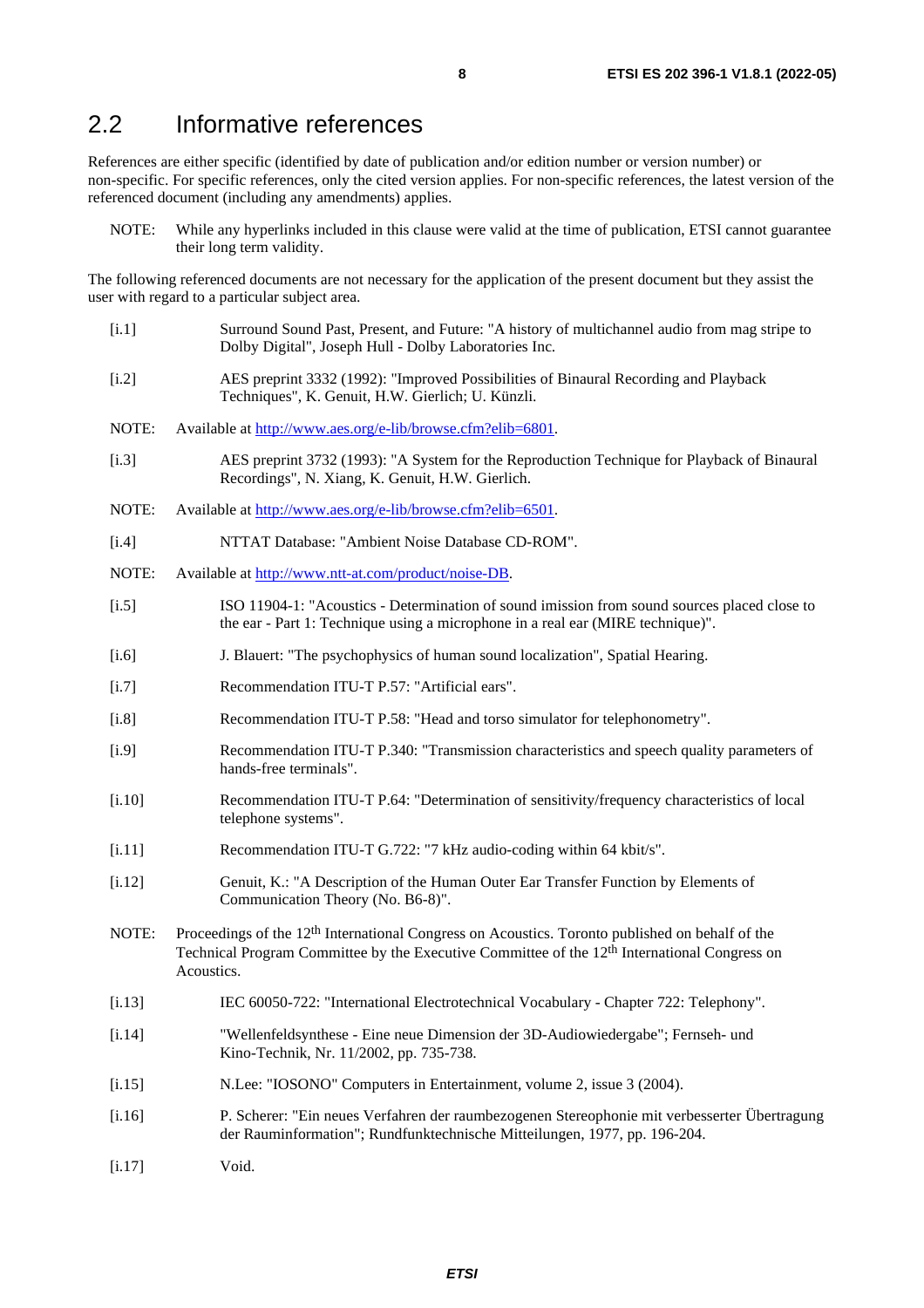<span id="page-8-0"></span>

| [i.18] | ETSI TS 151 010-1: "Digital cellular telecommunications system (Phase $2+$ ) (GSM); Mobile<br>Station (MS) conformance specification; Part 1: Conformance specification (3GPP TS 51.010-1)". |
|--------|----------------------------------------------------------------------------------------------------------------------------------------------------------------------------------------------|
| [1.19] | ETSI TS 103 224: "Speech and multimedia Transmission Quality (STQ); A sound field<br>reproduction method for terminal testing including a background noise database".                        |

## 3 Definition of terms, symbols and abbreviations

### 3.1 Terms

For the purposes of the present document, the following terms apply:

**crosstalk:** appearance of undesired energy in a channel, owing to the presence of a signal in another channel, caused by, for example induction, conduction or non-linearity

NOTE: See IEC 60050-722 [\[i.13](#page-7-0)].

### 3.2 Symbols

Void.

### 3.3 Abbreviations

For the purposes of the present document, the following abbreviations apply:

| Compact Disc                               |
|--------------------------------------------|
| Equalization                               |
| <b>Fast Fourier Transform</b>              |
| Finite Impulse Response                    |
| <b>Head And Torso Simulator</b>            |
| Infinite Impulse Response                  |
| Microphone In Real Ear                     |
| Mouth Reference Point                      |
| Nippon Telegraph and Telephone corporation |
| Send Loudness Rating                       |
| Very High Frequency                        |
|                                            |

# 4 Overview of existing methods for realistic sound reproduction

### 4.1 Introduction

In general the existing methods for close to original sound recording and reproduction aimed for different applications:

- Techniques intending to reproduce the actual sound field.
- Techniques providing hearing adequate (ear related) signals in the human ear canal.
- Techniques generating artificial acoustical environments.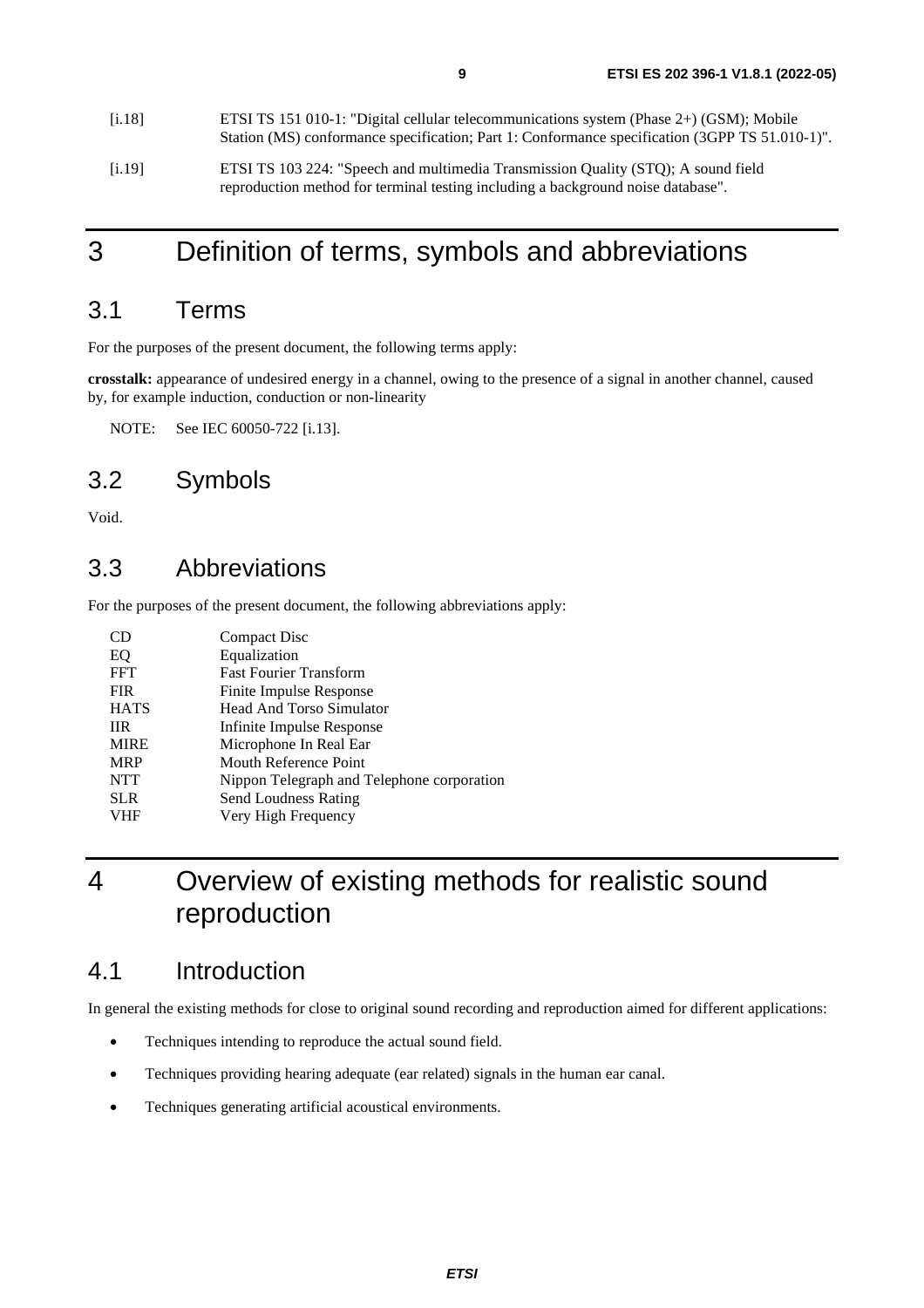<span id="page-9-0"></span>Within this clause the different methods are briefly described and their applicability for close to original sound-filed reproduction is discussed. A variety of methods have been studied, in the following a summary of the most important ones relevant to the present document is given. The different methods were analysed on the basis of the following requirements:

- The background noise recording technique should be:
	- easy to use;
	- easy to calibrate;
	- capable of wideband recording;
	- available at reasonable costs;
	- mostly compatible to existing standards and procedures used in telecommunications testing;
	- applicable to different environments (at least office, home and car).
- The background noise simulation arrangement should:
	- be easy to setup;
	- not require any specific acoustical treatment for the simulation requirement;
	- provide a mostly realistic background noise simulation for all typical background noises faced with in telecommunication applications;
	- be easy to calibrate:
	- be mostly insensitive against the positioning of (test)-objects in the simulated sound field;
	- be applicable to all typical terminals used in telecommunication;
	- be available at reasonable costs.

## 4.2 Surround Sound Techniques

The basics of surround techniques are found in cinema applications. The virtual image provided by stereophonic presentation of sounds seemed not to be sufficient for the large screen display in cinema. In the 1950s 4-channel and 6-channel sound tracks recorded on magnetic stripes associated to the films were developed, 4-channel and 6-channel loudspeaker systems were installed in cinemas to reproduce the multichannel sounds. The newer techniques were mostly developed and marketed by Dolby® [\[i.1\]](#page-7-0): Dolby Surround, Dolby Surround Pro Logic, Dolby Digital and Dolby Digital Surround are examples for the techniques introduced more recently. The most common configuration is the "5.1-configuration" used in cinema but in home applications as well. The reproduction system consists of left and right channel, a centre speaker, two surround channels (left and right, arranged in the back of the listener) and a low frequency channel for low frequency effects.

The aim of all surround system is to create an artificial acoustical image in the recording studio rather than recording a real acoustical scenario and providing true to original playback possibilities.

On the recording side special surround encoders are used allowing the 5-channel signal to be encoded from a special mixing console to the 5.1 digital data stream. The playback system consists of a special decoder allowing to separate the 5 channels again and distribute them on the 5.1 loudspeaker playback system. The systems are mono and stereo compatible and can handle the older 4-channel surround techniques by a specific decoder.

#### **Applications:**

Typical applications for surround systems are cinemas and home theatres. The source material is produced by professional recording studios using multi-channel mixing consoles and specific 5.1 decoding techniques. In mostly all cases virtual environments are created which support the visual image by an appropriate acoustical image.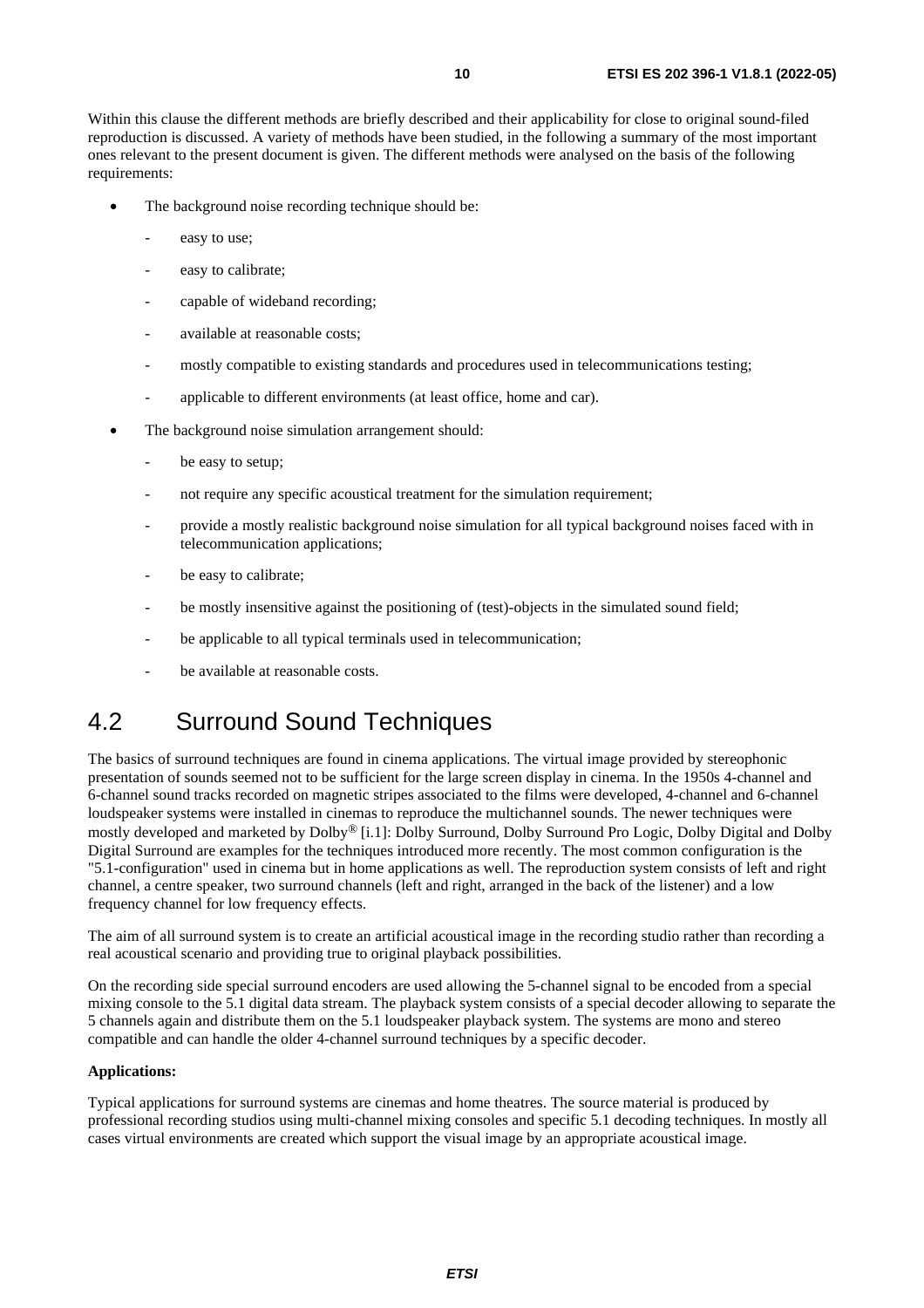#### <span id="page-10-0"></span>**Conclusion:**

Surround techniques are designed for creating acoustical images rather than for close to original recording and reproduction. Although the spatial impression provided by surround techniques is sometimes remarkable the acoustical image created is always artificial. Due to the lack of easy to use recording techniques allowing a spatial recording of a sound field surround sound techniques are not suitable for creation of a background noise database with realistic background noises and calibrated background noise simulation in a lab.

### 4.3 IOSONO®

The IOSONO<sup>®</sup> sound system (see [\[i.14\]](#page-7-0), [\[i.15\]](#page-7-0) and [\[i.16](#page-7-0)]) is based on the Wave-Field Synthesis. It employs Huygens principle of wave theory. Applied to acoustics this principle means that it is possible to reproduce any form of wave front with an array of loudspeakers, so that virtual sound sources can be placed anywhere within a listening area. For practical use it is necessary to position loudspeakers all-round the playback room. In order to generate realistic sound fields the input signal for each loudspeaker has to be calculated separately. For this purpose each single sound source (e.g. voices) has to be recorded individually. If the recordings are done in a room, the characteristics (like reverberation) of the recording room also have to be recorded separately. All resulting sound tracks are then mixed and manipulated during the post-editing process and the reproduction.

The natural and realistic spatial sound reproduction is then achieved in a wide area of the play back room. Common 5.1 stereo systems achieve a "realistic" sound reproduction only in a small area of the reproduction room.

#### **Applications:**

Typical applications are sound systems for home use, cinemas and other entertainment events. The IOSONO sound system is also able to play back recordings made in common stereo or 5.1 stereo techniques.

#### **Conclusion:**

The drawbacks of this method are the components needed: a sophisticated recording system, a powerful computing unit for real-time mixing the large number of recorded sound tracks and the number of loudspeakers that have to be installed in the listening room. In a common size cinema for example about 200 loudspeakers are needed.

The advantage is that with the IOSONO® sound system a very realistic sound reproduction is possible, but it requires an enormous effort, which is too high for daily use in laboratories.

### 4.4 Eidophonie

This method was developed for realistic sound reproduction using the VHF transmission technique. The main principle is to separate the base signal from the part of the signal, which contains the information about the direction of sound incidence.

For recording a 1<sup>st</sup> order gradient microphone with a cardioid directivity is used. During the recordings its directivity rotates with 38 kHz in the recording plane. This "turning microphone" provides an amplitude-modulated signal at its electrical output. The resulting side bands are out of the transmitted frequency range. But these side bands contain the information of the direction of sound incidence. Using the VHF- transmission techniques this phase information can be transmitted within the 2nd audio-frequency channel.

The sound reproduction is made by a spatial demodulation: a switch is positioned before each loudspeaker and each switches synchronously with the turning directivity. So a low pass filtered short-term section of the signal containing the information of the direction of sound incidence is played back on each loudspeaker. The loudspeakers are positioned all around the playback room.

#### **Applications:**

Eidophonie was developed to provide a realistic sound environment using a signal received from a VHF broadcast station. With this technique the common stereo sound reproduction should be improved. Nevertheless Eidophonie is also compatible to common mono and stereo recordings.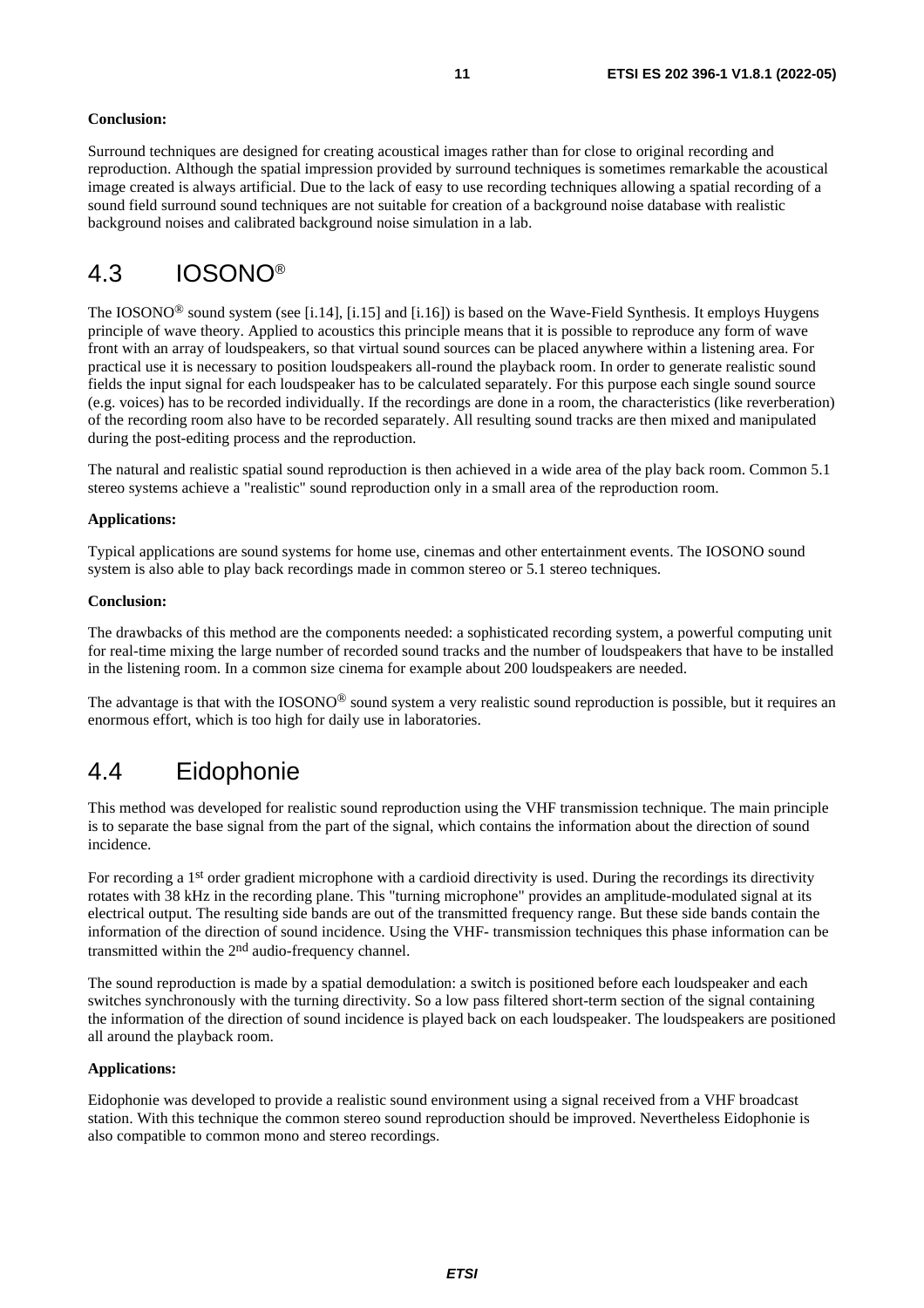#### <span id="page-11-0"></span>**Conclusion:**

Benefits of this system are that three loudspeakers are sufficient to produce a realistic sound field. Using more loudspeakers (e.g. 16) the spatial sound reproduction gets more and more independent from the listening position. Moreover the independency of the transmitted sound from the acoustics of the reproduction room increases with the number of loudspeakers used. But there are significant limitations of the method: The microphone directivity is frequency dependent and not ideal. Therefore the interference between the different channels is created. A second problem is the loudspeaker directivity, which does not fit the microphone directivity. This problem could be reduced if the number of channels would be increased. This however is not possible due to the limited directivity of the microphone arrangement used.

Localization of sound sources is hardly possible due to the interference effects of the microphone signals and the loudspeakers. At close to original reproduction depends on the number and distribution of sound sources present. For most of the sound source combinations this goal cannot be achieved.

In general the coding technique needed to record the sound field by a "turning microphone", is complicated and not available commercially. A further drawback of this method is the complicated decoding technique needed on the reproduction side, which is also not commercially available.

### 4.5 Four-loudspeaker arrangement for playback of binaurally recorded signals

This reproduction procedure was originally investigated to reproduce binaurally signals recorded using artificial head technology. It improves the impressions of direction and distance. Four loudspeakers are typically positioned in a square formation around a central point (listening point) equidistantly e.g. 2 m. The binaural recordings are played back as follows: the two left-hand loudspeakers receive the same free-field equalized artificial head signal of the left-hand channel only. The right-hand side is arranged similarly. For equalization the transfer function from the two left-hand loudspeakers is measured at the artificial heads left ear channel. With this result IIR and FIR filters are designed, with which the input signal of the left-hand loudspeakers during the play back is filtered in such a way that the transfer function then measured at the artificial heads left-hand channel is spectrally flat. The equalization for the right-hand loudspeakers is done similarly.

The equalization procedure does not take into account the correction of crosstalk. This means, the left-hand channel of the artificial head is only equalized for the left-hand loudspeakers, but during the reproduction this left-hand channel will also receive a signal from the right-hand loudspeakers. But despite this simplification the equalization procedure provides a realistic binaural listening impression.

Investigations [\[i.2](#page-7-0)] and [[i.3](#page-7-0)] carried out in different rooms have shown that directional hearing and distance localization by sound reproduction with this four-loudspeaker arrangement are comparable to those with sound reproduction by headphones.

For equalization there are several strategies. The equalization can either be done for each loudspeaker individually or by pairs left - right or by pairs front - rear.

#### **Applications:**

A practical application is the sound reproduction for binaural recordings in a typical office-type room, e.g. for listening tests but objective tests as well. The investigations shown in [[i.2](#page-7-0)] and [\[i.3](#page-7-0)] indicate that the subjective impression provided by the arrangement corresponds to the headphone reproduction of binaural recordings with respect to the perception of the sound colour, the distance perception and (with some limitations) with respect to the sound source localization. The data provided indicate that the setup could be used for the objective measurements of e.g. telecommunication terminals.

This four-loudspeaker arrangement is also used in advanced driving simulators - which typically provide a visual simulation of the driving situation in addition to the acoustical playback system.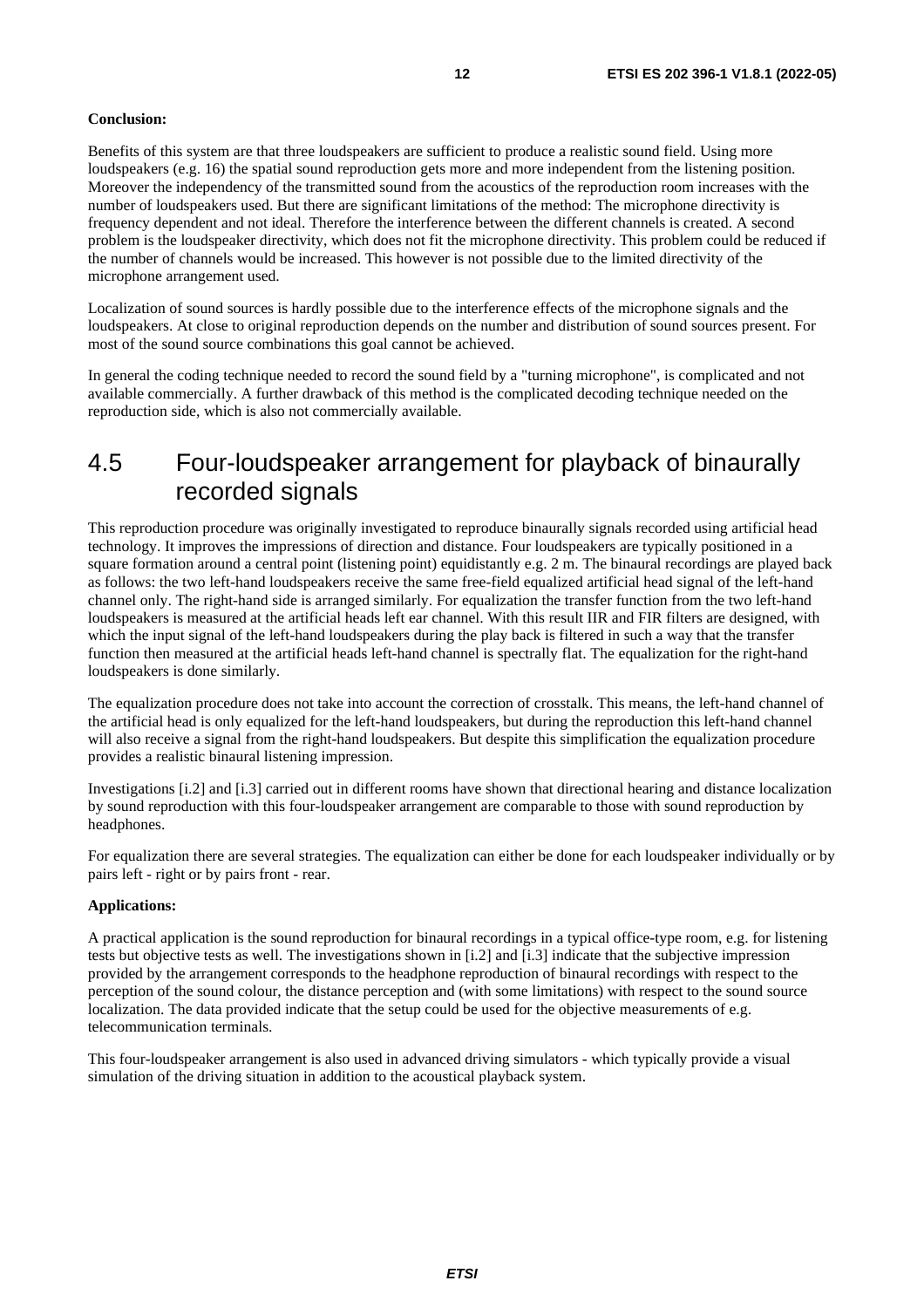#### <span id="page-12-0"></span>**Conclusion:**

The advantage of this arrangement on the recording side is the compatibility to standard mono and stereo recordings. Due to this it is easily possible to playback either binaural recordings for subjective and objective experiments or mono/stereo recordings in cases where a less realistic reproduction is sufficient. With slight modifications the geometrical setup can be transferred to other environments like cars for example. Another benefit of this arrangement is the moderate hardware effort.

Concerning the sound reproduction a drawback of this arrangement is that due to the superimposed loudspeaker signals mostly in anechoic rooms interferences appear. This effect obliged test subjects to keep their heads in a mostly fixed position during hearing tests, but also means that an exact sound reproduction is only possible in a small area in anechoic rooms. Another drawback for binaural reproduction is the fact that no exact crosstalk cancellation is possible with this arrangement. However in general this technique seems to be the most promising under the restrictions given (moderate hardware effort on the recording and especially on the reproduction side, close to original reproduction of the scenarios recorded without additional adjustment of the reproduction arrangement).

### 4.6 NTT Background-Noise Database

The NTT Background Database [\[i.4](#page-7-0)], which is commercially available from NTT, is typically used for codec tests. The database contains noise files, which were recorded with a 4-channel recording using 4 directional microphones. The microphones were arranged in an angle of 90 degrees with 70 cm diagonal. Although the original signals were recorded with 20 kHz bandwidth, the signals commercially available are specially coded on a CD providing a bandwidth of 11 kHz/15 bit for each channel. A special decoder is needed if the signals are to be presented acoustically over loudspeakers. The loudspeaker arrangement is suggested in a condition list. For calibration a calibration tone is provided, only level calibration is performed, no equalization procedure is described.

For the electrical evaluation of systems a downmix of the 4-channel recording to a mono channel with 8 kHz sampling rate is available. This signal is mostly used for the evaluation of new speech codecs in order to evaluate the influence of background noise on the coder performance.

#### **Applications:**

The NTT-database is mostly used for the evaluation of speech coders using the 8 kHz down sampled signals. When using the acoustical 4-channel playback the limitation is mostly due to the bandwidth limitation of 11 kHz, which may be not sufficient for future wideband applications.

#### **Conclusion:**

The disadvantage of this arrangement is found on the recording and on the playback side. For the recording a special microphone arrangement and a special coding technique is needed. The signal on the reproduction side is band limited and may not be used in future wideband applications. Currently it is not clear how the playback system can be calibrated and equalized in order to achieve a close to original sound field and which procedure should be followed during recording in order to get the right calibration and setup for the recording. Furthermore microphone arrangement chosen seems to be impractical for the recording of scenarios in small rooms e.g. in a car.

Another drawback is that the background noise database needs to be purchased for each application including a special decoder. It is not clear to what extent the recording and coding technique is commercially available.

### 4.7 General conclusions

Although a variety of reproduction techniques exists the usability of such methods within the constraints for laboratory use namely:

- easy and well described recording technique;
- easy to install and easy to use playback technique at reasonable costs;
- installation of the playback technique in a variety of different rooms with different acoustical conditions;

is limited. A four-channel loudspeaker setup with associated subwoofer based on binaurally recorded material is selected as the basis for the ETSI background noise simulation arrangement.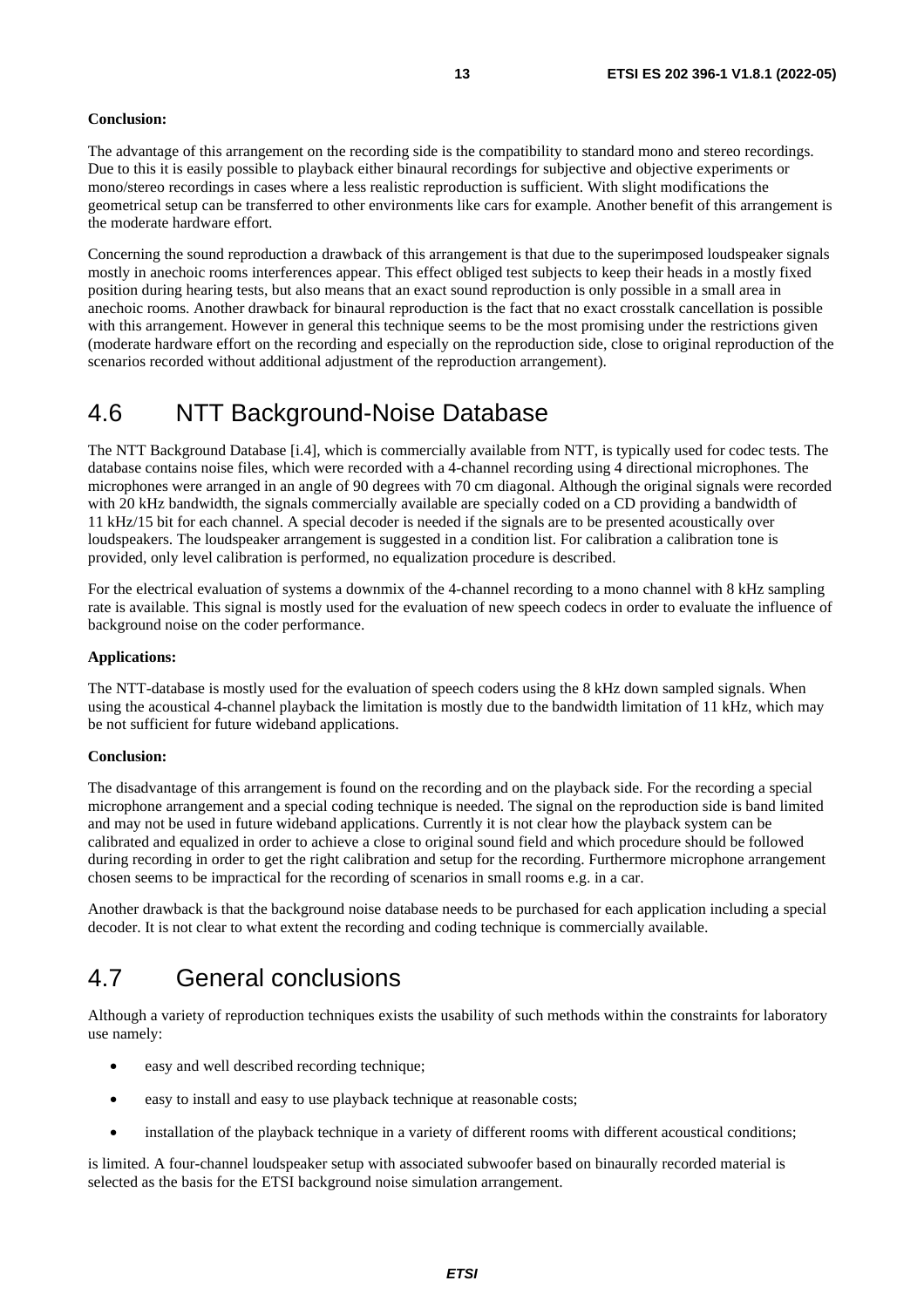## <span id="page-13-0"></span>5 Recording arrangement

### 5.1 Binaural equalization

The sound field simulation technique described in the present document is generally based on the binaural recording and reproduction technique as has been known for many years (see [[i.6](#page-7-0)]). The general principle of the recording and playback technique is to provide a recording instrument (artificial head or test subject wearing binaural probe microphones) which allows the recording of the ear signals typically received by the human user in a sound field as close to the original as possible. When an artificial head (HATS - Head And Torso Simulator) is used it should represent the "average human". A suitable description of the properties of the artificial head to be used for the recording techniques can be found in Recommendation ITU-T P.58 [[i.8](#page-7-0)], which describes the head and torso simulator for use in telephonometry. Since the directivity characteristics of an artificial head is strongly directionally dependent, the output signals of the microphones of an artificial head cannot be directly compared to a standard measurement microphone and an equalization procedure has to be applied in order to get comparable output signals. Various types of equalization procedures for artificial head recordings can be used. The following are known:

#### **Free-Field Equalization:**

The artificial head is equalized in such a way that for frontal sound incidence in anechoic conditions the frequency response of the artificial head is flat.

#### **Diffuse Field Equalization:**

The artificial head is equalized in a diffuse sound field. For random sound incidence the frequency response of the artificial head is flat (see also microphone diffuse field equalization).

#### **Independent of Direction Equalization:**

This technique is based on the fact that the transmission characteristics of an artificial head is influenced by components independent of direction (cavum concha resonance, ear canal transfer function) and components which contribute depending on the direction of sound incidence to the measured transfer function. The equalization considers only those components of the head related transfer function which are independent of direction.

### 5.2 The equalization procedure

Generally the artificial head (HATS) used should comply with the requirements as defined in Recommendation ITU-T P.58 [\[i.8\]](#page-7-0). Although all equalization methods described below can be used, the preferred method is the diffuse field equalization or (if available) the independent of direction equalization. This is because there are the less sharp peaks and dips in the transfer function of the artificial head compared the free-field transfer function (see also Recommendation ITU-T P.58 [\[i.8](#page-7-0)]).

#### **Free-Field Equalization:**

The free-field equalization is made for this reference position in an anechoic room. The reference source is placed on the reference axis of the HATS, at a minimum distance of 1,5 m from the HATS lip-ring. When using a binaural microphone this point corresponds to the lip plane of a human user wearing the binaural microphone. The measured free-field response of the HATS is:

$$
H_{ff}(0^\circ, 0^\circ, f)
$$

From this the free-field equalization is calculated:

$$
H_{ff\text{-}EQ}(0^\circ, 0^\circ, f) = 1/H_{ff}(0^\circ, 0^\circ, f)
$$

 $H_{ff, FOI}(0^{\circ}, 0^{\circ}, f)$  is called free-field equalization of left ear,  $H_{ff, FOr}(0^{\circ}, 0^{\circ}, f)$  is called free-field equalization of right ear.

The equalization should be correct within  $\pm 0.5$  dB within the frequency range from 50 Hz to 10 kHz measured in  $1/3<sup>rd</sup>$  octave bands.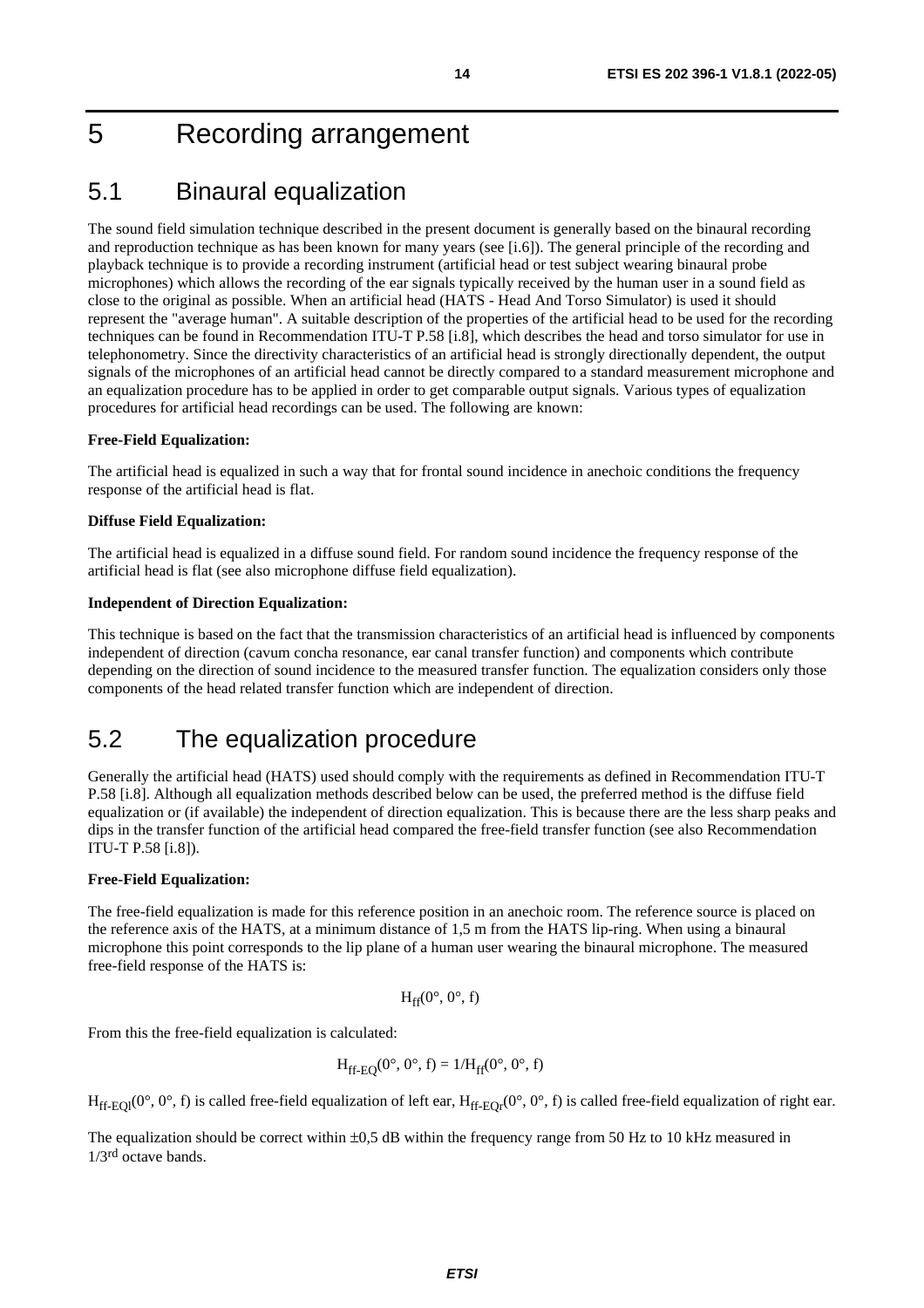NOTE: The free-field equalization of a HATS requires a very careful set-up of the measurement. Due to the directivity of the HATS small deviations from the reference position  $(0^{\circ}, 0^{\circ})$  may cause wrong equalized transfer functions.

#### **Diffuse Field Equalization:**

The diffuse-field equalization is made for this reference position in a diffuse sound field. Either an echoic room is used or an arrangement of multiple loudspeakers each fed by an uncorrelated noise signal and generating a truly diffusive sound field. The HATS is positioned in the centre of the diffusive sound field.

The measured diffuse-field response of the HATS is:

 $H_{df}(f)$ 

From this the diffuse-field equalization is calculated:

$$
H_{df-EQ}(f) = 1/H_{df}(f)
$$

 $H_{df-EOI}(f)$  is called diffuse-field equalization of left ear;  $H_{df-EOI}(f)$  is called diffuse-field equalization of right ear.

The equalization should be correct within  $\pm 0.5$  dB within the frequency range from 50 Hz to 10 kHz measured in 1/3rd octave bands.

#### **Independent of Direction Equalization:**

The independent of direction equalization cannot be measured directly but needs to be calculated by calculating the influence of the non-directional components of the head related transfer functions and generating the equalization function by using the inverse of the ID-transfer function. The influence of the ear canal and the cavum concha is direction independent while the influence of the outer ear, the head, the shoulder and the human body are dependent on the direction of sound incidence. The transfer function of the cavum concha and the ear canal can be modelled by a cavity followed by an acoustical canal which is terminated by the ear drum. The appropriate model and the procedures are described e.g. in [\[i.12](#page-7-0)].

The measured free-field response of the HATS can be separated into:

$$
H_{ff}(f) = H_{dd}(f) + H_{id}(f)
$$

with  $H_{dd}(f)$  - directional dependant part of the head related transfer function.

 $H_{id}(f)$  - directional independent part of the head related transfer function.

From this the independent of direction equalization is calculated:

$$
H_{id-EQ}(f) = 1/H_{id}(f)
$$

 $H_{id-EO}(f)$  is called ID-equalization of left ear;  $H_{id-EO}(f)$  is called ID-equalization of right ear.

The equalization should be correct within  $\pm 0.5$  dB within the frequency range from 50 Hz to 10 kHz measured in  $1/3$ <sup>rd</sup> octave bands.

All equalization techniques can be applied to an artificial head as well as to a binaural probe microphone, which is worn by the user himself instead of using an artificial head. If probe microphone techniques (so called MIRE techniques - microphone in real ear, see ISO 11904-1 [[i.5](#page-7-0)]) are used the same equalization technique as applied for the HATS needs to be used.

The preferred recording methodology however is the artificial (HATS) technique since the performance characteristics of HATS are well described and problems due to mispositioning, differences for different persons wearing the binaural microphone and equalization errors are unlikely.

The equalization technique chosen for the recording process should be the same, which is used in the equalization process for the loudspeakers (see clause 6.3).

The recording setup is generally described in figure [1](#page-15-0).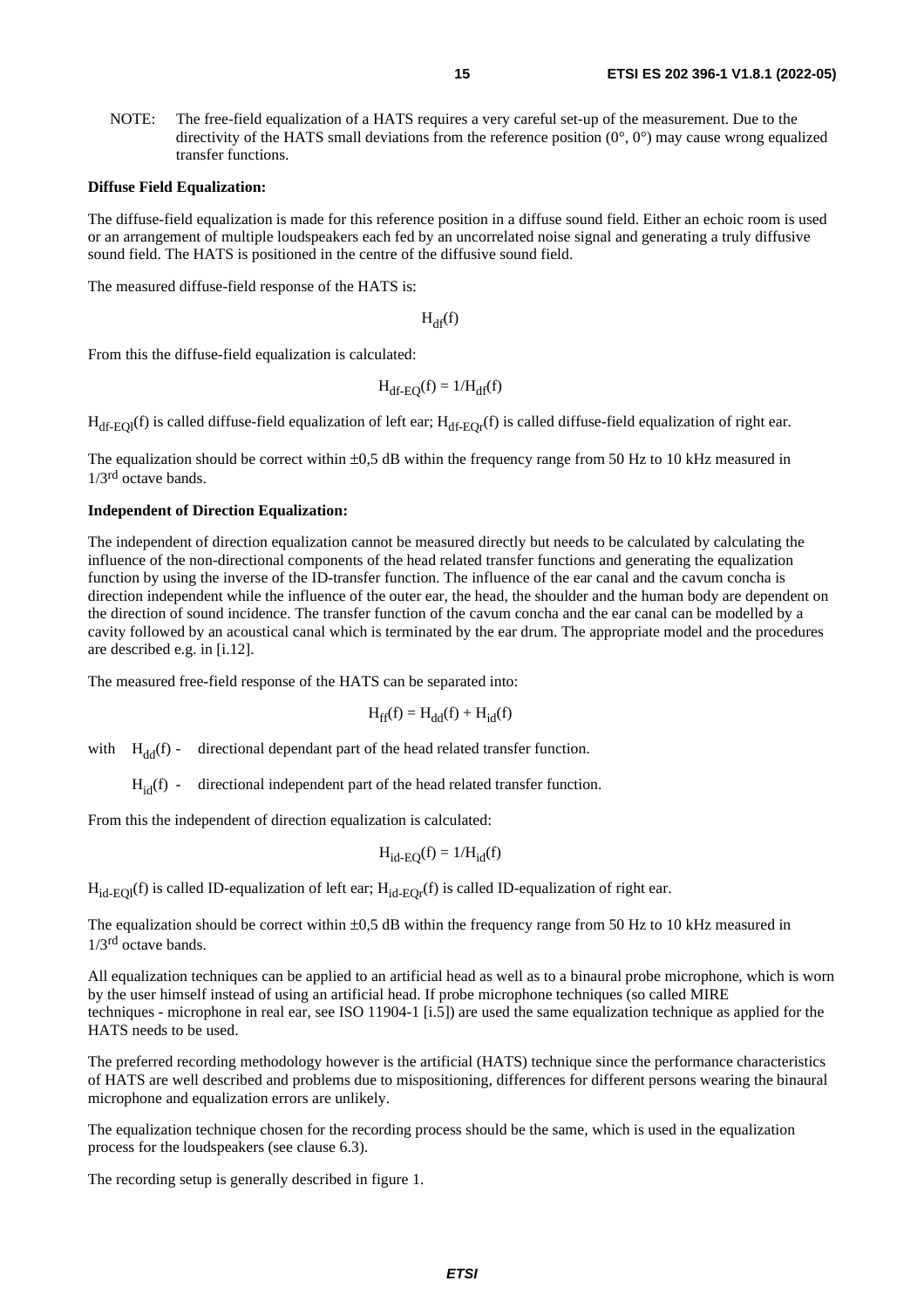<span id="page-15-0"></span>

**Figure 1: Recording setup** 

# 6 Loudspeaker Setup for Background Noise Simulation

### 6.1 Test Room Requirements

The reproduction technique chosen does not require specific types of rooms such as anechoic rooms. The technique is applicable in typical office rooms as well as in anechoic or semianechoic rooms. The playback room should meet the following requirements:

### • **Room Size:**

The room size shall be at least  $3.0 \times 3.0$  m to accommodate the speaker placement in clause 6.2. The room should be larger to avoid placement of speakers too close to the walls. This implies the room size should be at least  $4.0 \times 4.0$  m. The room height should be made in consideration of the reverberation time. This leads to a typical range between 2,20 m and 2,50 m. Equal dimensions in length and width are not recommended as are being a multiple of the height dimension.

### • **Treatment of The Room:**

Office type rooms should be equipped with a carpet on the floor and some acoustical damping in the ceiling as typically found in office rooms. A curtain should cover one or two walls in order to avoid strong reflections by hard surfaces in the room. The reverberation time of the room should be less than 0,7 s but higher than 0,2 s for each of the octave bands of 250 Hz and 8 kHz. Explicitly that would be: 250, 500, 1 000, 2 000, 4 000, 8 000 Hz.

For anechoic or semianechoic rooms, diffuse treatment may be needed to meet reverberation time minimums.

#### • **Noise Floor:**

 In order to reduce the influence of external noise the noise floor measured in a room should be less than 30  $dB_{\text{SPI}}(A)$ .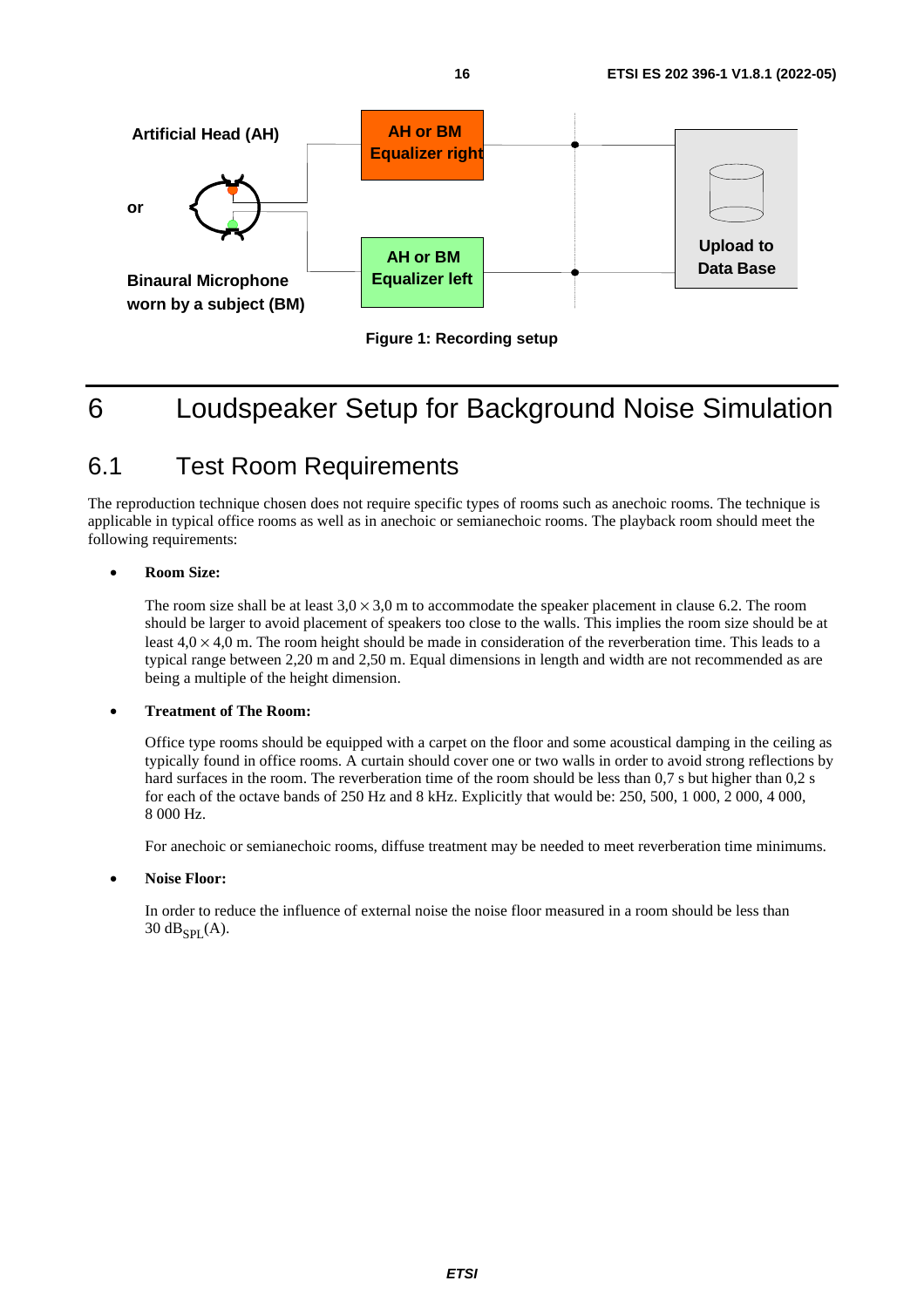### <span id="page-16-0"></span>6.2 Loudspeaker Positioning

The loudspeaker should be positioned as indicated in figure 2. The distance between the centre of the acoustical field (the position which is used for equalization and where the test arrangement is typically placed) should be 2 m. In office type rooms the distance between each loudspeaker and the centre of the simulation setup and between two adjacent loudspeakers should be mostly equal. However, depending on room geometry a slightly asymmetrical position of the loudspeakers may be preferable. Positioning too close to the corners of the rooms should be avoided if possible. A good indicator of a non-optimal position is the frequency response measured. High quality loudspeakers with a mostly flat frequency response assumed deviations of more than 9 dB from a flat response indicates strong influence from the room due to room modes or strong reflections. These require too strong equalization and result typically in spatial instability of the sound field. In anechoic rooms a slightly asymmetric positioning may help as well to overcome strong comb filter effects due to the symmetrical arrangement. High quality loudspeakers with a mostly flat frequency response assumed too high deviation from a flat response in the overall frequency response typically indicates a too strong comb filter effect due to too symmetrical positioning or due to non-optimum delay values (see clause 6.3).

The height of the four loudspeakers should be chosen so that the centre of the acoustical field is of the same height as the loudspeaker positions. The positioning of the subwoofer is mostly uncritical, however placing the subwoofer exactly in the corner of a room should be avoided.



**Figure 2: Loudspeaker arrangement in standard office rooms**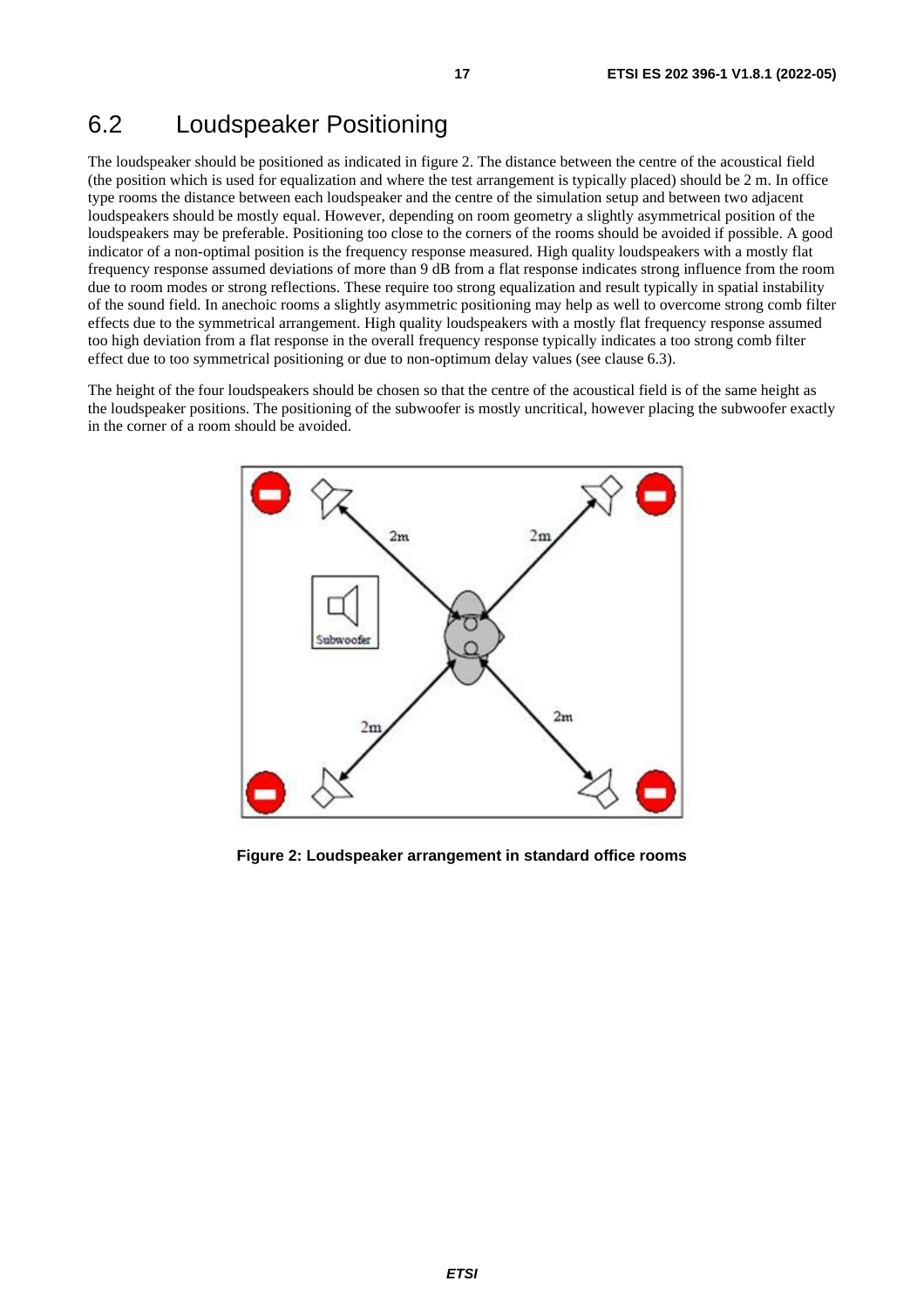### <span id="page-17-0"></span>6.3 Equalization and Calibration

A four-loudspeaker arrangement as described in clause 6.2 is positioned in a standard office room, described in clause 6.1. The complete block diagram of the setup is shown in figure 3.



**Figure 3: General setup of the equalized four loudspeaker arrangement in an office room** 

For the equalization an artificial head according to Recommendation ITU-T P.58 [\[i.8\]](#page-7-0) is used. The artificial head (HATS) should be equalized. The equalization shall correspond to the equalization used for the sound field recording (free-field, diffuse-field, ID, see clause 5.2). The artificial head is positioned in the centre of the acoustical field (middle of the four loudspeakers, see figure 3).

In general the equalization is done binaurally: the two left-hand speakers are equalized to the left channel of the artificial head and the right-hand loudspeakers are equalized to the right channel of the artificial head. In practice the signal of the left-hand loudspeakers will also reach the right channel of the artificial head, which impairs the equalization. The influence of this cross talk cannot be eliminated, but it may be minimized as described in the equalization procedure. In all types of rooms the following delays are added to the individual loudspeakers: 0 ms, 11 ms, 17 ms, 29 ms. These additional delays are required in order to increase the diffusivity of the sound field. If not suitable, as room and loudspeakers properties, dimensions and positions are not always the same, these delay values may be replaced by better ones proven to lead to a better equalization after IIR and FIR filtering. No delays higher than 50 ms shall be used. A good indicator of a good selection of delay again is the resulting overall frequency response. If it is mostly flat (measured at both ears) a proper selection of the delays can be assumed. For further information see annex B. Except the delay compensation described in step 5) below for office type rooms the equalization and calibration procedure is identical for all rooms.

The equalization is made in several steps:

- 1) Separate equalization for each of the four loudspeakers.
- 2) Separate level adjustment for each loudspeaker.
- 3) Equalization for the two left-hand and the two right-hand loudspeakers.
- 4) Equalization and level adjustment for the subwoofer.
- 5) Delay compensation.
- 6) Equalization for all loudspeakers (verification and reduction of cross-talk).

Each of the steps is described in the following:

1) Separate Equalization for each of the four loudspeakers.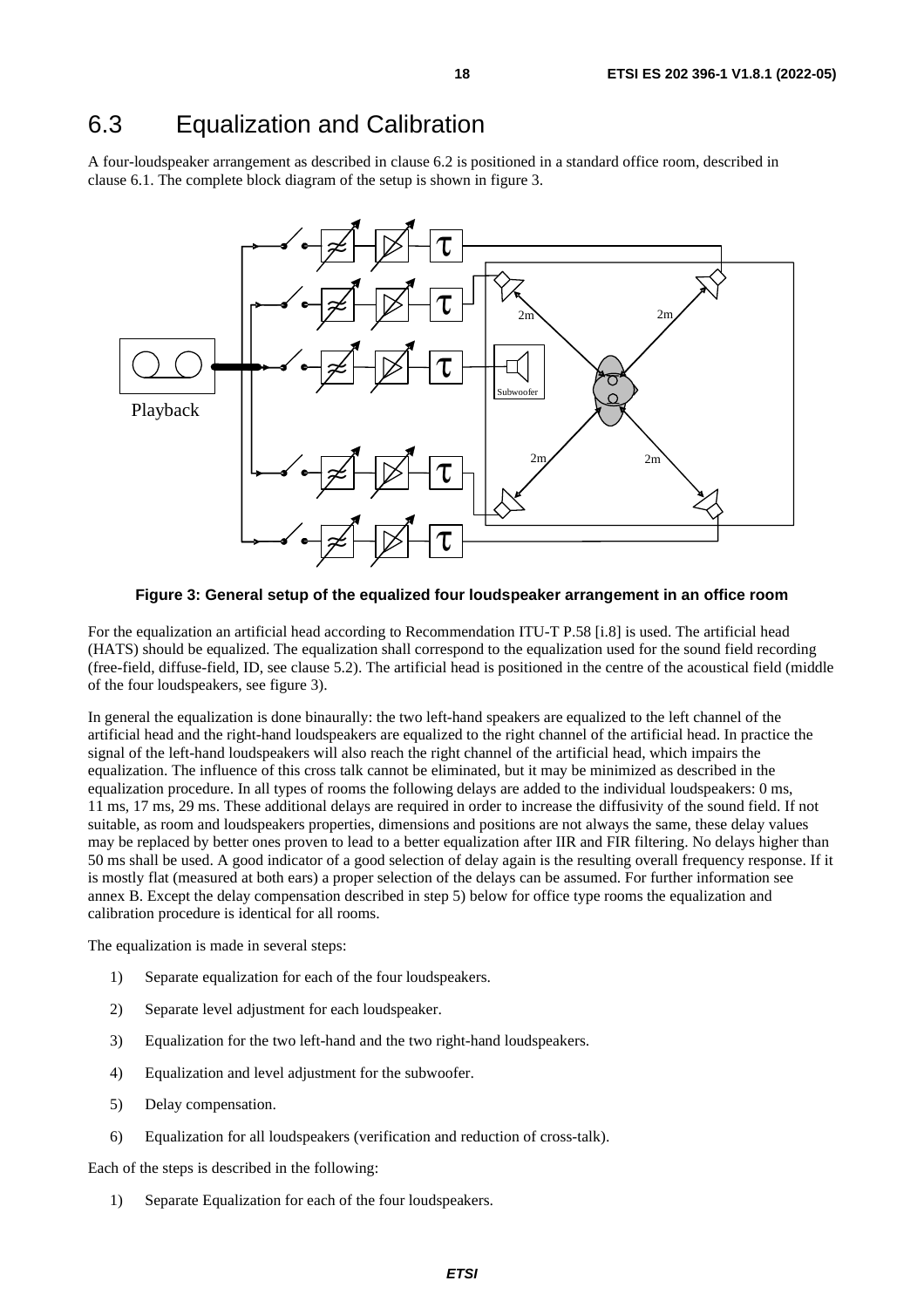For the equalization of the single loudspeakers a pink (pseudo) noise signal is used. It is fed sequentially to the front-left, the rear-left, the front-right and the rear-right loudspeaker. The feeding shall be done for a frequency range of 120 Hz to 20 000 Hz (for the four loudspeakers only). The subwoofer covers the frequency range below 120 Hz. As an example the equalization is described for the front-left loudspeaker (see figure 4). For the other loudspeakers the process is identical.



NOTE: Signal path for equalizing the front-left loudspeaker is marked red.

#### **Figure 4: Block diagram of equalization setup**

 The pink (pseudo) noise signal is filtered with a 120 Hz high pass and then is fed to the front-left loudspeaker for at least 2 s. Synchronously the played back signal is recorded at the left ear's output of the artificial head. The power density spectra then are calculated for the recorded ear signal and for the original signal. The averaged magnitude of the two power density spectra are subtracted as follows:

$$
|H_{LS}(f)| = \frac{|S_{LS}(f)|}{|S_{pn}(f)|}
$$

 $H_{I}$  s(f) is analysed in 3<sup>rd</sup> octaves. The measured resulting frequency response shall be flat between 120 Hz and 10 kHz within a tolerance of ±3 dB.

 To fulfil this condition a filter needs to be designed which compensates the frequency response of the loudspeaker in the room. The compensating filter shall not lead to attenuation and/or amplification higher than 9 dB. If so, it indicates that the set-up arrangement is not optimal and shall be modified. The compensating filter frequency response is calculated from the initially measured loudspeaker frequency response by using the inverse filter function:

$$
\left|H_{EQ}(f)\right| = \frac{1}{\left|H_{LS}(f)\right|}
$$

 The equalized (pseudo) noise signal is applied at the front left loudspeaker. Figure [5](#page-19-0) shows an example of the measured loudspeaker frequency response after the equalization process.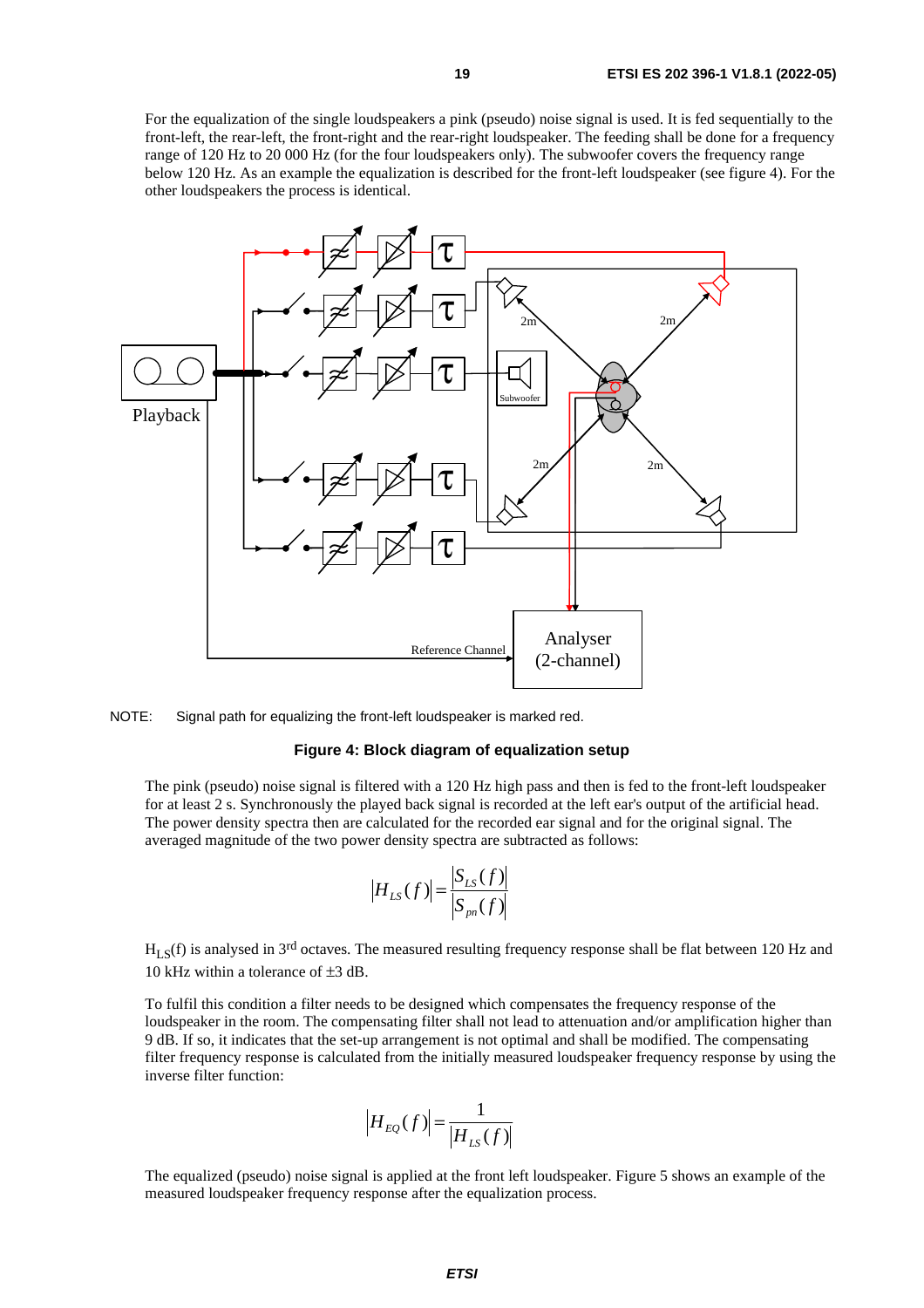<span id="page-19-0"></span>

#### **Figure 5: Difference of the original signal and the equalized signal played back by the front-left loudspeaker measured with the artificial heads left ear (without subwoofer)**

2) Separate level adjustment for each loudspeaker.

 After each of the loudspeakers is equalized separately, the sound pressure level of each loudspeaker should be adjusted. To reproduce the original level of any sound source with this four-loudspeaker arrangement, the level of each of the four loudspeakers should be 6 dB lower than the level of the original sound source due to the fact that the sound source is now reproduced by four loudspeakers.

 This level adjustment can be achieved by recording and analysing the played back signal for each loudspeaker as described in the first step and after that, adjusting the level to a level 6 dB below the original level.

3) Equalization for the two left-hand and the two right-hand loudspeakers.

 In the third step the equalization is done for the two - separately equalized - left-hand respectively the right-hand loudspeakers in combination (see figure [6](#page-20-0)). A stationary, realistic broadband noise (e.g. broadband office noise or car noise recorded under constant driving condition) is used as the test signal. This test signal is used in order to achieve the same frequency dependant correlation as for typical artificial head recordings and to avoid disturbing influences due to the periodicity of the pink pseudo noise.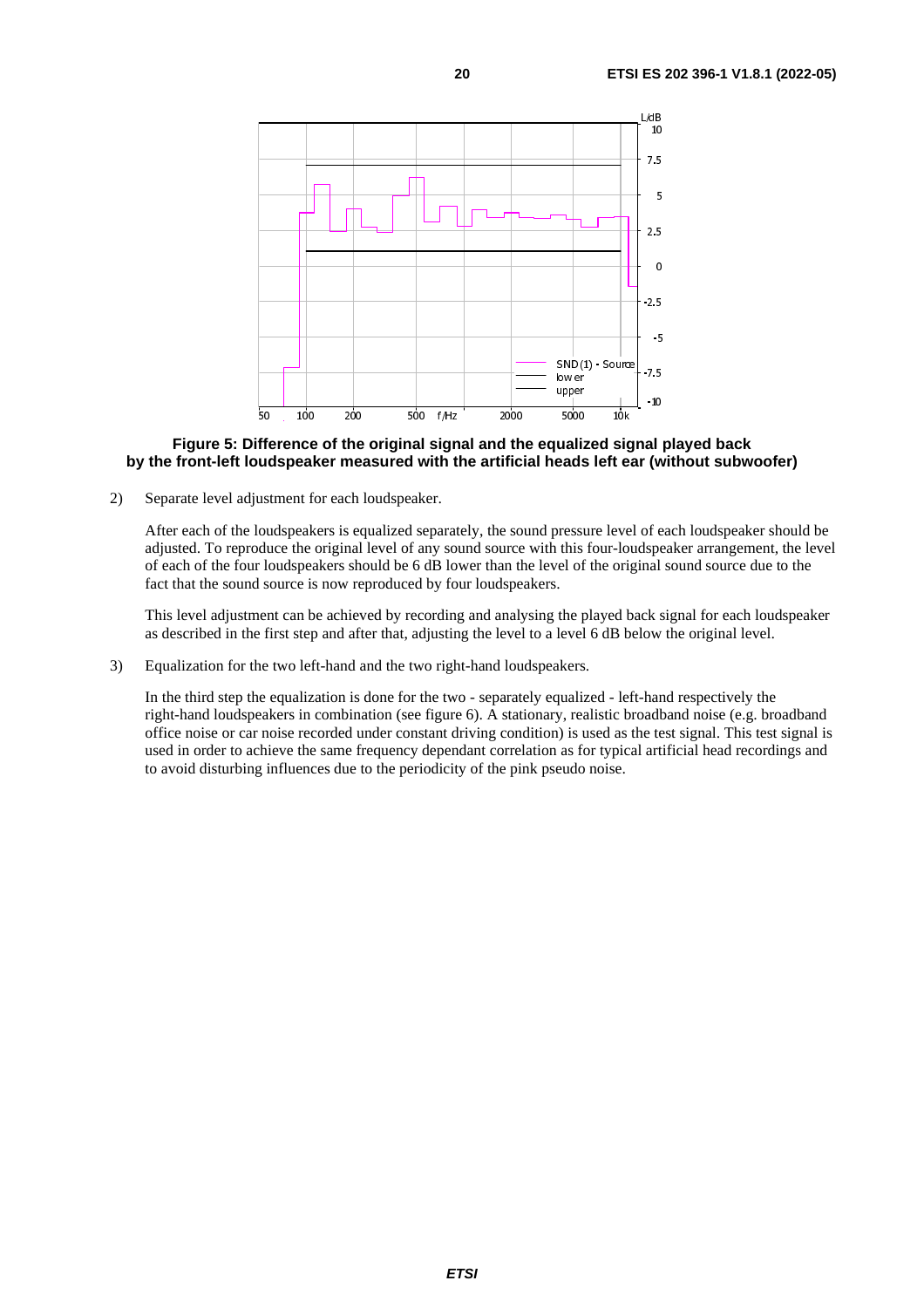<span id="page-20-0"></span>



#### **Figure 6: Block diagram of equalization setup**

 The test signal is synchronously applied to the left-hand loudspeakers (front and rear) and - similar to step 1 - recorded with the artificial heads left channel and spectrally analysed in  $3<sup>rd</sup>$  octaves. Again the measured difference of the recorded and the played back signal should meet the 6 dB tolerance scheme as shown in figure [5](#page-19-0).

If the recorded signal fails the tolerance scheme, the filter for one or both of the left-hand loudspeakers is re-designed to pass the tolerance scheme.

NOTE 1: The tolerance scheme for a single loudspeaker might be violated, if the equalization for the combined left loudspeakers passes the tolerance scheme.

The equalization for the right-hand loudspeakers is done similar.

4) Equalization and level adjustment for the subwoofer.

 The equalization for the subwoofer is done for the frequency range between 30 Hz and 120 Hz. The frequency range above is cut off by a low pass filter providing a roll off characteristics of at least 18 dB/oct. To avoid too much low frequency content a highpass filter below 50 Hz with a roll off characteristics of 12 dB/oct. should be applied. Again a pink pseudo noise is used as test signal. Similar to the equalization for the four loudspeakers, the pink noise is played back by the subwoofer and recorded at the right ear. On the basis of the difference of the recorded and the original pink noises spectrum a filter is designed with which this difference (analysed in 3rd octaves) is spectrally flat in a 6 dB tolerance scheme.

The level is adjusted to the level of the original sound source.

5) Delay compensation.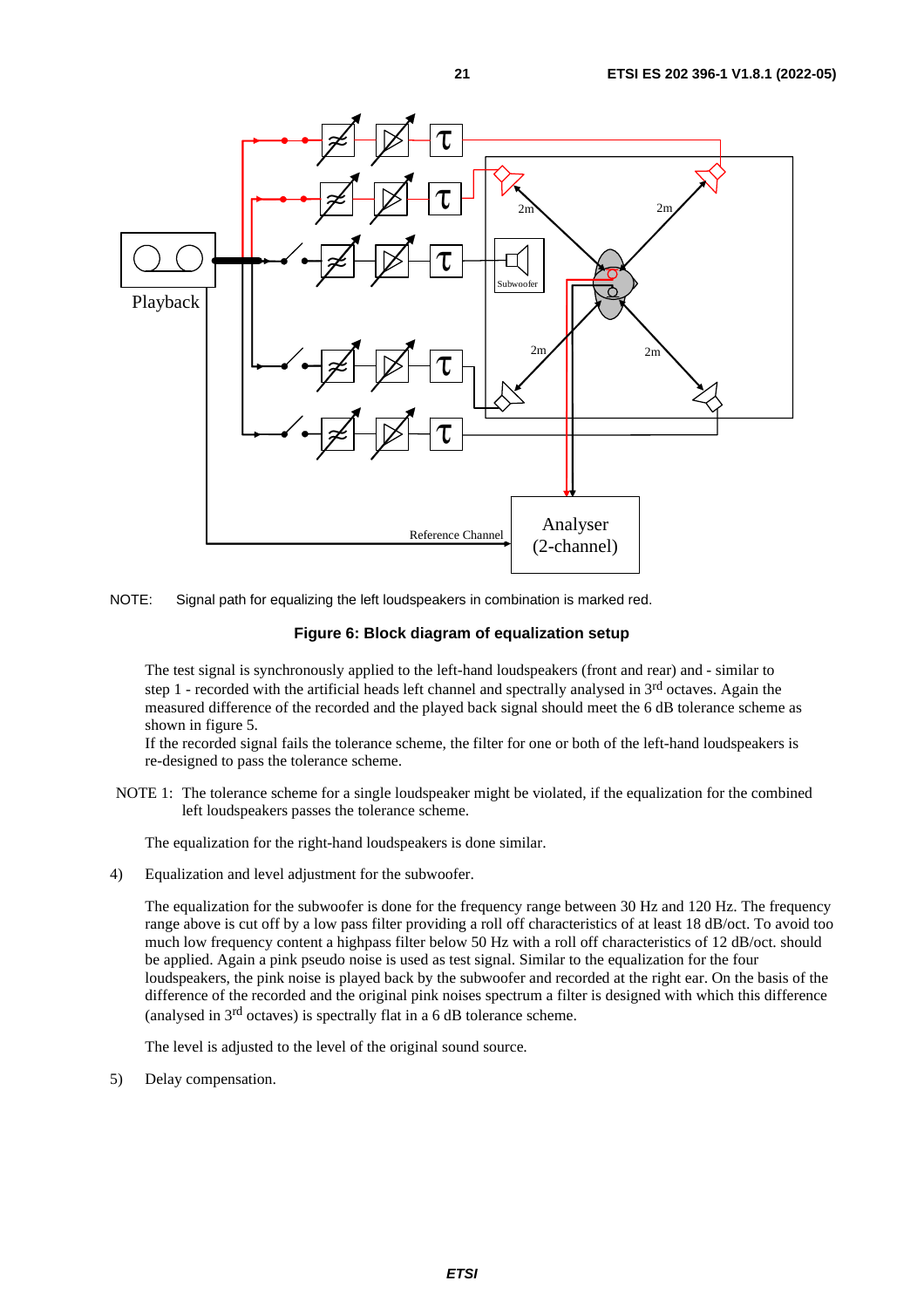6) For the four loudspeaker arrangement including the subwoofer a compensation of the individual loudspeaker delay to the centre of the acoustical field is required in order to keep the correlation of the recorded noise material with respect to the centre of the acoustical field. Wrong delay adjustment might lead to comb filter effects, which leads to unnatural sounding of the background noise signals. Typical delay values for the four loudspeakers arrangement are: 0 ms, 11 ms, 17 ms, 29 ms. Typically - due to the low frequencies produced by the subwoofer - a delay compensation for the subwoofer is not needed. However, this may not be the optimum delay setting for all types of rooms. If not suitable, as room and loudspeakers properties, dimensions and positions are not always the same, these delay values may be replaced by better ones proven to lead to a better equalization after IIR and FIR filtering. No delays higher than 50 ms shall be used. Overall equalization for all loudspeakers.

 The last step is to verify the equalization process including the delay compensation. Therefore a stationary, realistic pre-recorded broadband background noise signal is fed to the four-loudspeaker arrangement. All equalizers, level and delay adjustments are active, the signal is played back by all loudspeakers including the subwoofer (see figure 7). The reproduced sound field is recorded at both ears of the artificial head. For each ear-channel the recording is spectrally analysed in 3rd octaves and referenced to the spectrum of the original signal. The measured frequency response for the left ear signal and the right ear signal again shall be within a tolerance of ±3 dB for each channel in the frequency range from 50 Hz to 10 kHz.





#### **Figure 7: Block diagram of equalization setup**

 If the result is outside the tolerance it needs to be checked which of the four loudspeakers is mostly contributing to the equalization error. Typically the tolerance scheme is violated only in a small frequency range.

 In the first step it is checked, whether the equalization error is due to the crosstalk signal. Therefore the loudspeakers producing the crosstalk signal are switched off. If now the equalization error disappears, first the front loudspeaker (producing the crosstalk signal) and then the back loudspeaker (producing the crosstalk signal) is switched on again. By this the loudspeaker mostly contributing to the equalization error is found. The equalization of this loudspeaker then is corrected and overall the equalization is checked again for the left and the right channel. This procedure is repeated until the equalization error is within the required tolerance for both channels. Sometimes the equalizer for the front and the rear loudspeaker needs to be corrected.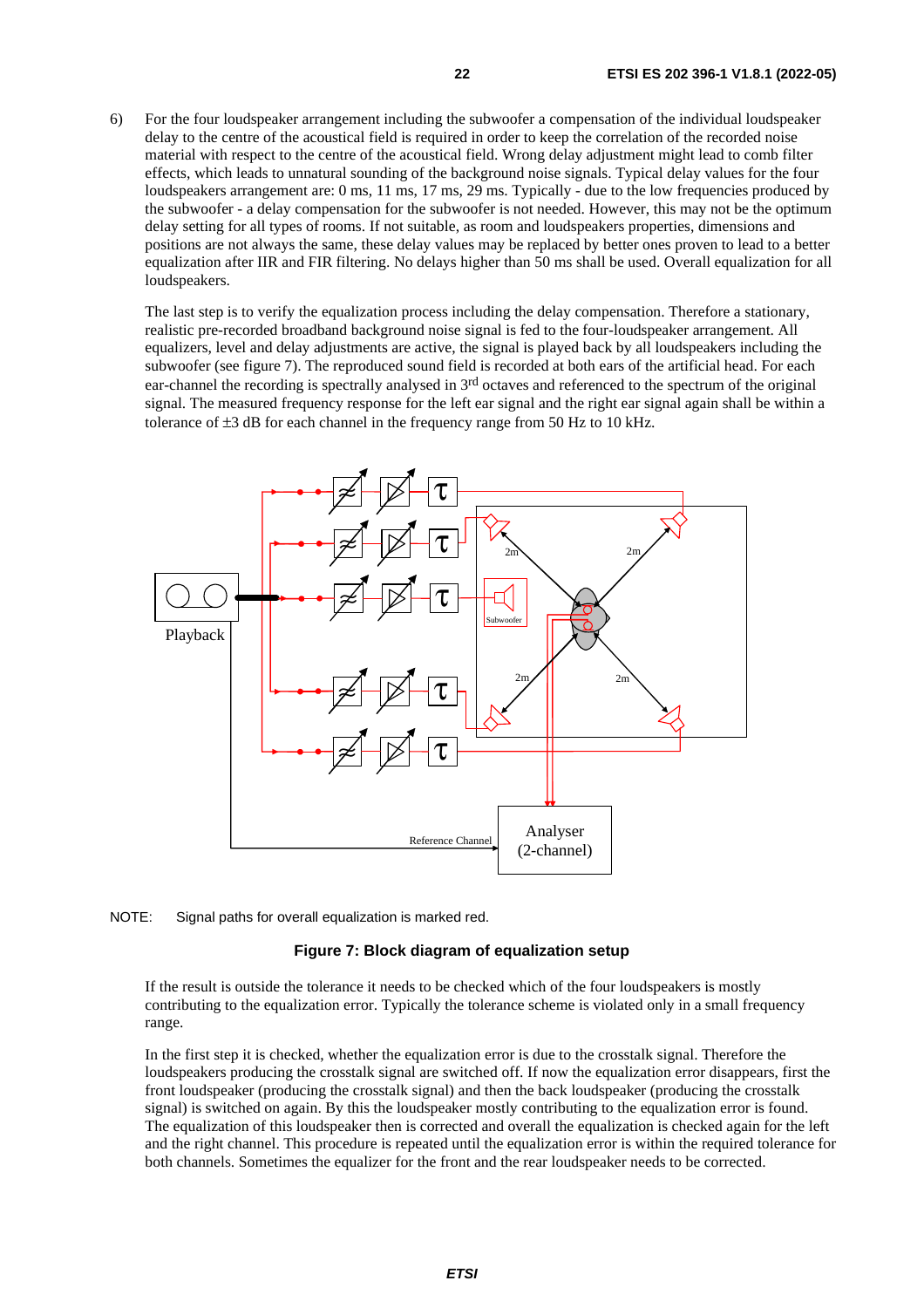<span id="page-22-0"></span> If the equalization error is mostly due to the loudspeakers producing the direct sound for the channel under consideration, then the equalizers for these loudspeakers need to be corrected. The procedure is the same as described for the crosstalk loudspeakers as described above.

NOTE 2: In (exceptional cases) an equalization correction needs to be applied to both, the direct sound loudspeakers and the crosstalk loudspeakers. In such cases the route which should be followed should be to carefully adjust the equalization of the different loudspeakers contributing to the error and not try to minimize the equalization error by correcting the equalization of a single loudspeaker by a strong filter change.

### 6.4 Accuracy of the reproduction arrangement

### 6.4.0 Introduction

During the validation process a variety of experiments was conducted in order to get an estimate of the reproduction accuracy of the four-loudspeaker playback arrangement. This validation was conducted in various steps. All validation was performed by comparing the  $1/12<sup>th</sup>$  octave spectra and  $1/3<sup>rd</sup>$  octave spectra. Since the results are not generally different in the following only the 1/3<sup>rd</sup> octave results are displayed.

### 6.4.1 Comparison between original sound field and simulated sound field

The data reported below were derived from the following experiment.

In an office room a background noise sound field was generated. Two loudspeakers and a computer, which produce typical fan noise, were positioned in an office room. The sound field produced by this arrangement was recorded using an artificial head positioned in the middle of the room. The arrangement is shown in figure 8.



**Figure 8: Simulation arrangement in a standard office room** 

In addition the four-loudspeaker arrangement was installed in the same room. The installation was made so that the artificial head was positioned in the centre of the acoustical field of the simulation arrangement.

The comparison was made by recording the original sound field and comparing the recorded signals to the signals recorded when using the four-loudspeaker simulation system.

The spectra recorded at the left and the right ear are shown in figures [9](#page-23-0) and [10](#page-23-0). It can be seen that the spectra of the original and the simulated sound field match quite well.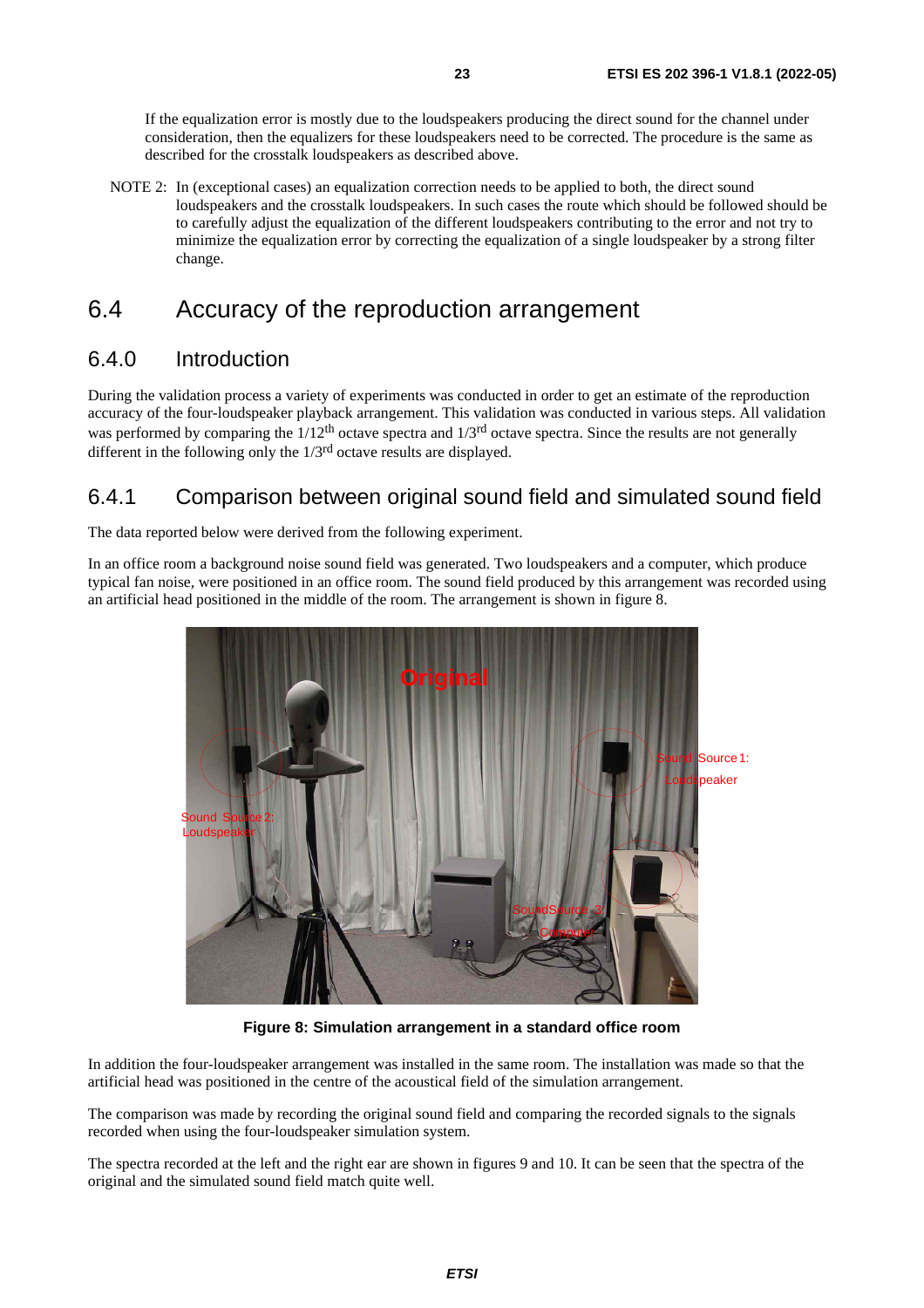<span id="page-23-0"></span>

NOTE: Original sound field (green curve), simulated sound field (red curve).





NOTE: Original sound field (green curve), simulated sound field (red curve).

### **Figure 10: Power density spectra measured at the artificial heads right ear**

### 6.4.2 Displacement of the test arrangement in the simulated sound field

For these experiments the head and torso simulator used for the measurements was displaced by 10 cm to the frontal right and 10 cm backwards left. For these positions in comparison to the centre position of the sound field where the artificial head was equalized to, the spectral differences are displayed in figures [11](#page-24-0) and [12](#page-24-0). It can be seen that despite of the displacement the recorded spectra still match comparably well the maximum error measured in third octaves, which can be expected due to misplacing of about 5 dB.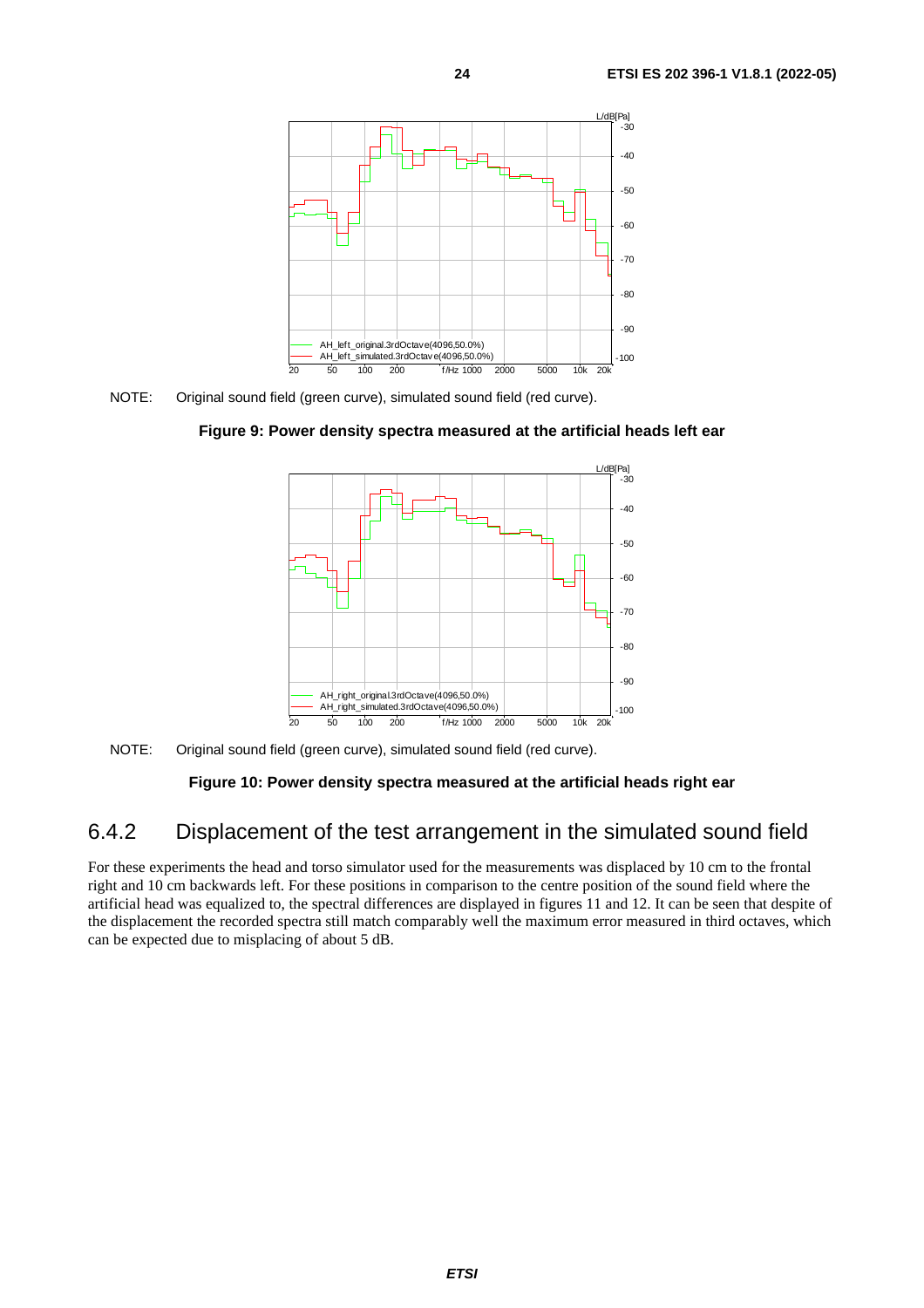<span id="page-24-0"></span>

NOTE: Displaced 10 cm to the frontal right (red curve), displaced 10 cm backwards left (blue curve).

**Figure 11: Original (green curve) and simulated power density spectra measured at the artificial head's left ear** 



NOTE: Displaced 10 cm to the frontal right (red curve), displaced 10 cm backwards left (blue curve).

### **Figure 12: Original (green curve) and simulated power density spectra measured at the artificial head's right ear**

A further test was conducted by moving the artificial head by 30 cm away from the centre of the four-loudspeaker arrangement to the frontal right position. Again the difference of the spectra recorded in this position is displayed for the right and the left output signal of the artificial head, see figures [13](#page-25-0) and [14](#page-25-0). It can be seen that for the left ear of the artificial head now the maximum difference measured in third octave is increase up to about 7 dB compared to the original position. For the right artificial ear the spectra still match quite well.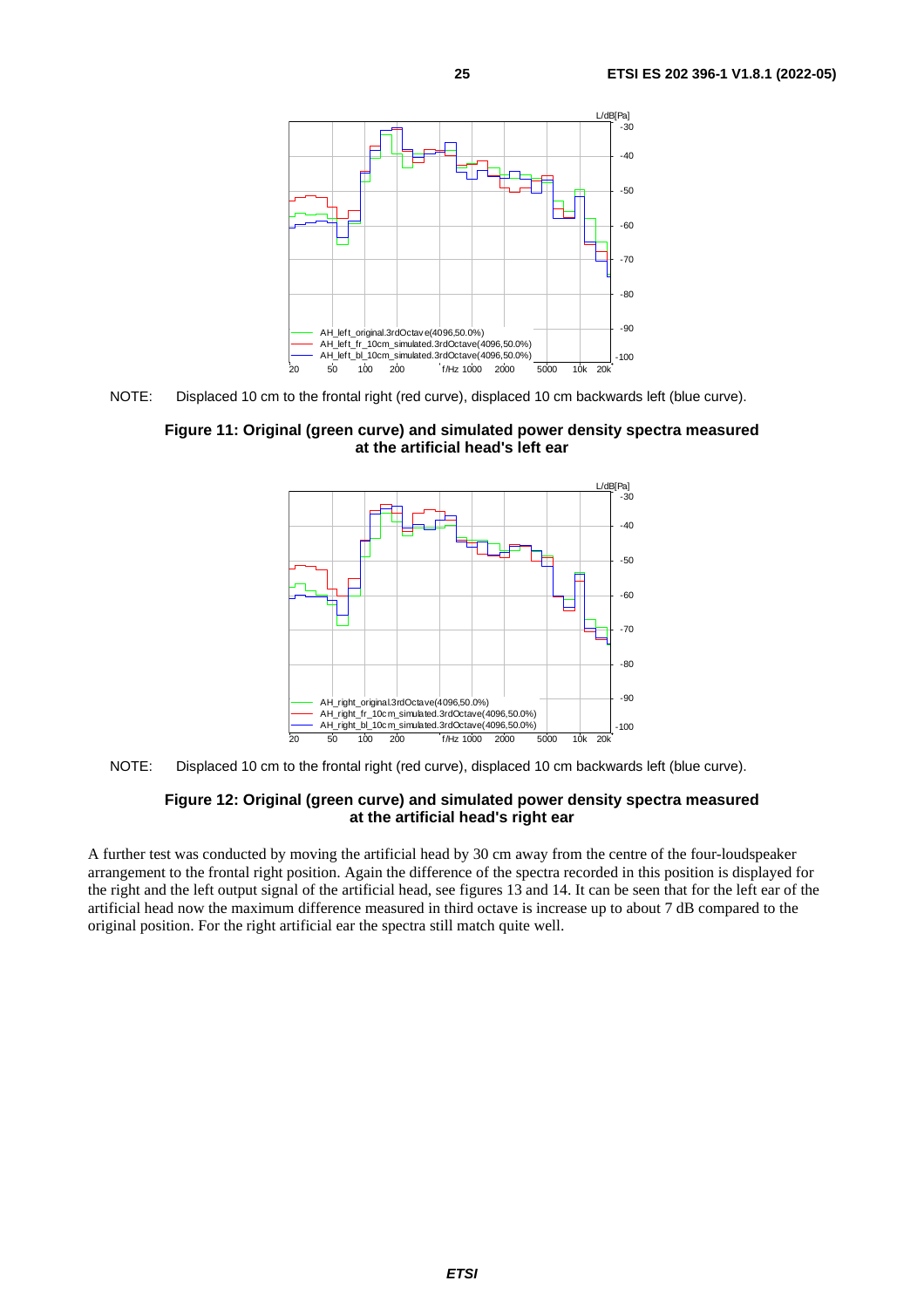<span id="page-25-0"></span>

NOTE: Displaced 30 cm to the frontal right (red curve).





NOTE: Displaced 30 cm to the frontal right (red curve).

### **Figure 14: Original (green curve) and simulated power density spectra measured at the artificial head's right ear**

### 6.4.3 Transmission of background noise: Comparison of terminal performance in the original sound field and the simulated sound field

#### **Handset terminals:**

Further experiments were aimed to validate the performance of the four-loudspeaker arrangement with typical terminals applied to the test arrangement. For terminal tests a head and torso simulator according to Recommendation ITU-T P.58 [\[i.8\]](#page-7-0) equipped with an artificial ear according to Recommendation ITU-T P.57 [[i.7](#page-7-0)], type 3.4 was placed in the centre of the four-loudspeaker arrangement. Different terminals were applied to the HATS, positioned as described in Recommendation ITU-T P.64 [\[i.10](#page-7-0)]. For comparison the output signals of the terminals in sending direction were recorded. These recordings were conducted when applying the original background noise field and when applying the simulated background noise field. The typical differences measured in sending direction for a terminal with background noise signal processing is shown in figure [15](#page-26-0). The result for a linear terminal without background noise signal processing is shown in figure [16](#page-26-0).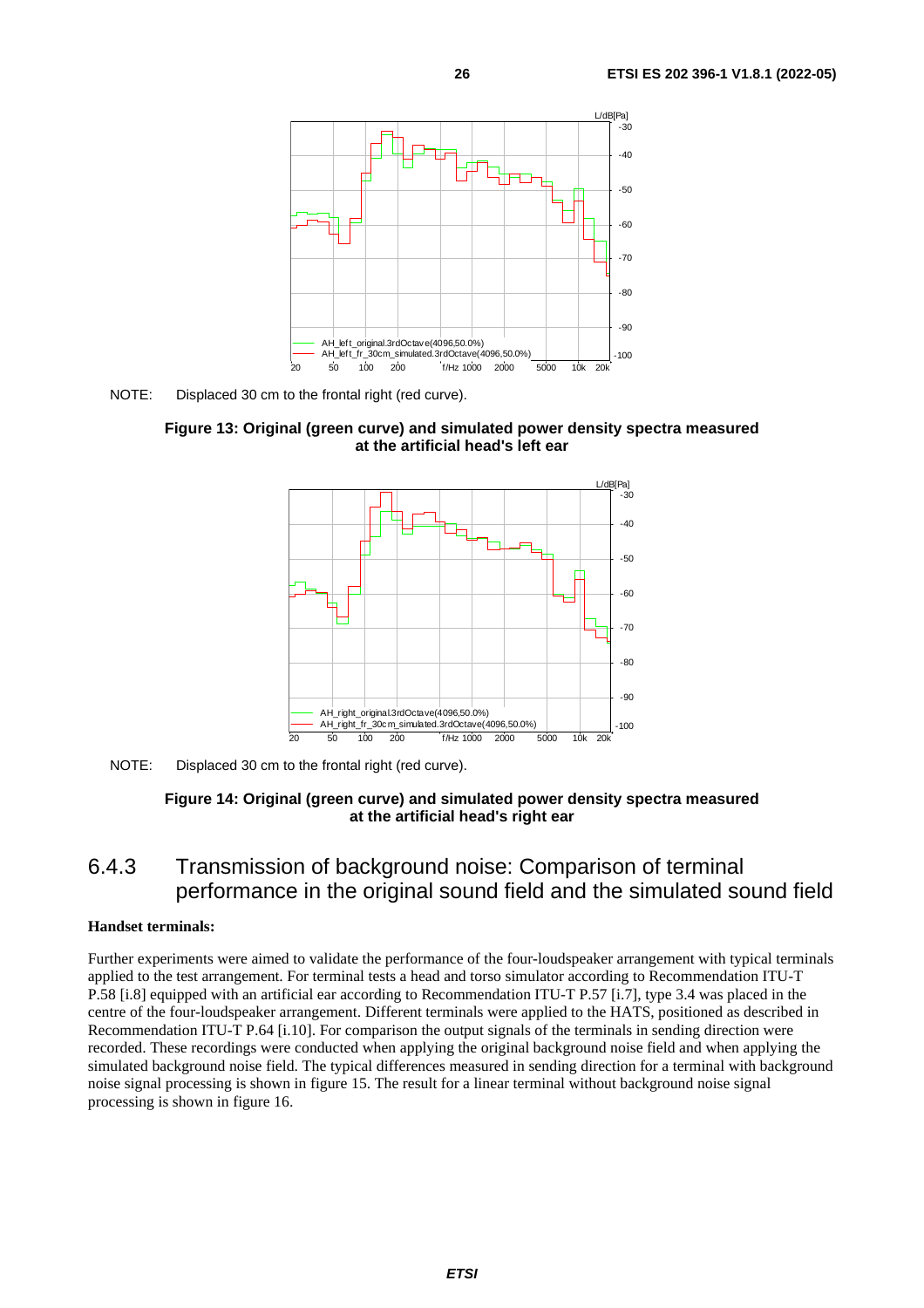<span id="page-26-0"></span>

NOTE: Original sound field (green curve), simulated sound field (red curve).

#### **Figure 15: Power density spectra measured with a common mobile phone (with background noise signal processing) positioned at the artificial heads right ear**



NOTE: Original sound field (green curve), simulated sound field (red curve).

#### **Figure 16: Power density spectra measured with a common mobile phone (without background noise signal processing) positioned at the artificial heads right ear**

Furthermore, the temporal structure of the transmitted background noise was evaluated. The comparison of the temporal structure when applying the original background noise field to the situation with simulated background noise field is shown in figures [17](#page-27-0) and [18](#page-27-0). In both figures the spectral presentation of output signal is shown. The characteristics of the temporal structure of the background noise are very comparable. It can be expected that also for other types of terminals with integrated signal processing the simulated noise field will produce similar behaviour than the terminal would show in the original noise field.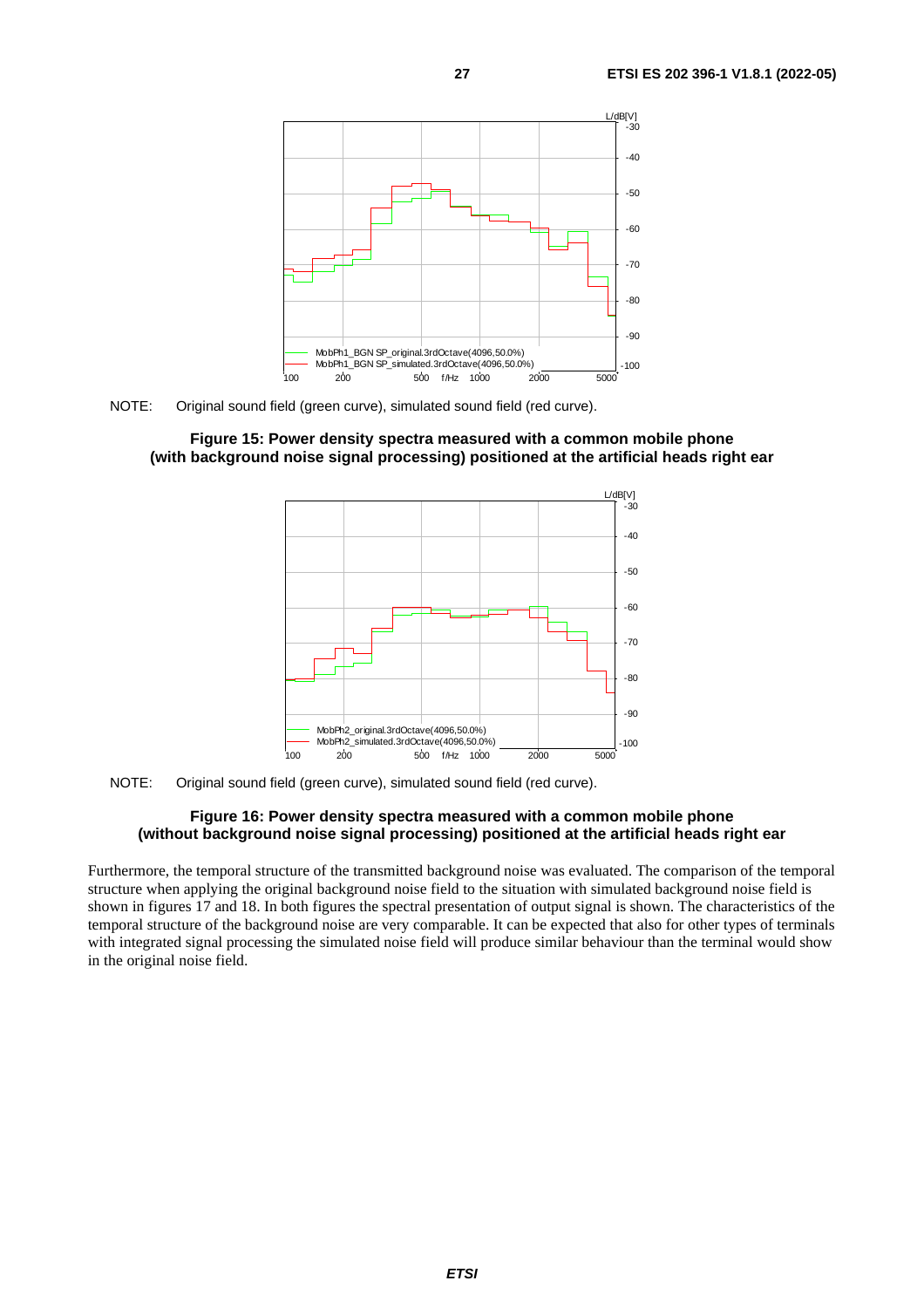<span id="page-27-0"></span>

**Figure 17: 3D power density spectrum of background noise measured with a common mobile phone (with background noise signal processing): original sound field** 



**Figure 18: 3D power density spectrum of background noise measured with a common mobile phone (with background noise signal processing): simulated sound field** 

### **Wideband headset:**

The same types of experiments as described above were conducted using a wideband headset equipped with a directional microphone. The results - the transmitted noise spectra for the original sound field compared to the simulated sound field are shown below in figure [19](#page-28-0). Since the orientation of the microphone was in such a way that the lowest sensitivity of the microphone was exactly facing one of the noise generating loudspeakers on the left side, the transmitted signal energy of the background noise is lower in the original sound field as compared to the simulated sound field where the sound field is more diffusive. The measured difference of about 5 dB can be regarded as a kind of worst case situation, as the more diffusive the recorded sound field is the less errors are expected in the simulation.

### **Desktop hands-free terminal:**

Since the background noise simulation should be suitable for handset terminals and hands-free terminals another experiment was conducted using a desktop hands-free terminal in the same test room. A table was positioned in the test room in front of the artificial head, which was still positioned in the centre of the simulated acoustical field. The hands-free terminal was positioned as described in Recommendation ITU-T P.340 [[i.9](#page-7-0)]. Again the transmitted background noise signal between the original sound field and the simulated sound field are compared. The resulting power density spectra for the transmitted background noise are shown in figure [20](#page-28-0). Although the four-loudspeaker arrangement was not reequalized after the table was placed in the room the spectra of the transmitted background noise match rather well. It can be expected that even for desktop hands-free phones placed in the simulation environment the measured performance of background noise transmission is comparable to the one measured in typical office environments.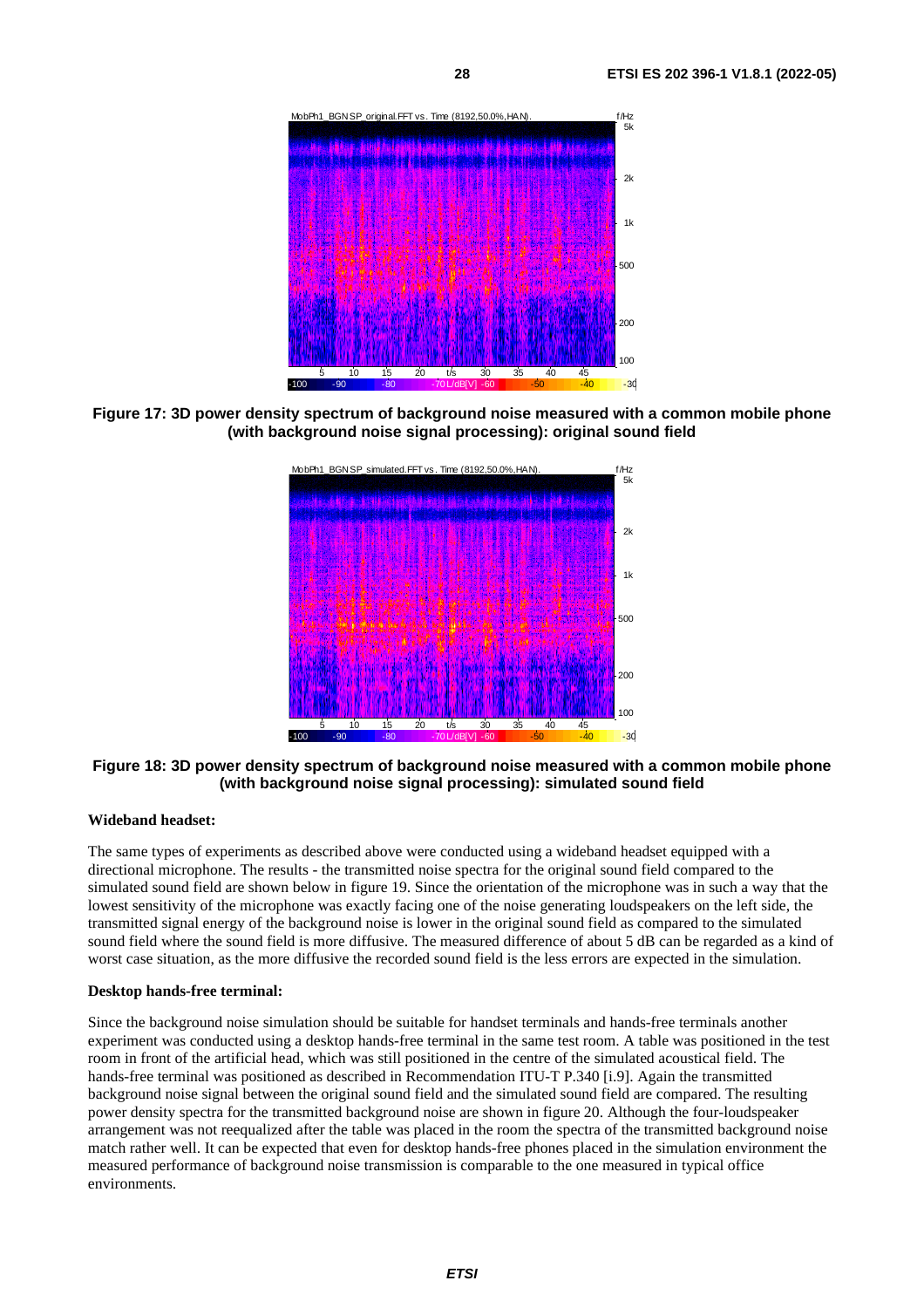<span id="page-28-0"></span>

NOTE: Original sound field (green curve), simulated sound field (red curve).

**Figure 19: Power density spectra measured with a common (wideband) headset with directional microphone worn by the artificial head** 



NOTE: Original sound field (green curve), simulated sound field (red curve).

#### **Figure 20: Power density spectra measured with a common desktop hands-free telephone positioned in front of the artificial head**

#### **Wideband conference system:**

The conference system was installed like a typical desktop hands-free system. The setup is according to Recommendation ITU-T P.340 [\[i.9](#page-7-0)], the setup used is identical to the hands-free setup as described above. The wideband conference system was equipped with a directional microphone (on the table), Recommendation ITU-T G.722 [\[i.11](#page-7-0)] coding was used.

The difference between the transmitted background noise of the original sound field and the simulated sound field is shown in figure 21.

As seen already for the narrow band hands-free system, the measured spectra are rather close; the maximum difference is about 6 dB at 3 kHz.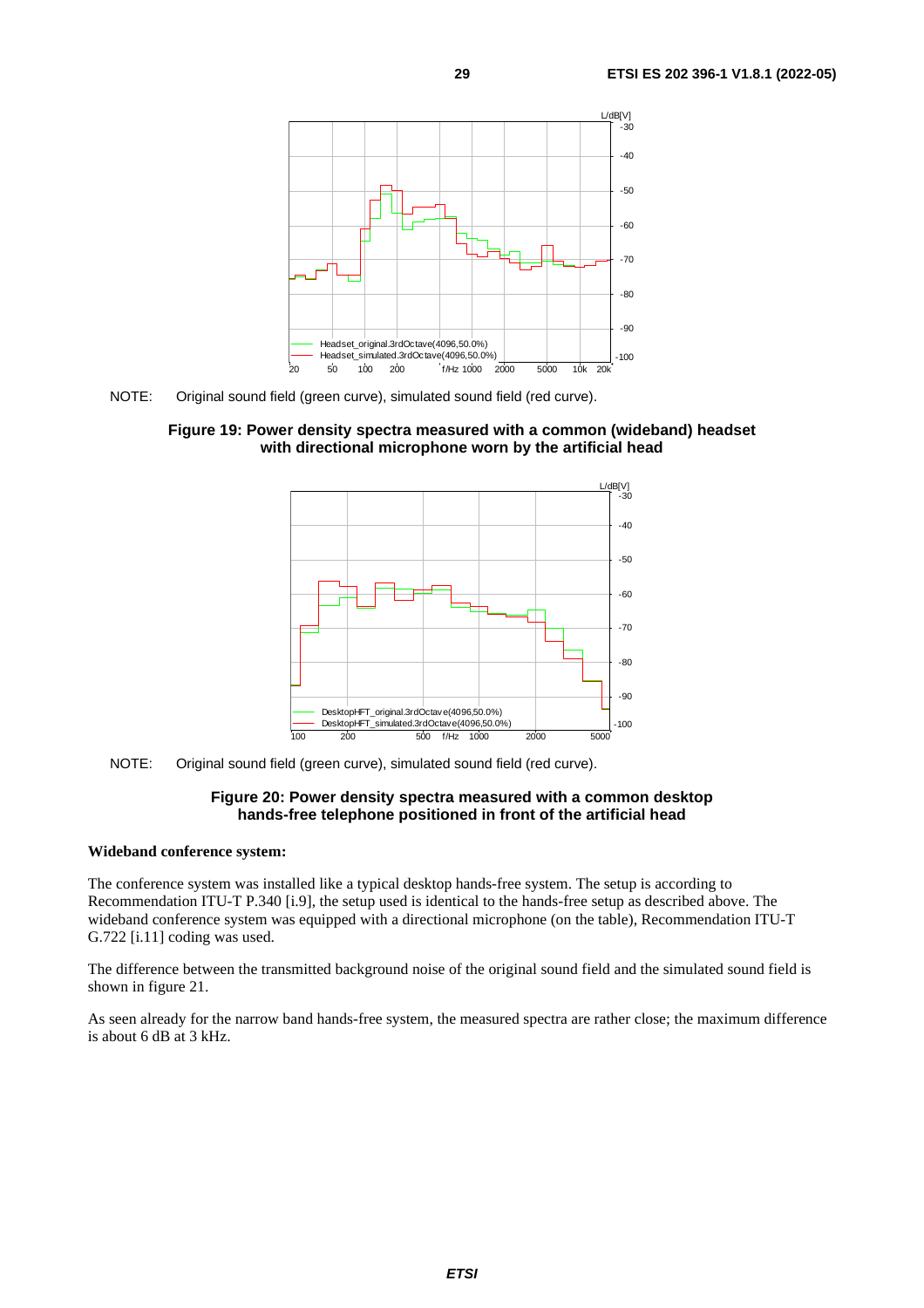<span id="page-29-0"></span>

NOTE: Original sound field (green curve), simulated sound field (red curve).

**Figure 21: Power density spectra measured with a wideband conference system positioned in front of the artificial head** 

### 6.5 Simulation of additional acoustic conditions

Some acoustic conditions are not readily simulated using the binaural capture and reproduction approach described above. One specific example is the simulation of a person talking nearby to the test position, whose speech is considered as interfering with the desired speech at the test point. In this case, while binaural recording preserves the signal and interaural information, reproduction over four loudspeakers positioned as described in clause 6.2 does not accurately simulate the generation of sound by the nearby interfering talker at the test point.

For this case, it is recommended to place an artificial mouth at the location of the desired simulated interfering talker(s). The artificial mouth shall be properly equalized. The speech level at MRP of the interfering talker(s) can be set as is needed to simulate the desired scenario. The selection of speech material is outside the scope of the present document, but should be appropriate for the desired scenarios. Figure 22 illustrates one possible arrangement using a second HATS to simulate an interfering nearby talker, but the specific arrangement and location should be as needed to simulate the desired scenarios.



**Figure 22: An example of acoustic simulation of single talker**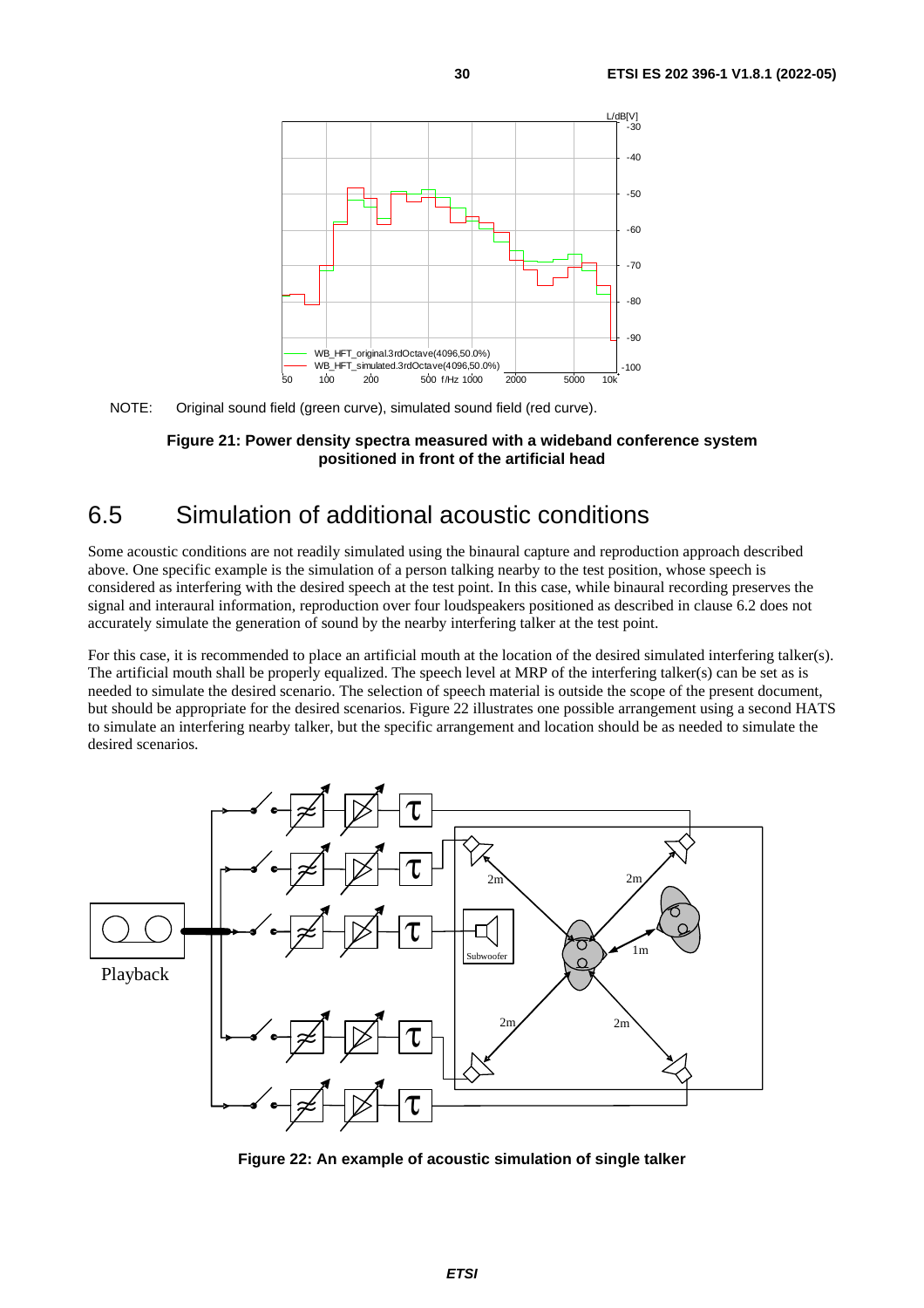# <span id="page-30-0"></span>7 Background Noise Simulation in cars

### 7.1 General setup

Some types of terminals are mostly used in a car environment, e.g. portable hands-free units with mobile phones or hands-free terminal systems which are integrated in cars. For portable hands-free phones worn by the user in the car, the setup and equalization process is similar to the one described in the office room except that the artificial head is positioned at the driver's seat instead of positioning it in the middle of the room.

For hands-free terminals installed in the car, in principle the same setup is used for background noise simulation in a car and in office rooms. Four loudspeakers and a subwoofer are used. The subwoofer is positioned in the trunk of a car. The two rear loudspeakers are positioned in the back of the car between the headrest and the window respectively the c-pillar. The two front loudspeakers are positioned either above the instrument panel or at the bottom in the footwell (only in cases where the instrument panel position is impossible to realize) - depending on the tested car setup. The block diagram of the setup is shown in figure 23.

It should be noted, that the use of the four loudspeaker arrangement in a car is more sensitive concerning the positioning of the microphone than the simulation in an office room. Due to the smaller car cabin room dimensions and the surrounding reverberant windows standing waves and interferences appear in the car cabin.

Therefore it is highly recommended to use the same microphone for equalization and terminal testing. This requires that the microphone can be separated from the hands-free terminal and can be used for system equalization as well as in combination with the hands-free terminal. The microphone then shall be located at the position intended for use after installation. The equalization with the terminal's microphone is described in clause [7.3.](#page-32-0) This proceeding ensures that the sound field is exactly reproduced for the relevant position.

If the terminal's microphone signal is not accessible for the equalization and calibration system a pair of cardioid microphones should be used instead. They should be located as close as possible to the expected terminal microphone position to provide the simulated sound field as close as possible to the correct position. The equalization with a pair of cardioid microphones is described in clause [7.4](#page-37-0).

In general, the methods described can be applied for other microphone positions in a car. There is high confidence that for any microphone position intended to pickup the drivers or the co-drivers voice the methods described will work with the same accuracy as described. This is also expected when the original microphone is used at other locations in the car for recording and equalization. The stereo cardioid microphone technique at other locations in the car may be applicable but its accuracy was not investigated within the framework of the present document.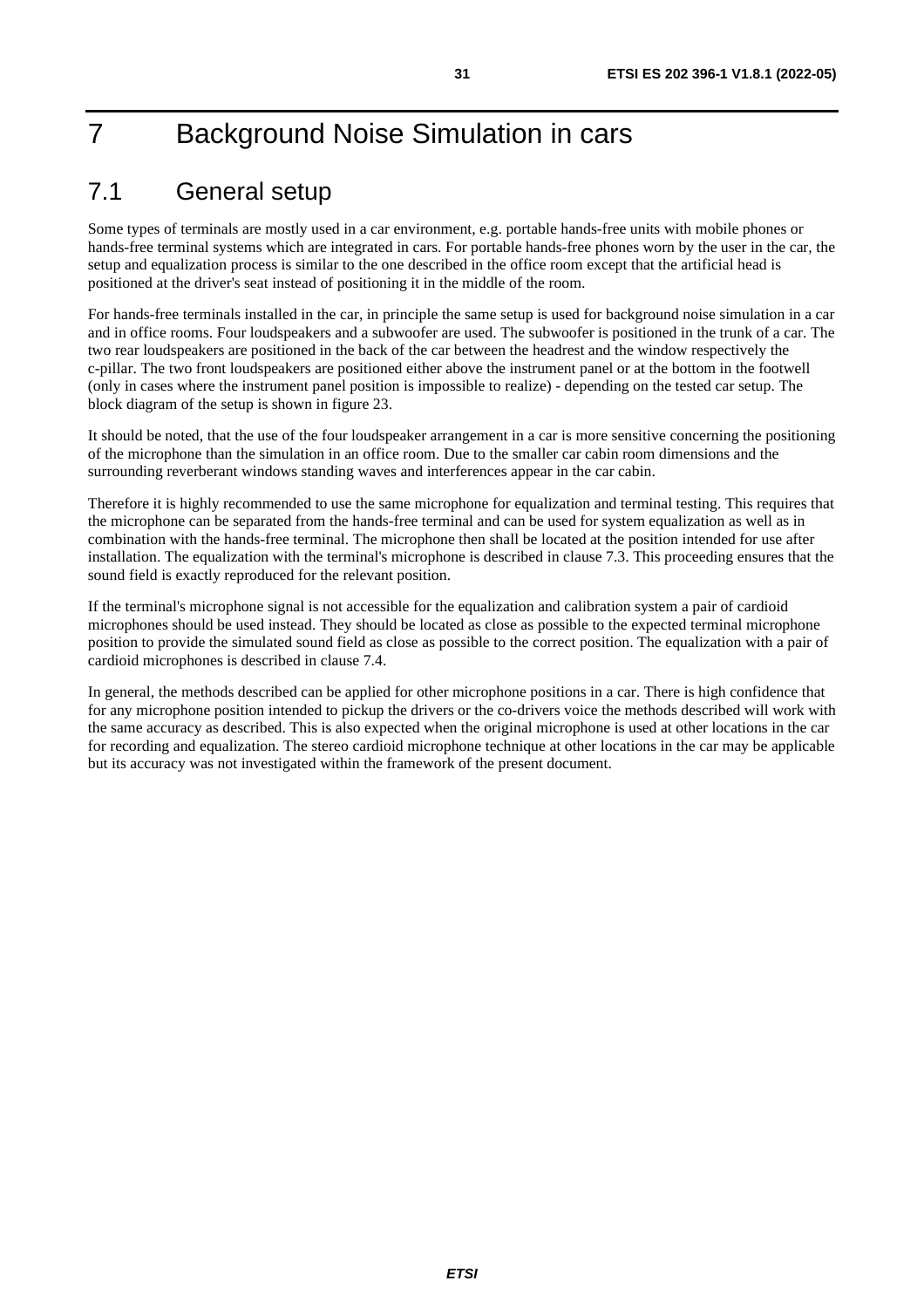<span id="page-31-0"></span>

**Figure 23: General setup of four loudspeaker arrangement and hands-free terminal in a car** 

### 7.2 Recording arrangement

### 7.2.0 Introduction

The recording arrangement depends on the microphone setup which is used for the equalization and calibration.

### 7.2.1 Recording setup with the terminal's microphone

If the equalization and calibration is done with the terminal's microphone the recordings should also be done with this microphone. The microphone then is positioned at the location intended to be used with the hands-free terminal. The position has to be the same for the recordings, the calibration and equalization and for the testing with the simulation arrangement. A block diagram of the recording arrangement is shown in figure 24.

With this configuration, recordings should be made at different driving speeds as required to simulate the real use conditions. Pass-by effects and road bumps should be avoided.

NOTE: The microphone should be attached firmly to the ceiling to avoid structure borne noise induced by accidental movements of the microphone.



**Figure 24: Setup for recordings with terminal microphones in cars**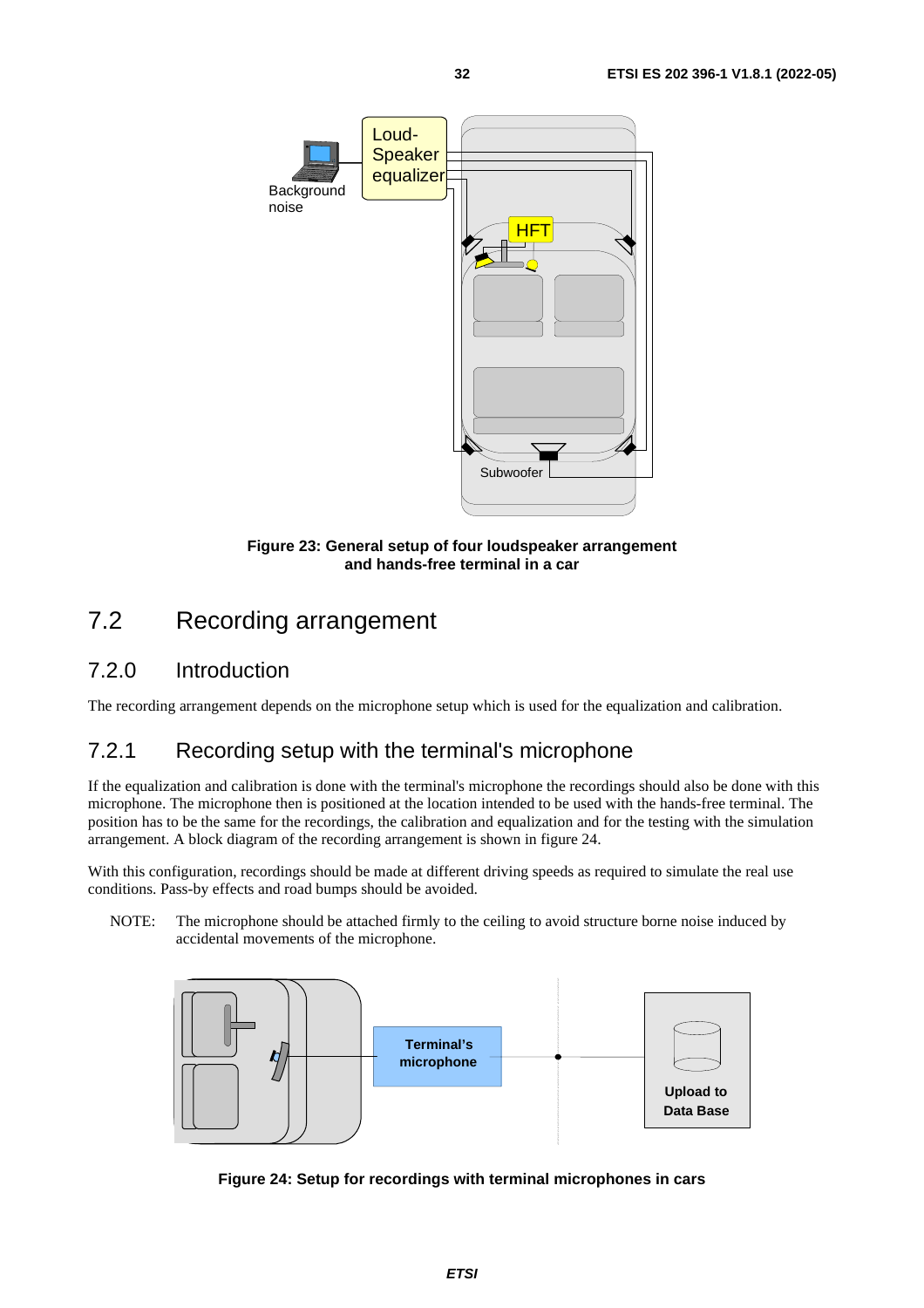### <span id="page-32-0"></span>7.2.2 Recording setup with a pair of cardioid microphones

If a pair of cardioid microphones is used, the recordings should also be done with these microphones. They should be positioned as close as possible to the expected hands-free microphone position, see figure 25. When a microphone array is used as the hands-free microphone, the centre of the array should be used as the reference point for positioning the cardioid microphones.

The microphones should be fastened with shock mount to avoid recording structure borne noises.



**Figure 25: Setup for recordings with a pair of cardioid microphones in cars** 

With this configuration recordings should be made for different driving speeds as required to simulate the real use conditions. Pass-by effects and road bumps should be avoided.

### 7.3 Equalization and Calibration with the terminal's microphone

A four loudspeaker arrangement as described in clause 7.1 is positioned in a car for which the terminal will be tested. A complete block diagram of the setup is shown in figure 26.

For the equalization the terminal's microphone should be located at the position of later use by customers, e.g. under the ceiling or in or on top of the rear view mirror.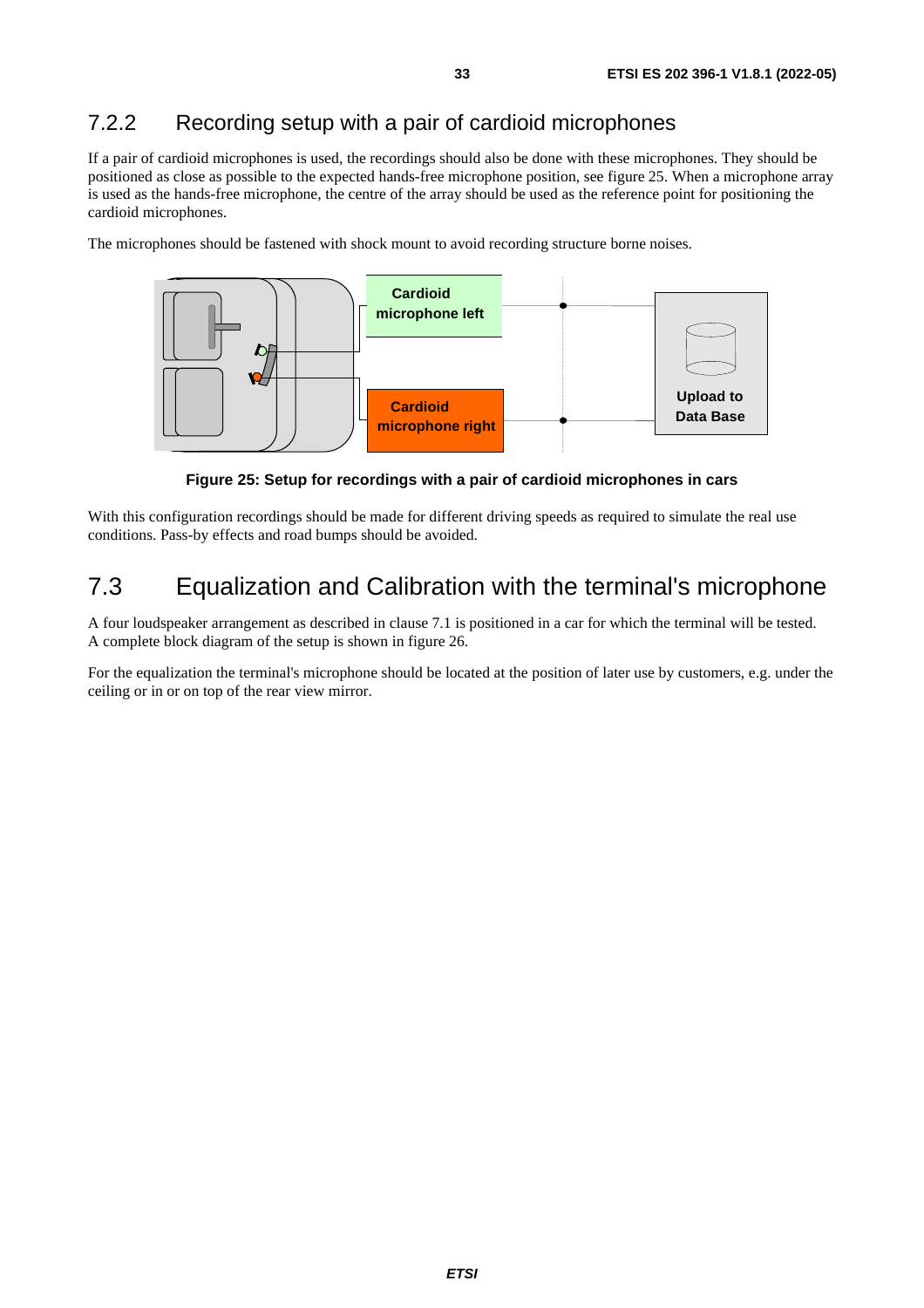

**Figure 26: General setup of the equalized four loudspeaker arrangement in a car** 

The equalization is made in several steps:

- 1) Separate equalization for each of the four loudspeakers.
- 2) Separate level adjustment for each loudspeaker.
- 3) Equalization for the two left-hand and the two right-hand loudspeakers.
- 4) Equalization and level adjustment for the subwoofer.
- 5) Delay adjustment.
- 6) Overall equalization.

Each of the steps is described in the following:

1) Separate equalization for each of the four loudspeakers.

 For the equalization of the loudspeakers a stationary, realistic broadband noise (e.g. broadband car noise recorded under constant driving conditions) is used. It is sequentially fed to the front-left, the rear-left, the front-right and the rear-right loudspeaker. The feeding should be done for a frequency range of 120 Hz to 20 000 Hz (for the four loudspeakers only). The subwoofer covers the frequency range below 120 Hz.

 As an example the equalization is described for the front-left loudspeaker (see figure 27). For the other loudspeakers the process is identical.

 The stationary, realistic broadband noise is filtered with a 120 Hz high pass and then is fed to the front-left loudspeaker for at least 10 s. Synchronously the played back signal is recorded with the terminal's microphone. The power density spectra then are calculated for the recorded microphone signal and for the original signal. The averaged magnitude of the two power density spectra are subtracted as follows.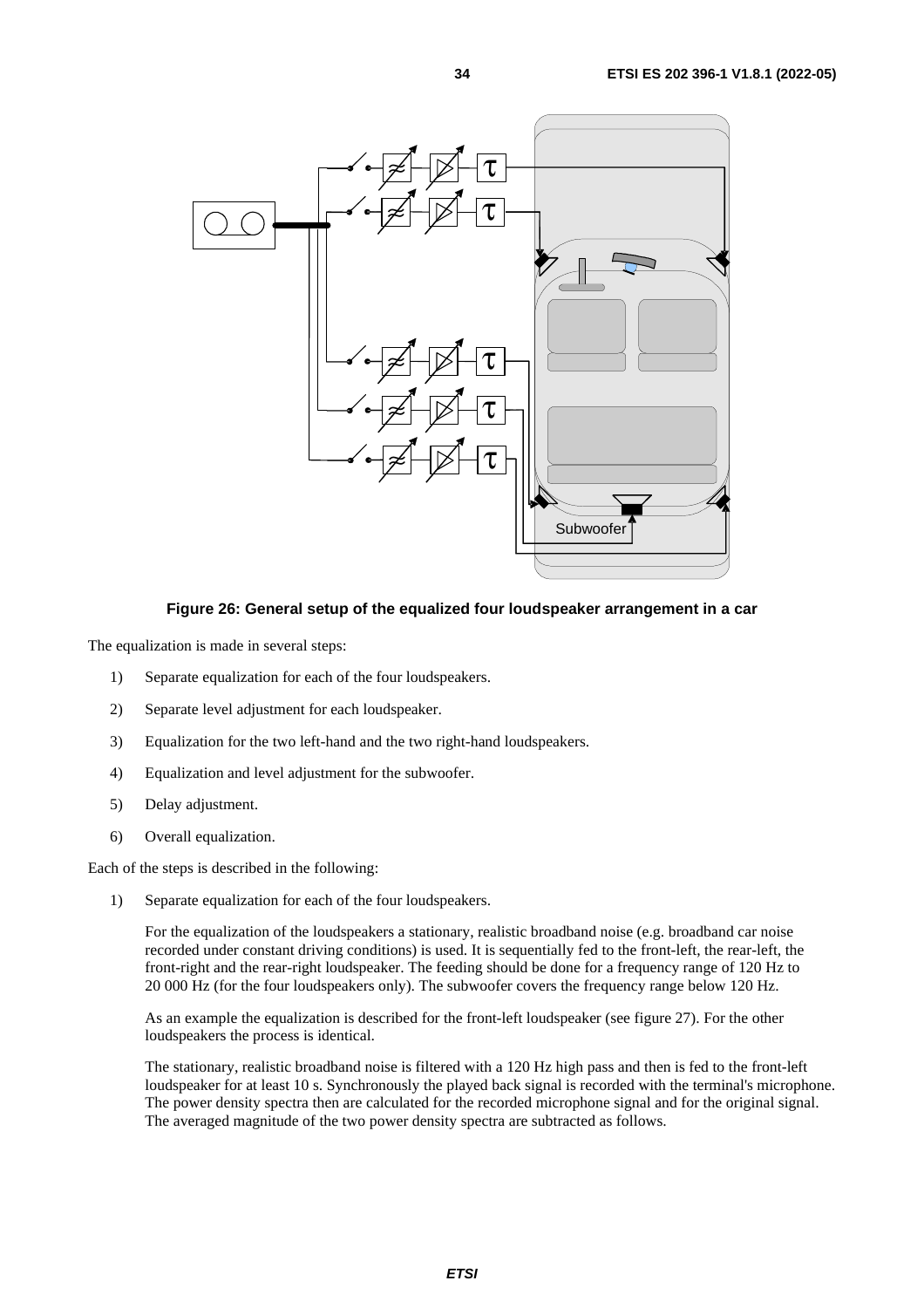

NOTE: Signal path for equalizing the front-left loudspeaker is marked red.

#### **Figure 27: Block diagram of equalization setup**

$$
|H_{LS}(f)| = \frac{|S_{LS}(f)|}{|S_{bbn}(f)|}
$$

 $H_{LS}(f)$  is analysed in 3<sup>rd</sup> octaves. The measured resulting frequency response should be flat between 120 Hz and 10 kHz within a tolerance of ±3 dB.

 To fulfil this condition a filter needs to be designed which compensates the frequency response of the loudspeaker in the car. The compensating filter frequency response is calculated from the initially measured loudspeaker frequency response by using the inverse filter function:

$$
\left|H_{EQ}(f)\right| = \frac{1}{\left|H_{LS}(f)\right|}
$$

 The equalized broadband noise is applied at the front-left loudspeaker again. Figure 28 shows an example of the measured loudspeaker frequency response after the equalization process.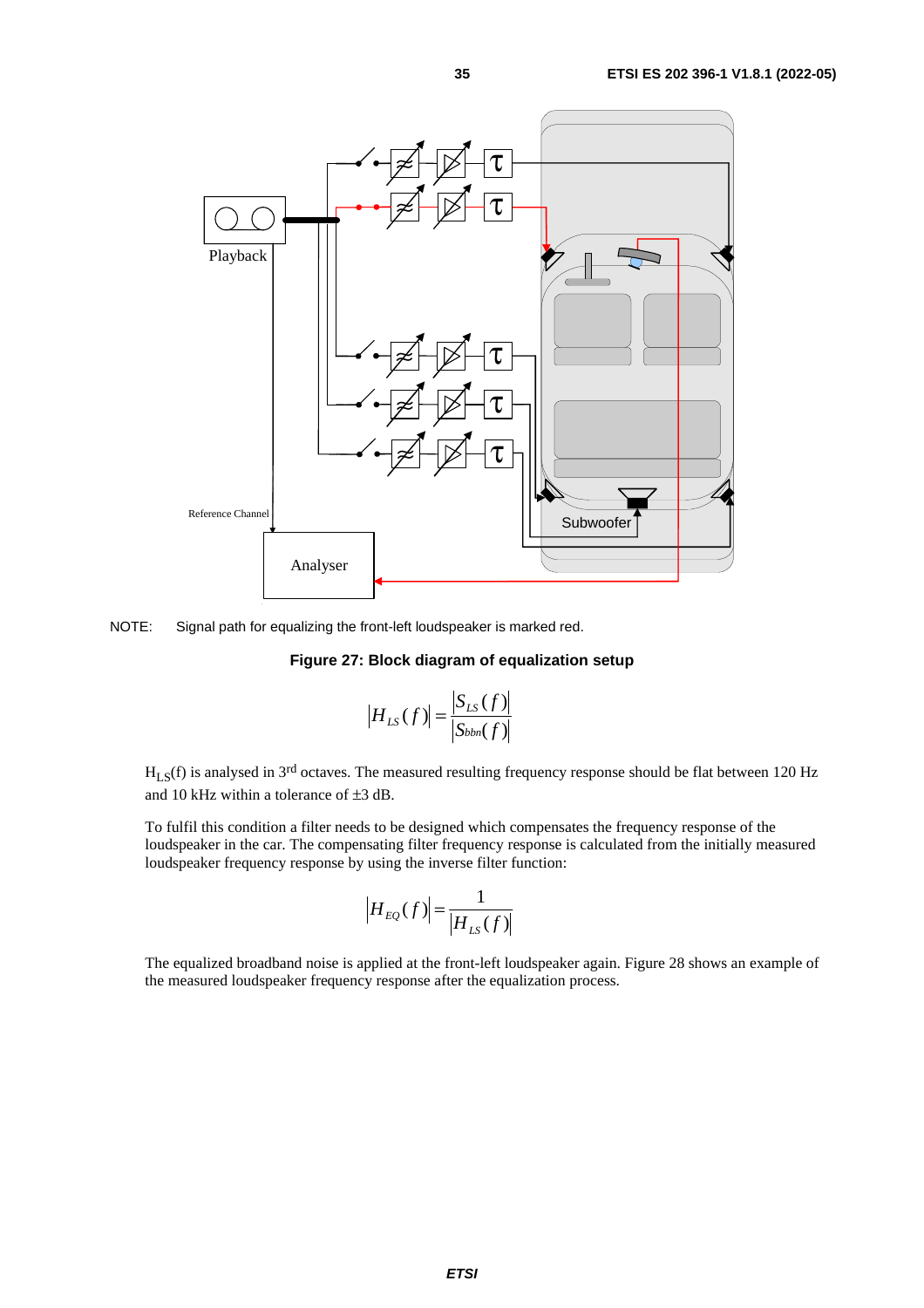

#### **Figure 28: Difference of the original signal and the equalized signal played back by the front-left loudspeaker measured with the terminal's microphone (without subwoofer)**

2) Separate level adjustment for each loudspeaker.

 After each of the loudspeakers is equalized separately, the sound pressure level of each loudspeaker should be adjusted. To reproduce the original level of any sound source with this four-loudspeaker arrangement, the level of each of the four loudspeakers should be 6 dB lower than the level of the original sound source due to the fact that the sound source is now reproduced by four loudspeakers.

 This level adjustment can be achieved by recording and analysing the played back signal for each loudspeaker as described in the first step and after that, adjusting the level to a level 6 dB below the original level.

- NOTE 1: For microphones with a strong directivity to the back of the car an improved simulation can be achieved by adjusting the sound pressure level of the rear loudspeakers to an approximately 5 dB higher level and the sound pressure level of the front loudspeakers to an approximately 3 dB lower level. Be aware that the overall sound pressure level is still the same as for the original sound.
- 3) Equalization for the two front and the two rear loudspeakers.

 In the third step the equalization is done for the two - separately equalized - front respectively rear loudspeakers in combination (see figure 29). The test signal is synchronously applied to the front loudspeakers and - similar to step 1 - recorded with the terminal's microphone and spectrally analysed in 3rd octaves. Again the measured difference of the recorded and the played back signal should meet the 6 dB tolerance scheme as shown in figure 28. If the recorded signal fails the tolerance scheme, the filter for one or both of the front loudspeakers should be re-designed to pass the tolerance scheme.

NOTE 2: The tolerance scheme for a single loudspeaker might be violated, if the equalization for the combined front loudspeakers passes the tolerance scheme.

The equalization for the rear loudspeakers is done similar.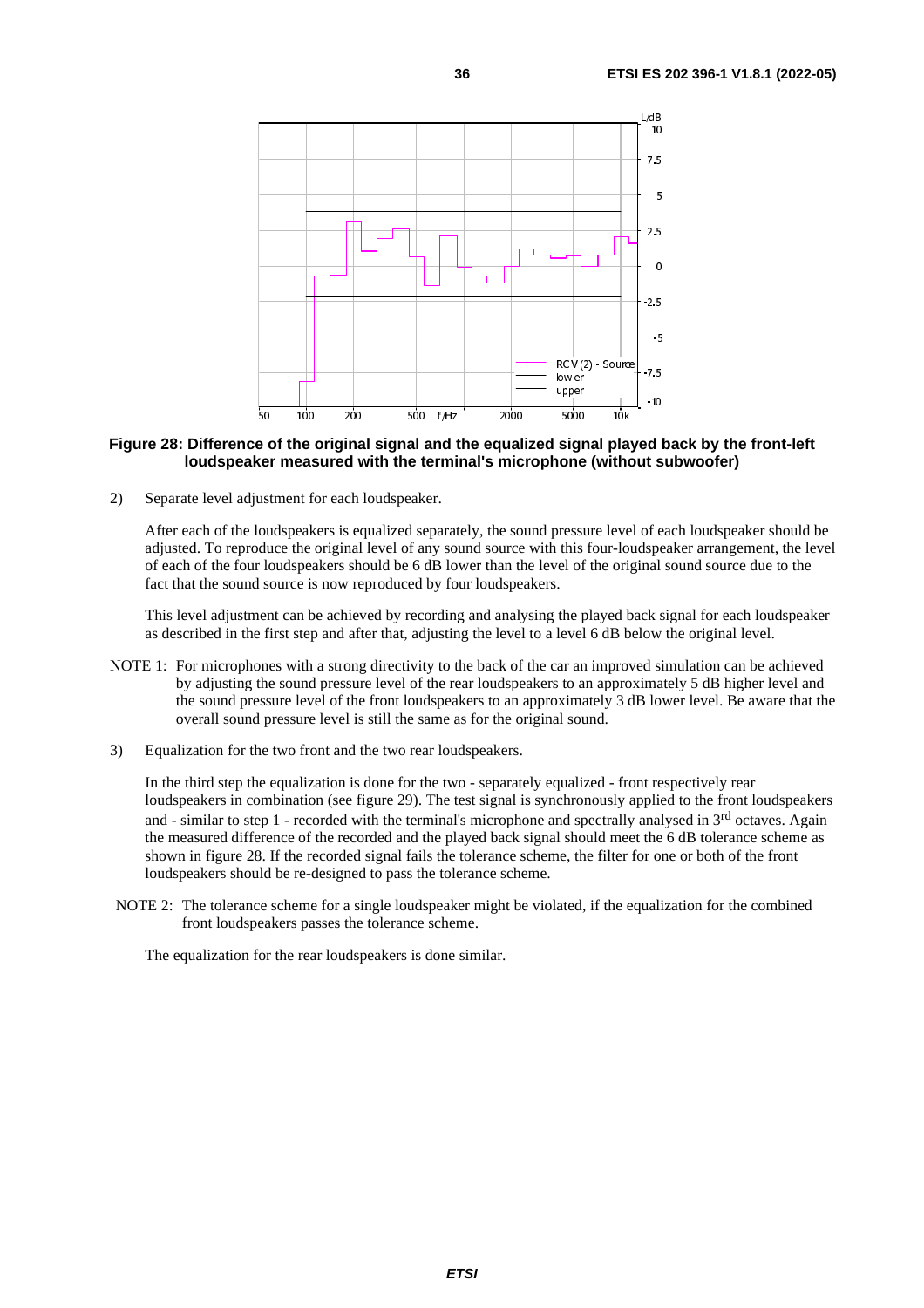

NOTE: Signal paths for equalizing the front loudspeakers in combination are marked red.

#### **Figure 29: Block diagram of equalization setup**

4) Equalization and level adjustment for the subwoofer.

 The equalization for the subwoofer is done for the frequency range between 30 Hz and 120 Hz. The frequency range above is cut off by a low pass filter providing a roll off characteristics of at least 18 dB/oct. Again a stationary, realistic broadband noise is used as test signal. Similar to the equalization for the four loudspeakers, the broadband noise is played back by the subwoofer and recorded with the terminal's microphone. On the basis of the difference of the recorded and the original broadband noises spectrum a filter is designed with which this difference (analysed in 3<sup>rd</sup> octaves) should be spectrally flat in a 6 dB tolerance scheme.

The level is adjusted to the level of the original sound source.

5) Delay adjustment.

 The delay from each loudspeaker to the microphone's position should be measured and adjusted. The delay should not be compensated to one common delay for all loudspeakers which would produce the highest signal correlation at the microphone's position. The delays are adjusted to values which will not provide a high correlation at the microphone's position, but which will provide mostly a diffuse sound field. With this method the sound directivity is not correctly reproduced, but an equalization with only one microphone is in any case not able to reproduce the sound directivity. The advantage of providing a diffuse sound field at the microphone's position is that the spectral equalization matches very well.

For the delay adjustment the following rules should be followed:

- The delay for front loudspeakers should be shorter than for the rear loudspeakers.
- The minimum delay difference should be greater than the FFT-length used (typically  $> 20$  ms).
- The delays including the acoustical delay should be chosen such that they are not multiple of each other.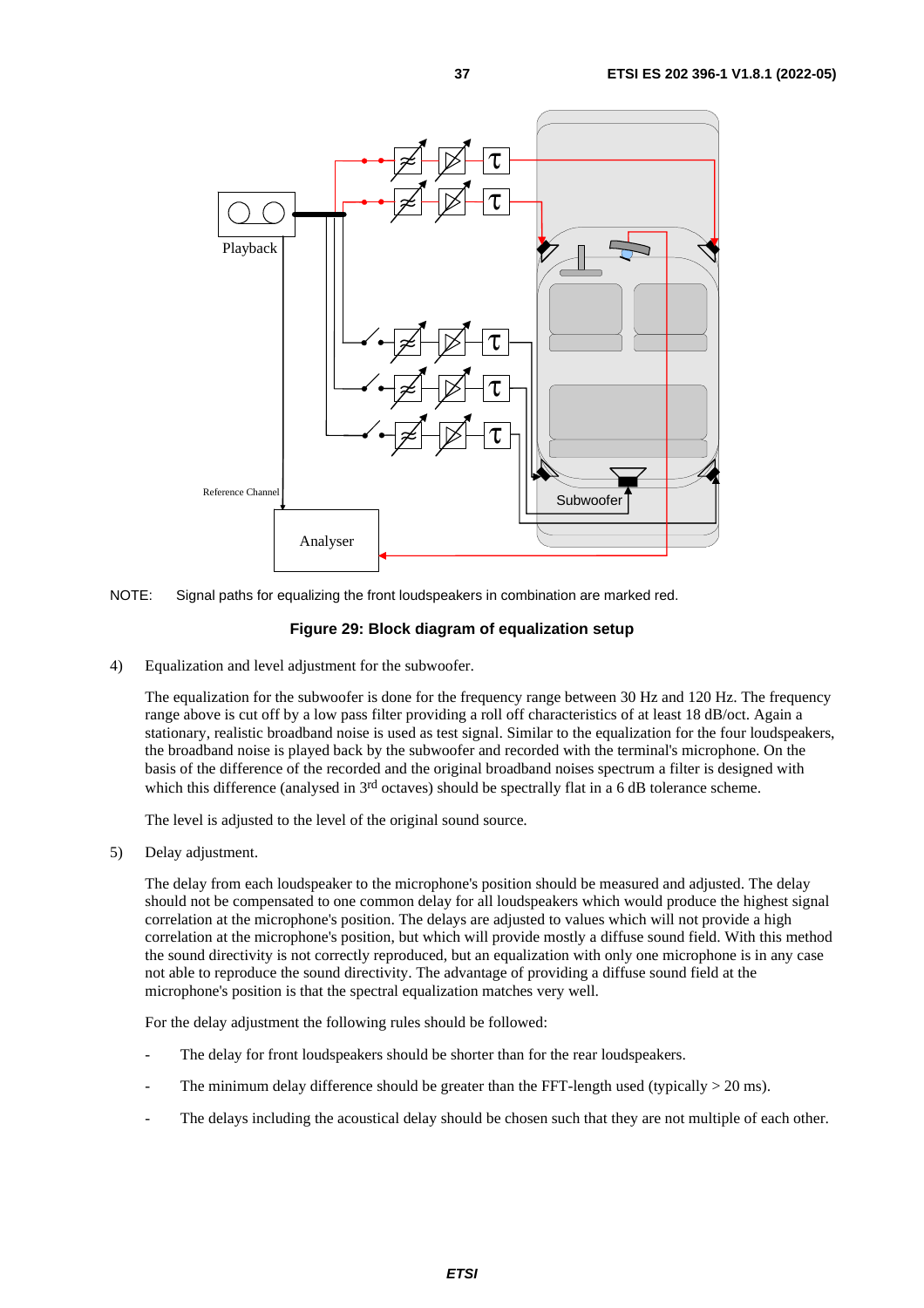#### <span id="page-37-0"></span>6) Overall equalization.

 The last step is to verify the equalization process including the delay compensation. Therefore the stationary, realistic broadband background noise signal is fed to the four-loudspeaker arrangement. All equalizers, level and delay adjustments are active, the signal is played back by all loudspeakers including the subwoofer (see figure 30). The reproduced sound field is recorded with the terminal's microphone. The measured frequency response at the microphones position should be within a tolerance of ±3 dB in the frequency range from 50 Hz to 10 kHz.



NOTE: Signal paths for overall equalization is marked red.

#### **Figure 30: Block diagram of equalization setup**

 If the result is outside the tolerance it needs to be checked which of the four loudspeakers is mostly contributing to equalization error. Typically this occurs only in a small frequency range. For this frequency range the frequency responses from each single loudspeaker to the microphone should be considered and - for the one which mostly contributes the equalization error the filter should be corrected.

### 7.4 Equalization and Calibration with a pair of cardioid microphones

When using a pair of cardioid microphones for the equalization care should be taken that their frequency response characteristics is sufficiently flat  $(\pm 1$  dB) within the desired frequency range. If this cannot be achieved by the microphones appropriate equalization may be applied.

A four loudspeaker arrangement as described in clause 7.1 is positioned in a car for which the terminal is to be tested. A complete block diagram of the setup is shown in figure 31.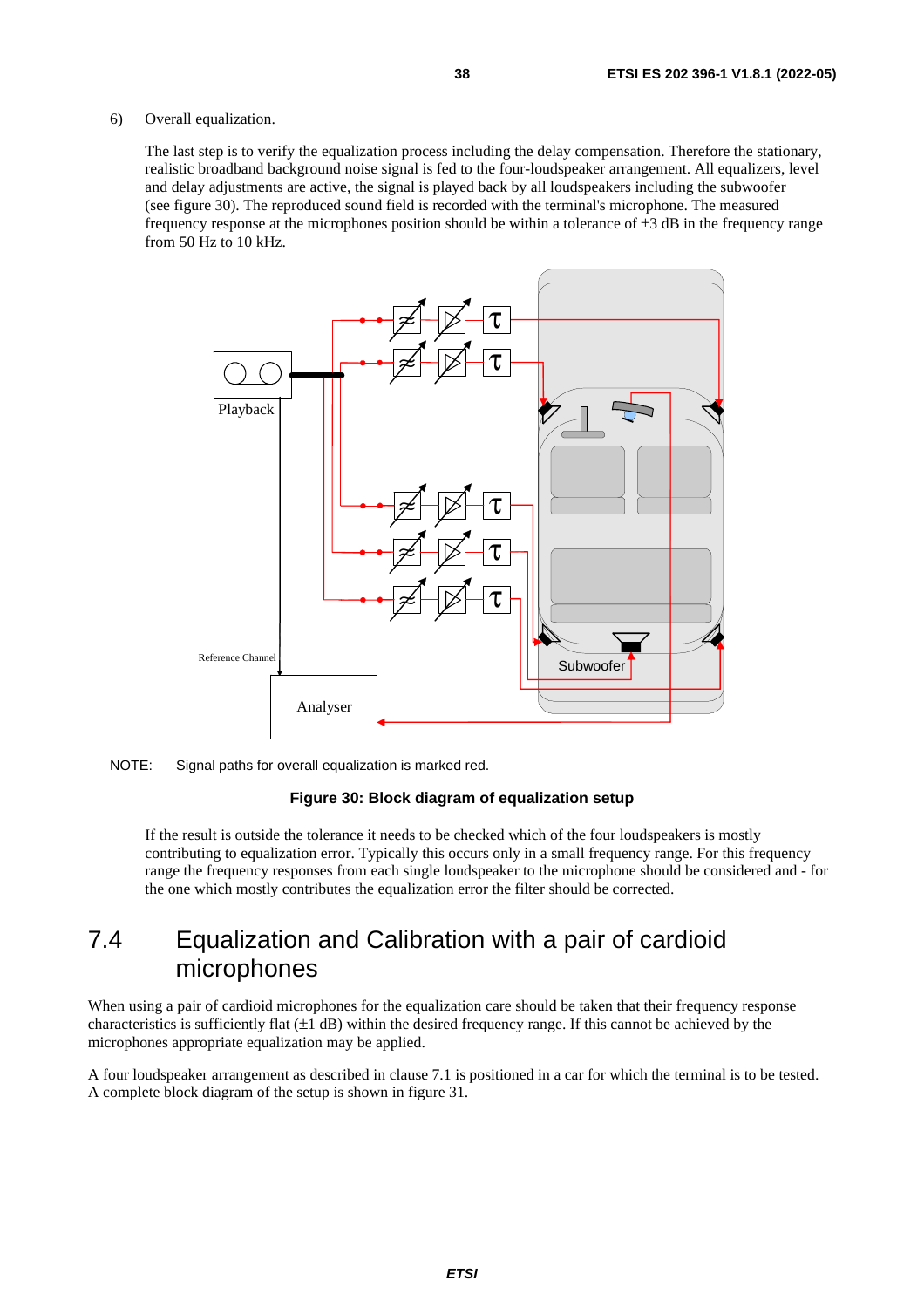

**Figure 31: General setup of the equalized four loudspeaker arrangement in a car** 

For the equalization two cardioid microphones should be located as close as possible to the expected position of the terminal's microphone later used by customers, e.g. under the ceiling or in or on top of the rear view mirror. The left microphone should be directed to the left back seat and the right one to the right back seat.

The equalization is made in several steps:

- 1) Pair-wise equalization for the left-hand loudspeakers.
- 2) Separate level adjustment for the left-hand loudspeakers.
- 3) Pair-wise equalization and separate level adjustment for the right-hand loudspeakers.
- 4) Equalization and level adjustment for the subwoofer.
- 5) Delay compensation.
- 6) Overall equalization.

Each of the steps is described in the following.

1) Pair-wise equalization for the left-hand loudspeakers.

At first the levels of the front and rear left loudspeaker should be adjusted to approximately the same level.

 For the equalization of the loudspeakers a stationary, realistic broadband noise (e.g. broadband car noise recorded under constant driving conditions) is used. The feeding should be done for a frequency range of 120 Hz to 20 000 Hz (for the four loudspeakers only). The subwoofer covers the frequency range below 120 Hz.

A block diagram of the setup is shown in figure 32.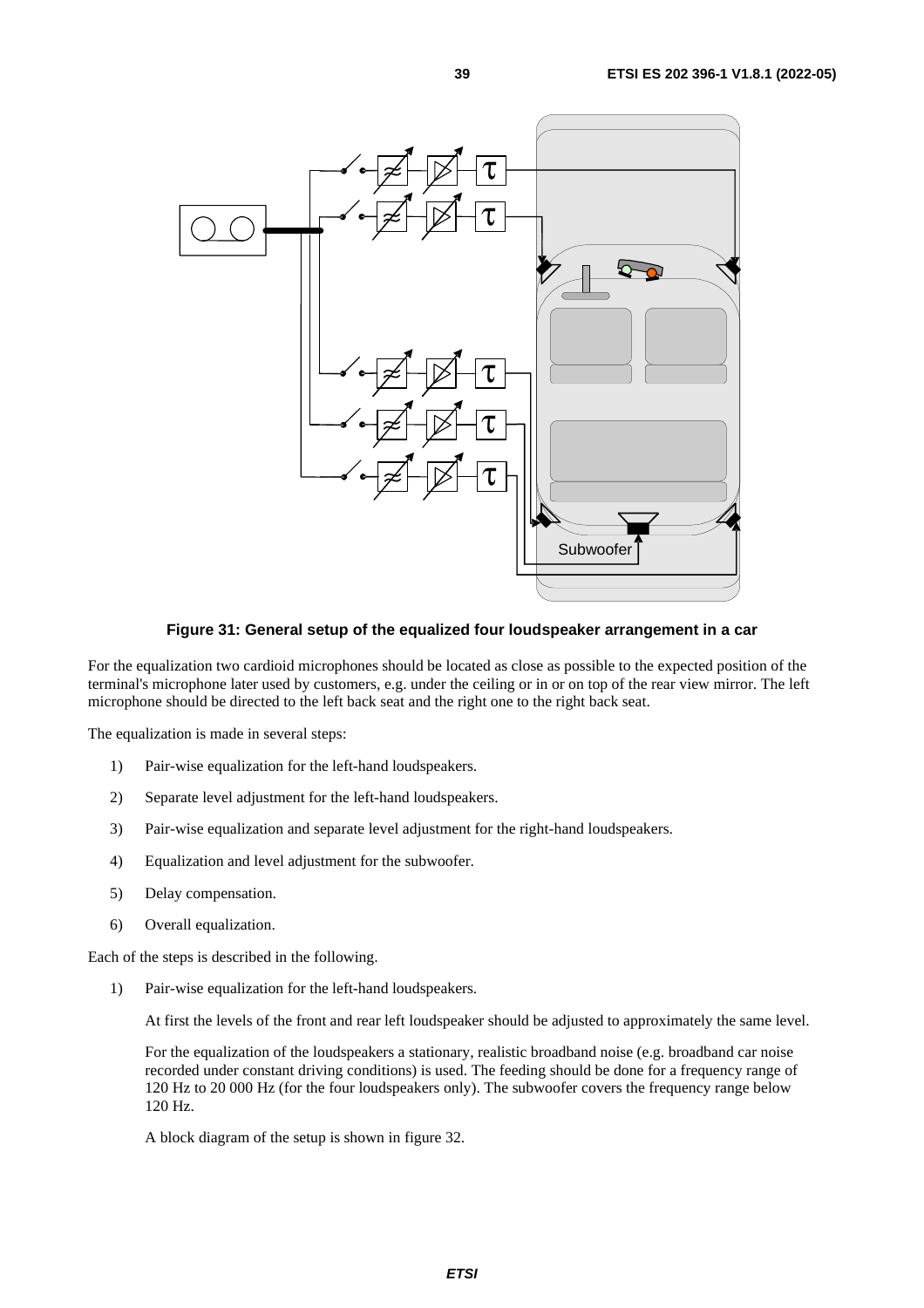

NOTE: Signal paths for equalizing the left-hand loudspeakers in combination are marked red.

#### **Figure 32: Block diagram of equalization setup**

 The broadband noise signal is filtered with a 120 Hz high pass and then is synchronously fed to the left-hand loudspeakers for at least 10 s. Synchronously the played back signal is recorded with the left cardioid microphone. The power density spectra then are calculated for the recorded ear signal and for the original signal. The averaged magnitude of the two power density spectra are subtracted as follows:

$$
H_{LS}(f) = \frac{|S_{LS}(f)|}{|S_{bbn}(f)|}
$$

 $H<sub>I</sub>$ <sub>S</sub>(f) is analysed in 3<sup>rd</sup> octaves. The measured resulting frequency response should be flat between 120 Hz and 10 kHz within a tolerance of ±3 dB.

 To fulfil this condition a filter needs to be designed which compensates the frequency response of the loudspeaker in the car. The compensating filter frequency response is calculated from the initially measured loudspeaker frequency response by using the inverse filter function:

$$
|H_{EQ}(f)| = \frac{1}{|H_{LS}(f)|}
$$

 The equalized broadband noise signal is applied at the left-hand loudspeakers. Figure 33 shows an example of the measured loudspeaker frequency response after the equalization process.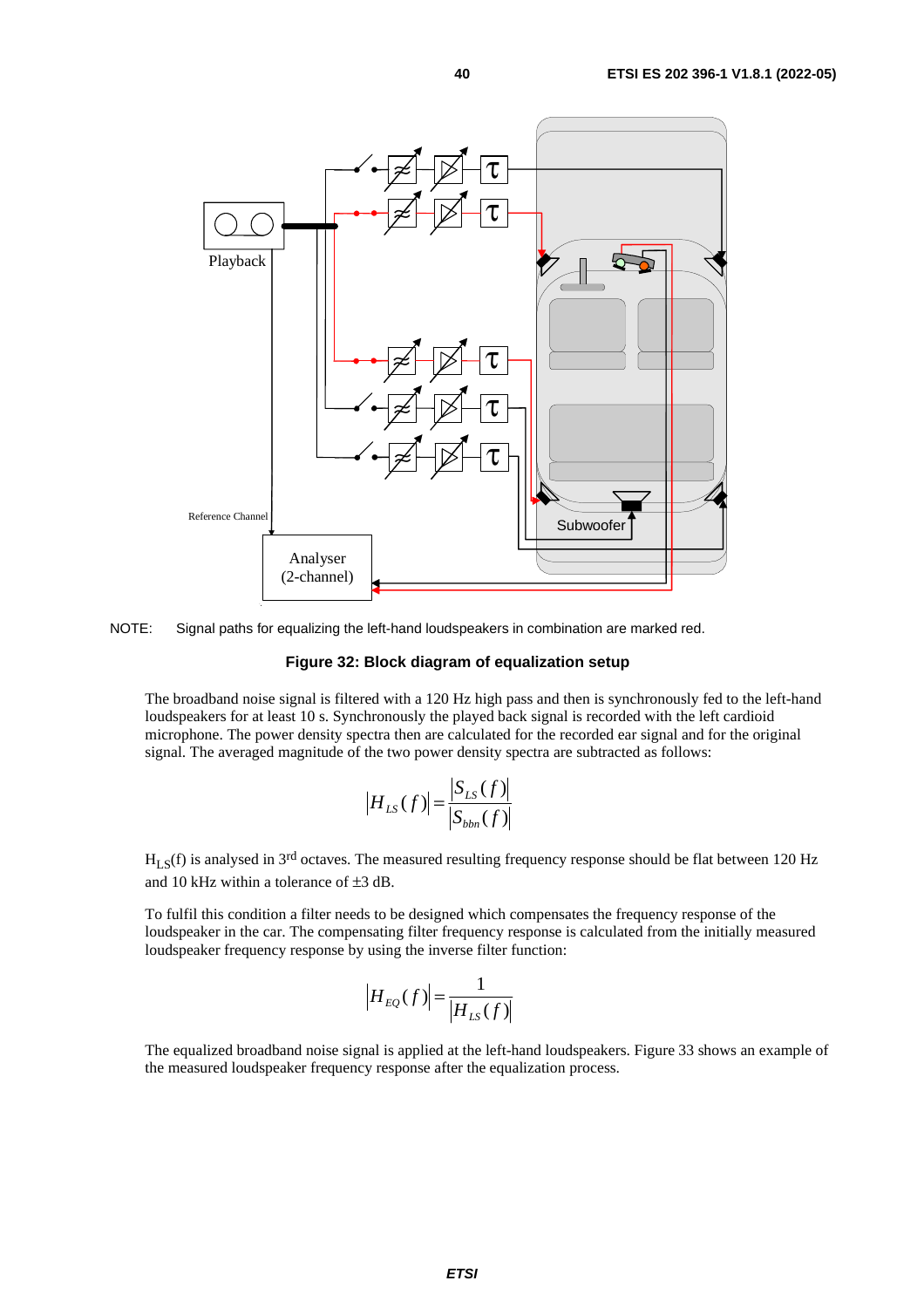

#### **Figure 33: Difference of the original signal and the equalized signal played back by the front-left loudspeaker measured with the left cardioid microphone (without subwoofer)**

2) Separate level adjustment for the left-hand loudspeakers.

 After the left-hand loudspeakers are equalized in combination, the sound pressure level of each loudspeaker should be adjusted. To reproduce the original level of any sound source with this four-loudspeaker arrangement, the level of each of the four loudspeakers has to be 6 dB lower than the level of the original sound source due to the fact that the sound source is now reproduced by four loudspeakers.

 This level adjustment can be achieved by recording and analysing the played back signal for each single loudspeaker as described in the first step for both left-hand loudspeakers in combination and after that, by adjusting the level to a level 6 dB below the original level.

 It should also be verified that - while playing back with both left-hand loudspeakers - the level at the left microphone is 3 dB below the original level. If not, the level of the front-left or the rear-left loudspeaker should be re-adjusted.

3) Pair-wise equalization and separate level adjustment for the right-hand loudspeakers.

 The Pair-wise equalization and the separate level adjustment for the right-hand loudspeakers are done similar to the equalization of the left-hand loudspeakers, as described in steps 1 and 2.

4) Equalization and level adjustment for the subwoofer.

 The equalization for the subwoofer is done for the frequency range between 30 Hz and 120 Hz. The frequency range above is cut off by a low pass filter providing a roll of characteristics of at least 18 dB/oct. Again the realistic broadband noise is used as test signal. Similar to the equalization for the four loudspeakers, the broadband noise is played back by the subwoofer and recorded with the right microphone. On the basis of the difference of the recorded and the original broadband noises spectrum a filter is designed with which this difference (analysed in 3rd octaves) is spectrally flat in a 6 dB tolerance scheme.

The level is adjusted to the level of the original sound source.

5) Delay compensation.

 For the four loudspeaker arrangement including the subwoofer a compensation of the individual loudspeaker delay to the position of the cardioid microphones is required in order to keep the correlation of the recorded noise material with respect to the microphone's position in the acoustical field. Wrong delay adjustment might lead to comb filter effects, which leads to unnatural sounding of the background noise signals. Therefore it is necessary to compensate the delays of all used loudspeakers to one common delay for all.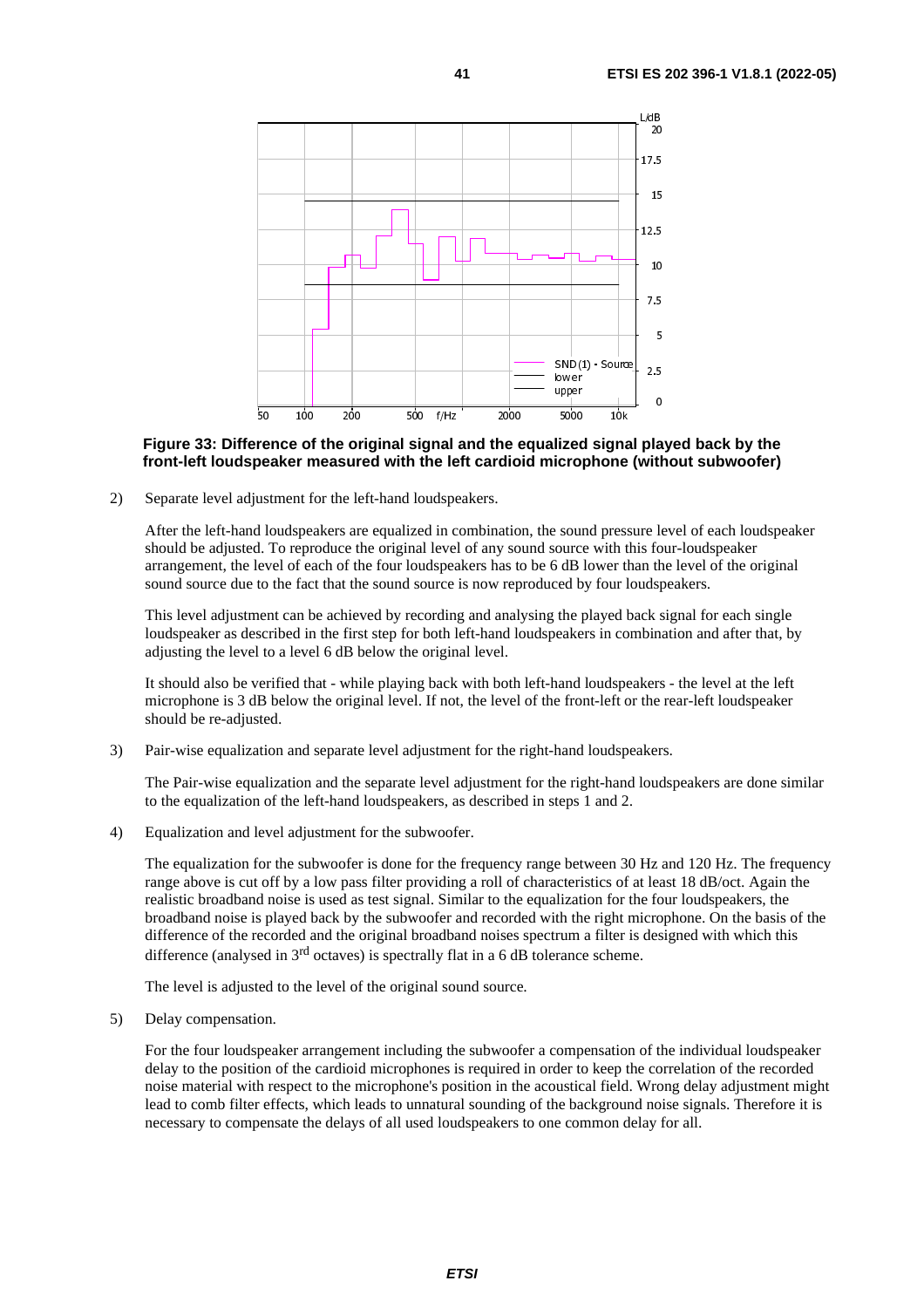The following delays are measured and the corresponding signal paths are compensated to the longest delay (mostly caused by the subwoofer):

- delay from the left loudspeakers to the left microphone (front and rear separately);
- delay from the right loudspeakers to the right microphone (front and rear separately);
- delay from the subwoofer to the right microphone.
- 6) Overall equalization.

 The last step is to verify the equalization process including the delay compensation. Therefore a stationary, realistic broadband background noise signal is fed to the four-loudspeaker arrangement. All equalizers, level and delay adjustments are active, the signal is played back by all loudspeakers including the subwoofer (see figure 34). The reproduced sound field is recorded with both cardioid microphones. For each microphone-channel the recording is spectrally analysed in 3rd octaves and referenced to the spectrum of the original signal. The measured frequency response for the left ear signal and the right ear signal again should be within a tolerance of  $\pm 3$  dB for each channel in the frequency range from 50 Hz to 10 kHz.





#### **Figure 34: Block diagram of equalization setup**

 If the result is outside the tolerance it needs to be checked which of the four loudspeakers is mostly contributing to the equalization error. Typically this occurs only in a small frequency range.

 In the first step it is checked, whether the equalization error is due to the crosstalk signal. Therefore the loudspeakers producing the crosstalk signal are switched off. If the equalization error now disappears, first the front loudspeaker (producing the crosstalk signal) and then the back loudspeaker (producing the crosstalk signal) is switched on again. By this the loudspeaker mostly contributing to the equalization error is found. The equalization of this loudspeaker is then corrected and overall the equalization is checked again for the left and the right channel. This procedure is repeated until the equalization error is within the required tolerance for both channels. Sometimes the equalizer for the front and the back loudspeaker needs to be corrected.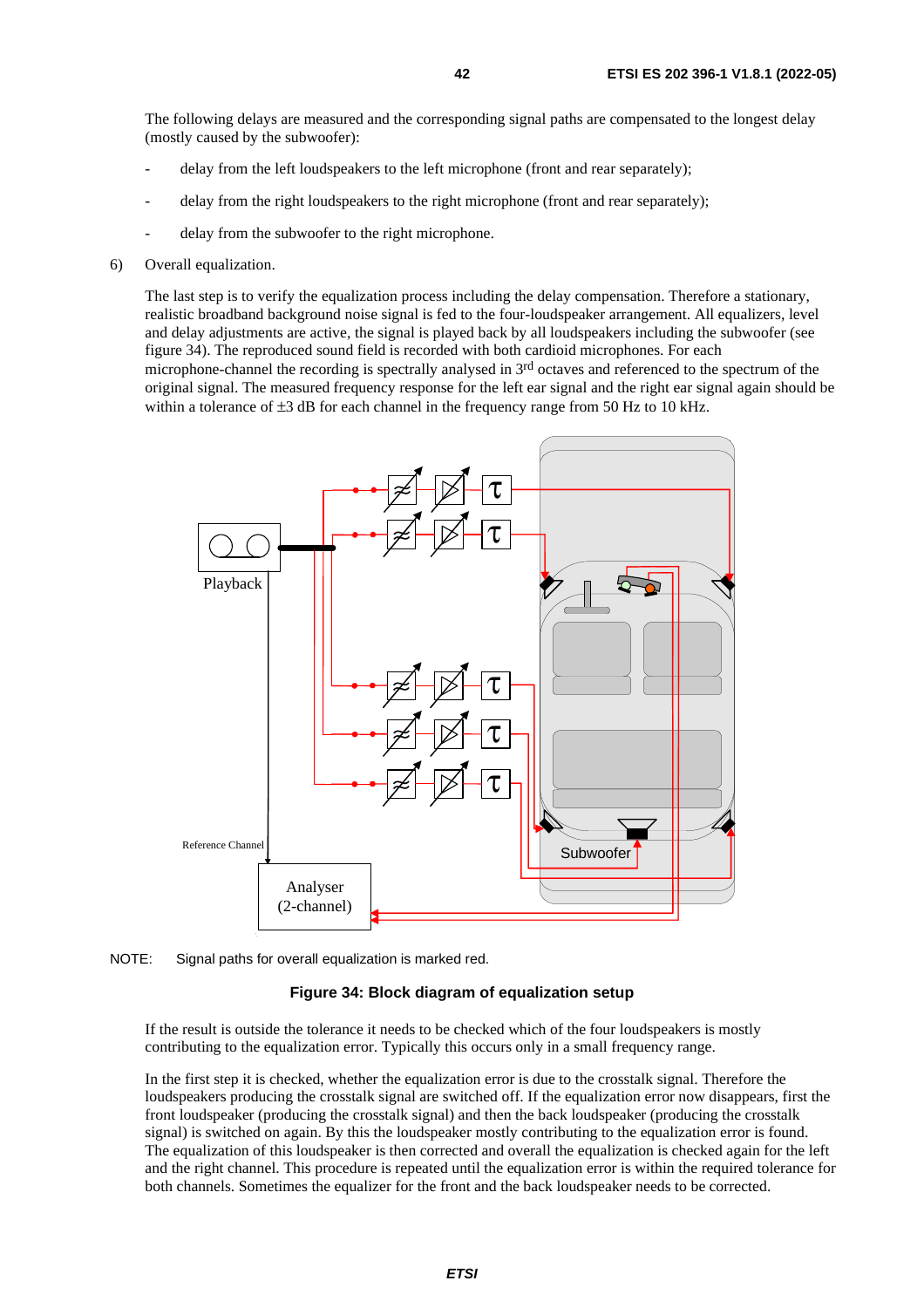<span id="page-42-0"></span> If the equalization error is mostly due to the loudspeakers producing the direct sound for the channel under consideration, then the equalizers for these loudspeakers need to be corrected. The procedure is the same as described for the crosstalk loudspeakers as described above.

NOTE: In (exceptional cases) an equalization correction needs to be applied to both, the direct sound loudspeakers and the crosstalk loudspeakers. In such cases the route which should be followed should be to carefully adjust the equalization of the different loudspeakers contributing to the error and not try to minimize the equalization error by correcting the equalization of a single loudspeaker by a strong filter change.

### 7.5 Accuracy of the reproduction arrangement

### 7.5.1 Comparison between original sound field and simulated sound field

The data reported below were derived from the following experiment:

A pair of cardioid microphones was attached near the rear view mirror of a car. With these microphones recordings were made during a ride on a highway at 130 km/h. In the following those recordings are labelled with "originalCar".

For the simulation a recording of a speed of 130 km/h was played back via the equalized four + one loudspeaker arrangement in the car and again recorded with the two cardioid microphones. In the following the recordings during the simulated sound field are labelled with "simulatedCar".

The comparison of the spectra - recorded with the pair of cardioid microphones - of the original and the simulated sound field is shown in figures 35 and 36. It can be seen the spectra of the original and the simulation match quite well. The maximum deviation is about 4 dB.





**Figure 35: Power density spectra measured with the left cardioid microphone**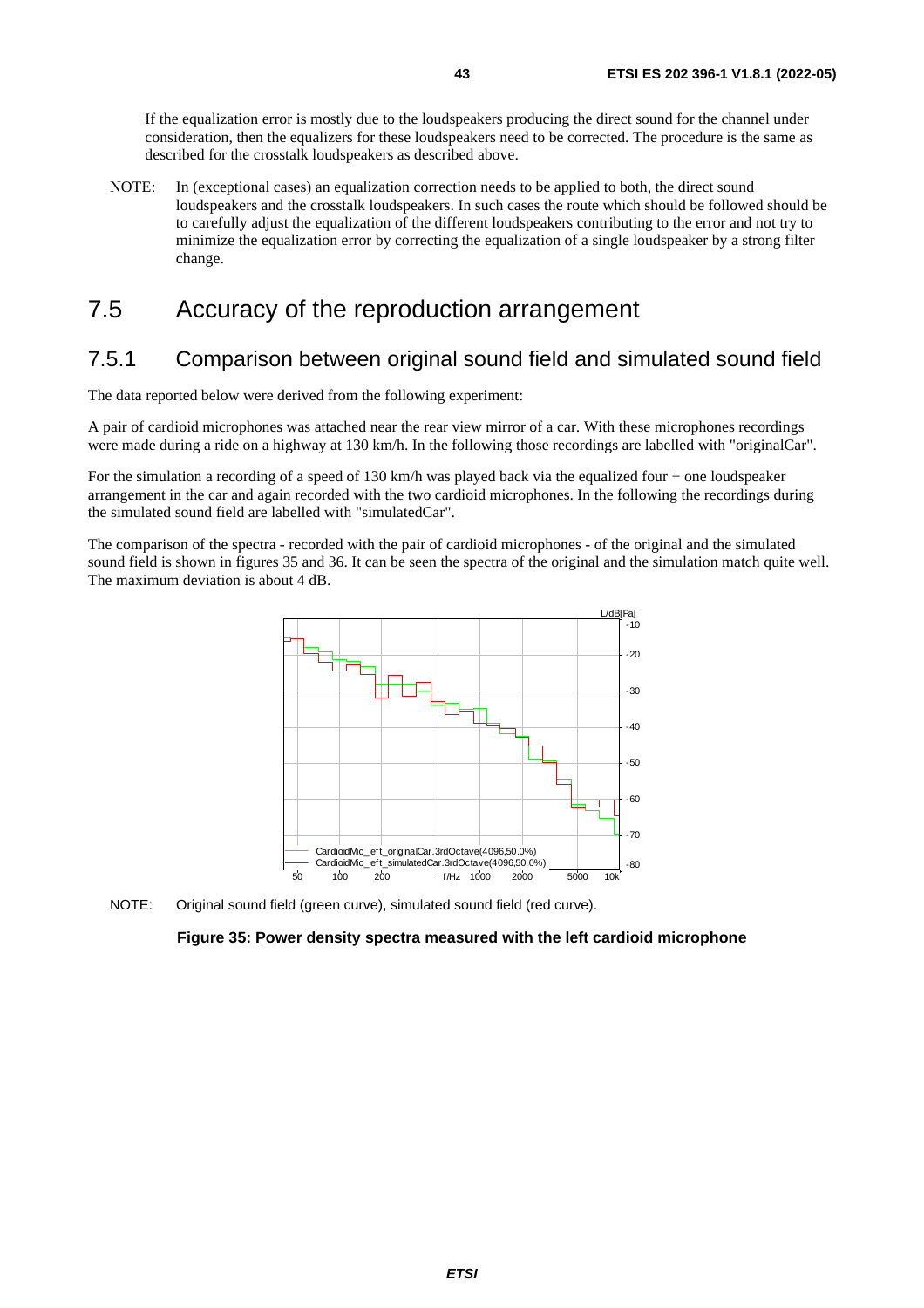<span id="page-43-0"></span>

NOTE: Original sound field (green curve), simulated sound field (red curve).

#### **Figure 36: Power density spectra measured with the right cardioid microphone**

### 7.5.2 Transmission of background noise: Comparison of terminal performance in the original sound field and the simulated sound field

Further experiments were aimed at validating the performance of the four-loudspeaker arrangement with typical terminals applied to the test arrangement. The tests were conducted with two car hands-free terminals and a microphone array with integrated background noise signal processing.

For each terminal a recording was made during a drive via the terminal's microphone and the terminal itself (labelled as "originalCar") and synchronously with the two cardioid microphones.

For the recording with the terminal in the simulated sound field the recording of the cardioid microphone during the drive was played back via the equalized four+one loudspeaker arrangement in the car and transmitted via the terminal (labelled as "simulatedCar").

NOTE: The equalization was done with a pair of cardioid microphones positioned close to the rear view mirror, but all terminal microphones were attached to the ceiling. Due to the size of the cardioid microphones used the equalization was not done to the exact hands-free microphone position. This causes differences between the spectra of the original sound field and the simulated sound field.

#### **Car hands-free terminal I**

Figure 37 shows the spectra of the original (green curve) and the simulated sound field (red curve) for hands-free terminal I. It can be seen that the curves do not match very well in the frequency range below 1 400 Hz. Further investigations lead to the conclusions that this effect occurs due to the fact, that the microphone of this hands-free terminal is very sensitive to structure borne noise. During driving this structure borne is added to the air borne noise. The structure borne component is missing in the simulation since only air borne noise is simulated. Another possible reason for the differences might be the unknown directivity of the microphone. If the directivity contains strong lobes facing towards the back of the car, the terminal might have recorded mainly the noise from the back during the drive.

The results with two modified test setups are shown in figures 37 and 38. For the transmission with the simulated sound field the sound pressure level of the rear loudspeakers was increased about 5 dB and the sound pressure level of the front loudspeakers was decreased about 3 dB. The result is shown in figure 37 (blue curve). Compared to the previous result (red curve) the spectrum is close to the original but there are still deviances for frequencies below 350 Hz.

Figure 38 shows the spectrum of the simulated sound with the modified sound pressure levels (-3 dB front, +5 dB rear) and simulated structure-borne noise. These two actions in combination obviously result in an improvement, the maximum deviation from the original spectrum is approximately 6 dB.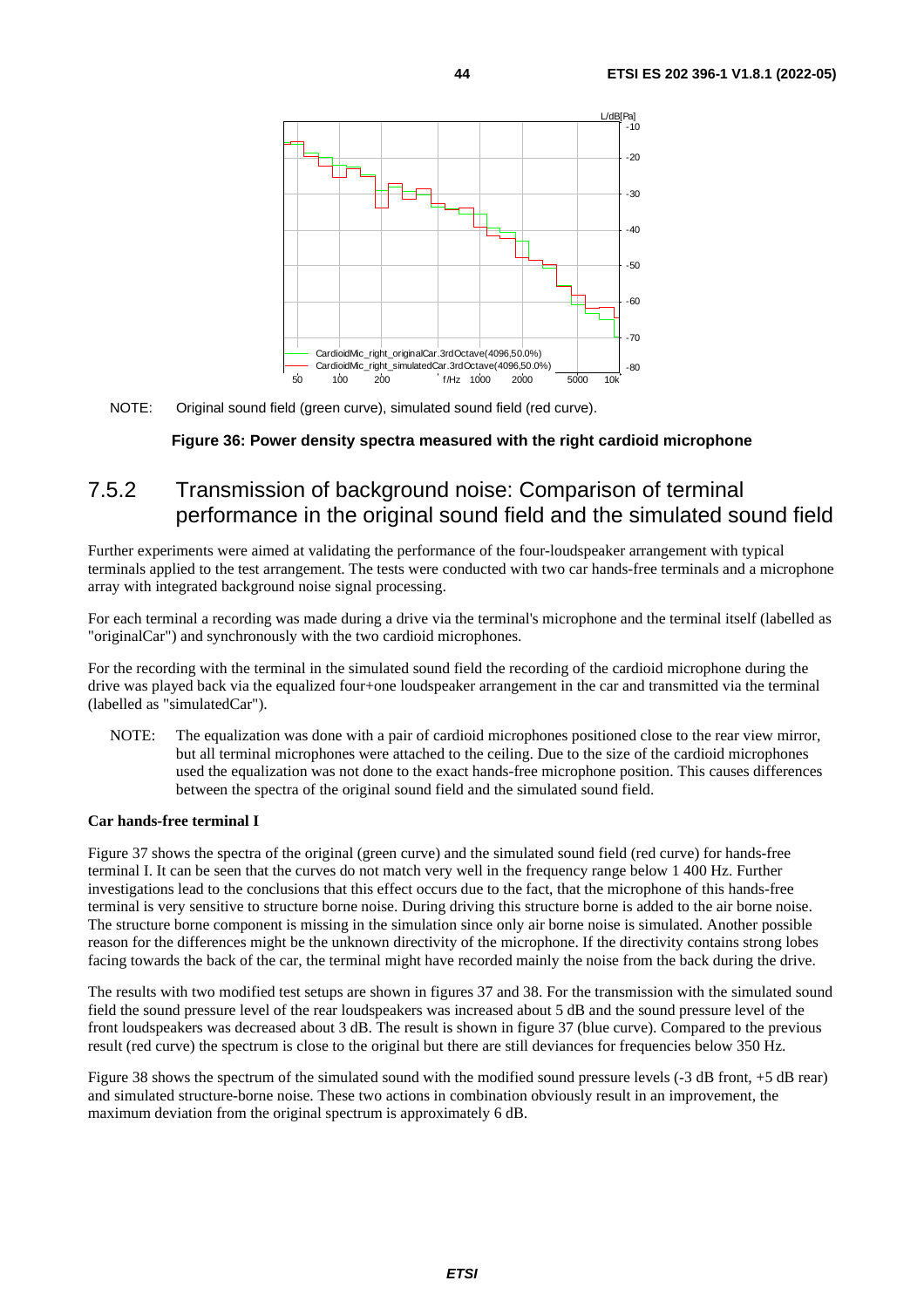

NOTE: Original sound field (green curve), simulated sound field (red curve), simulated sound field with 3 dB reduced sound pressure level at the front loudspeakers and 5 dB increase sound pressure level at the rear loudspeakers (blue curve).

**Figure 37: Power density spectra measured with a common hands-free terminal (with background noise signal processing) positioned at the ceiling near the rear-view mirror** 



NOTE: Original sound field (green curve), simulated sound field with 3 dB reduced sound pressure level at the front loudspeakers and 5 dB increase sound pressure level at the rear loudspeakers and simulated structure borne (red curve).

#### **Figure 38: Power density spectra measured with a common hands-free terminal (with background noise signal processing) positioned at the ceiling near the rear-view mirror**

#### **Car hands-free terminal II**

Figure 39 shows the spectra of the original and the simulated sound field for hands-free terminal II. For the microphone of this terminal a structure borne sensitivity was not observed.

It can be seen that there are differences of approximately 9 dB. They are also caused by the equalization to the cardioid microphone's position.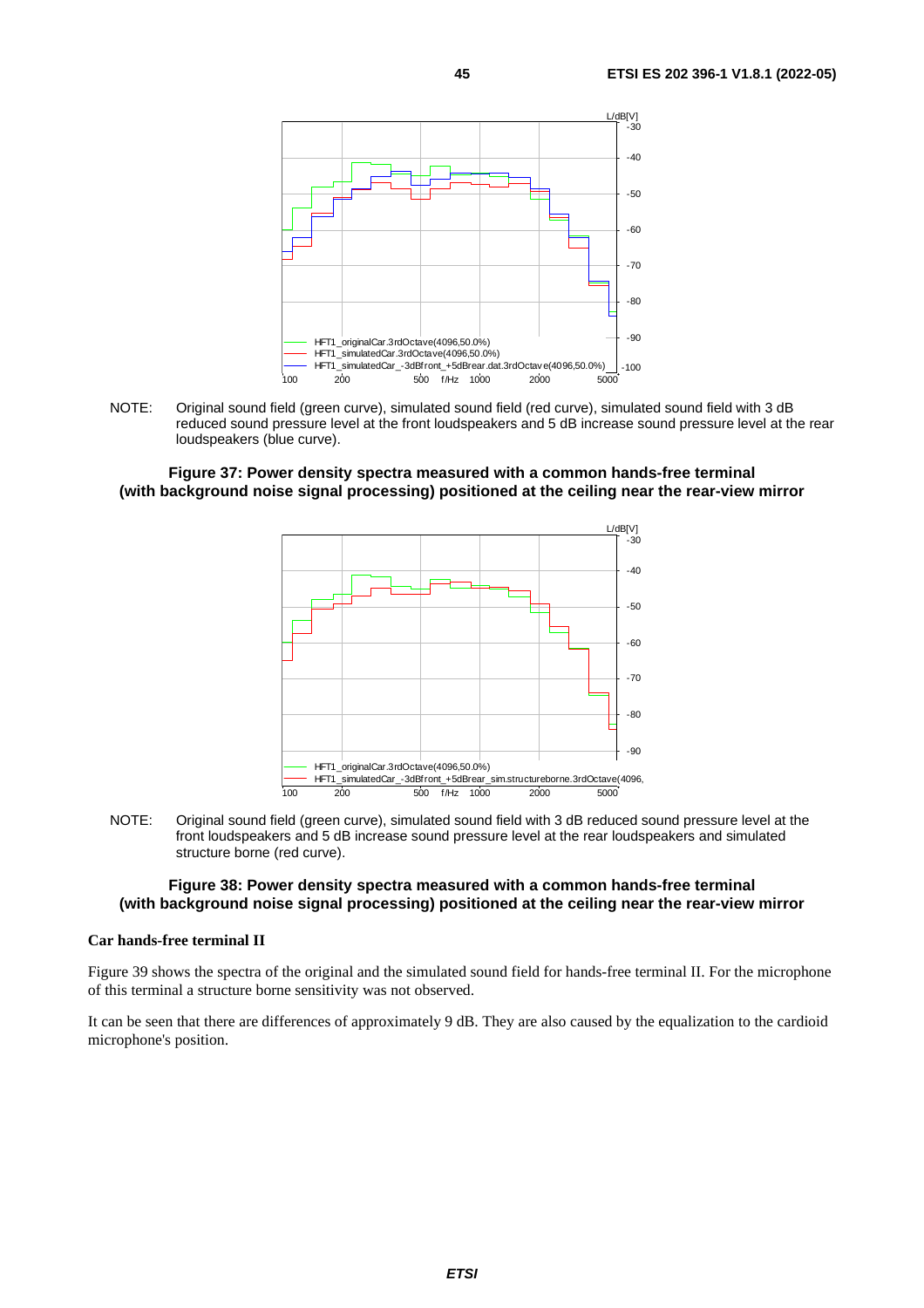



#### **Figure 39: Power density spectra measured with a common hands-free terminal (with background noise signal processing) positioned at the ceiling near the rear-view mirror**



NOTE: Original sound field (green curve), simulated sound field (red curve).

#### **Figure 40: Power density spectra measured with a microphone array (with background noise signal processing) positioned at the ceiling near the rear-view mirror**

#### **Microphone array**

The microphone array was tested without a terminal. For the test only the signal provided by the array, which contains the signal processing of a typical microphone array element, was used.

In figure 40 the spectra of the original and the simulated sound field transmitted with the microphone array are shown. The maximum deviation from the original spectrum is about 5 dB.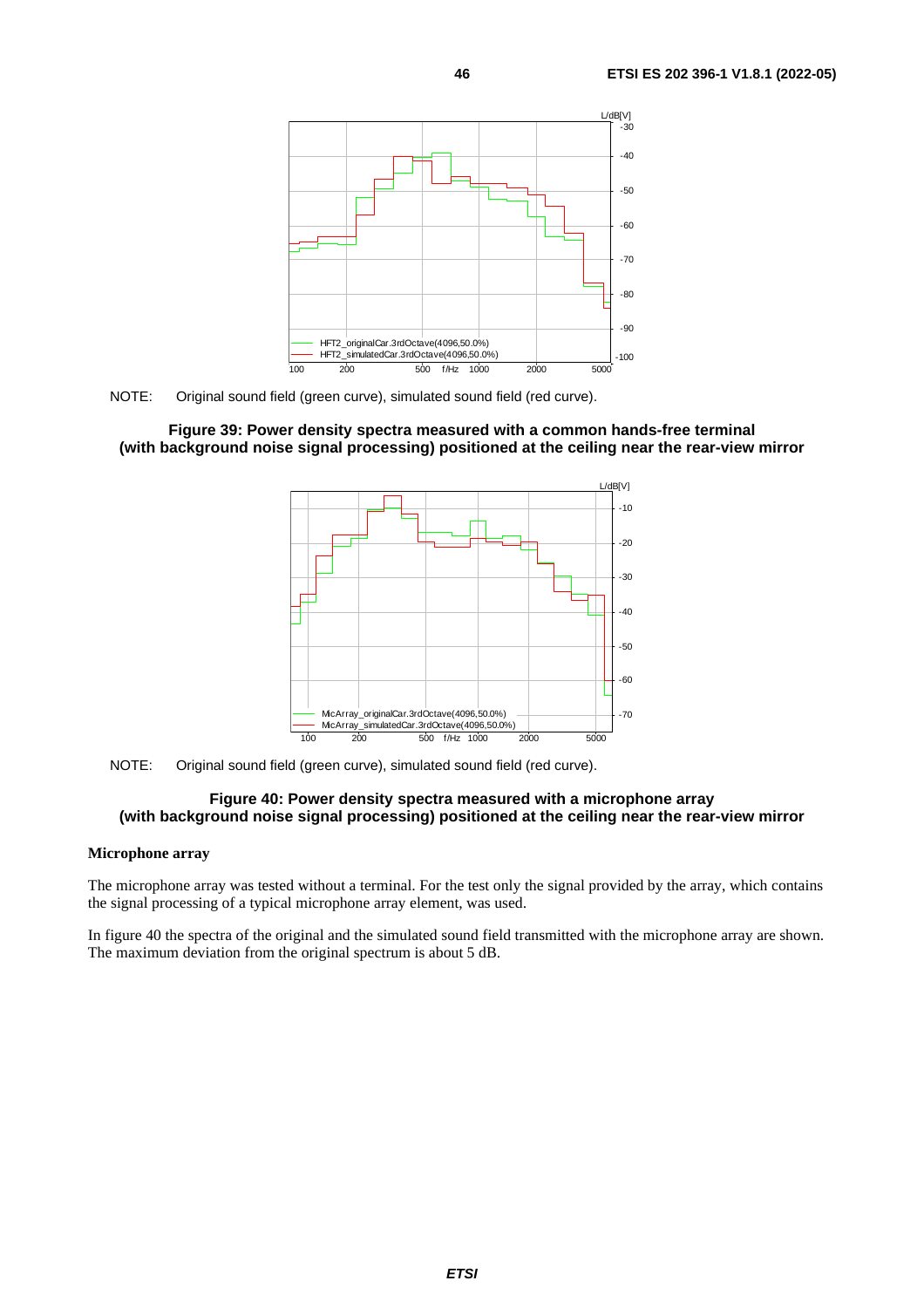# <span id="page-46-0"></span>8 Background Noise Database

### 8.0 Introduction

The background noise database is available separately from the standard. All files are 2channel \*.wav files with 48 kHz sampling rate.

The background noises, the file names and the levels of the original signals are found in the list below. The information about the levels can be used to adjust the scaling of the \*.wav files to the reproduction arrangement used.

The files have been truncated to a maximum length of 30 s each. If longer background noise presentation is needed, the files can be played back periodically using smooth crossover fading.

NOTE: These files can be found at: <http://portal.etsi.org/docbox/stq/Open/EG%20202%20396-1%20Background%20noise%20database>.

### 8.1 Binaural signals

| Inside Car Noise, Fullsize Car1   |                               |                 |                                    |          |
|-----------------------------------|-------------------------------|-----------------|------------------------------------|----------|
| <b>Description</b>                | File name                     | <b>Duration</b> | Level                              | Type     |
| Recording at the drivers position | Fullsize_Car1_80Kmh_binaural  | 30 <sub>s</sub> | L: 63.4 dB(A)<br>$R: 61, 8$ dB(A)  | binaural |
| Recording at the drivers position | Fullsize_Car1_100Kmh_binaural | 30 <sub>s</sub> | L: $65.4$ dB(A)<br>R: 63.2 dB(A)   | binaural |
| Recording at the drivers position | Fullsize_Car1_130Kmh_binaural | 30 <sub>s</sub> | $L: 69.1$ dB(A)<br>$R: 68.1$ dB(A) | binaural |

| Inside Car Noise, Midsize Car1    |                              |                 |                                     |          |
|-----------------------------------|------------------------------|-----------------|-------------------------------------|----------|
| <b>Description</b>                | File name                    | <b>Duration</b> | Level                               | Type     |
| Recording at the drivers position | Midsize Car1 80Kmh binaural  | 30 <sub>s</sub> | L: $62.3$ dB(A)<br>R: 61,4 dB(A)    | binaural |
| Recording at the drivers position | Midsize Car1_100Kmh_binaural | 30 <sub>s</sub> | L: 63,4 dB(A)<br>$R: 62, 6$ dB(A)   | binaural |
| Recording at the drivers position | Midsize_Car1_130Kmh_binaural | 30 <sub>s</sub> | L: $67,0$ dB(A)<br>$R: 65, 9$ dB(A) | binaural |

| Inside Car Noise, Midsize_Car2    |                                 |                 |                                    |          |
|-----------------------------------|---------------------------------|-----------------|------------------------------------|----------|
| <b>Description</b>                | File name                       | <b>Duration</b> | Level                              | Type     |
| Recording at the drivers position | Midsize Car2 Car 80Kmh binaural | 30 <sub>s</sub> | L: $68,3$ dB(A)<br>$R: 67.8$ dB(A) | binaural |
| Recording at the drivers position | Midsize_Car2_100Kmh_binaural    | 30 <sub>s</sub> | L: 70,6 $dB(A)$<br>$R: 70,4$ dB(A) | binaural |
| Recording at the drivers position | Midsize_Car2_130Kmh_binaural    | 30 <sub>s</sub> | L: 74,4 $dB(A)$<br>R: 74,5 dB(A)   | binaural |

| <i><b>Inside Bus Noise</b></i> |                           |                 |                                  |                     |
|--------------------------------|---------------------------|-----------------|----------------------------------|---------------------|
| <b>Description</b>             | File name                 | <b>Duration</b> | Level                            | $T$ <sub>V</sub> pe |
| Recording in passenger cabin   | Inside Bus Noise binaural | 30 <sub>s</sub> | L: 75,8 $dB(A)$<br>R: 77.6 dB(A) | binaural            |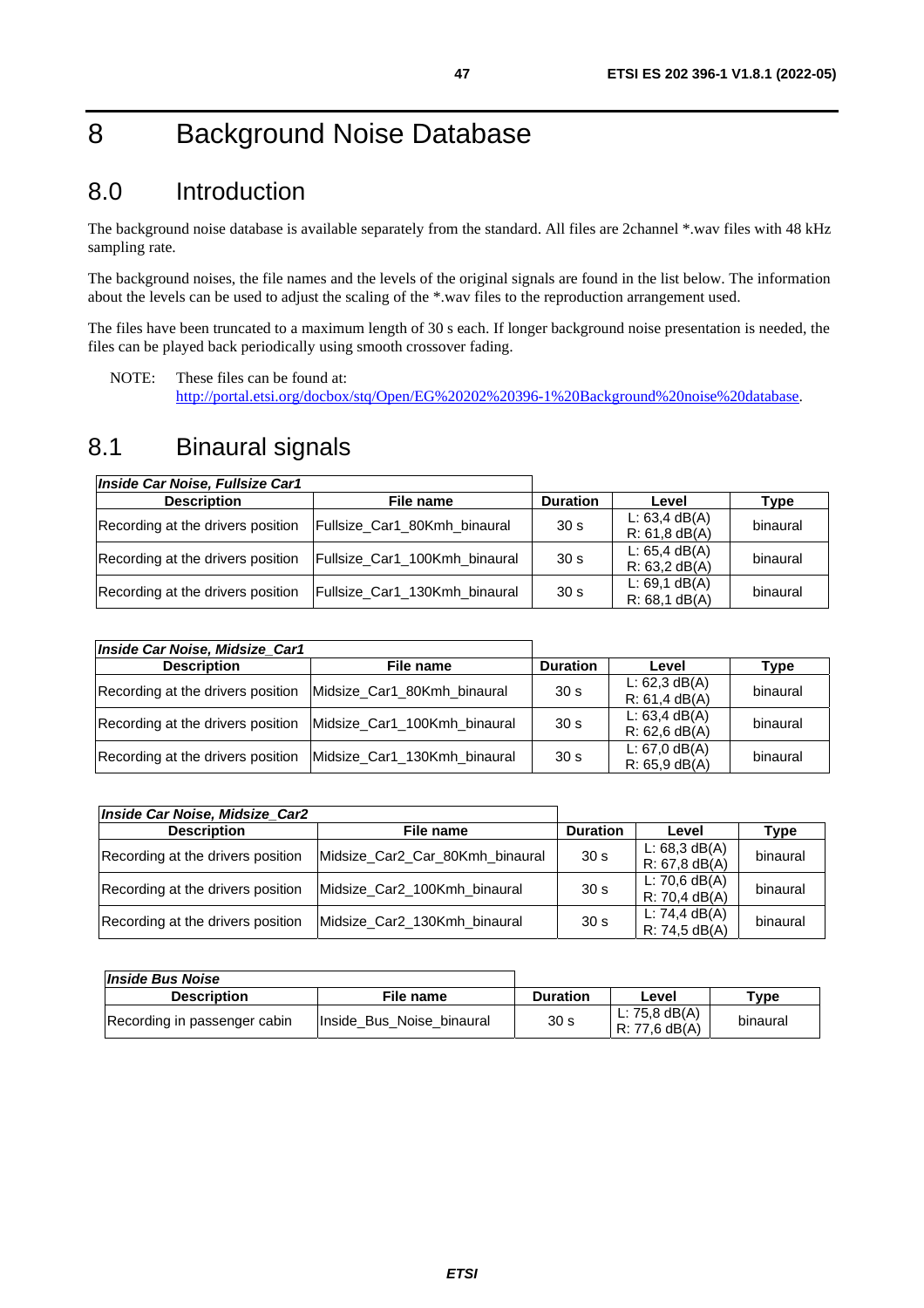| <b>Inside Train Noise</b>                                   |           |                 |                                      |          |
|-------------------------------------------------------------|-----------|-----------------|--------------------------------------|----------|
| <b>Description</b>                                          | File name | <b>Duration</b> | Level                                | Type     |
| Recording in passenger cabin   Inside_Train_Noise1_binaural |           | 30 <sub>s</sub> | L: 73,0 $dB(A)$<br>$R: 72,9$ dB(A)   | binaural |
| Recording in passenger cabin   Inside_Train_Noise2_binaural |           | 30 <sub>s</sub> | L: $62,1$ dB(A)<br>$R: 64, 8$ dB(A)  | binaural |
| Recording in passenger cabin   Inside_Train_Noise3_binaural |           | 30 <sub>s</sub> | L: $79.17$ dB(A)<br>$R: 80,52$ dB(A) | binaural |

| <b>Inside Airplane Noise</b> |                                 |                 |                                        |          |
|------------------------------|---------------------------------|-----------------|----------------------------------------|----------|
| <b>Description</b>           | File name                       | <b>Duration</b> | Level                                  | Type     |
| Recording in passenger cabin | Inside_Aircraft_Speech_binaural | 30 <sub>s</sub> | L: $80.4$ dB(A)<br>$R: 79, 9 \, dB(A)$ | binaural |
| Recording in passenger cabin | Inside Aircraft Noise1 binaural | 30 <sub>s</sub> | L: 74,6 $dB(A)$<br>$R: 75, 1$ dB(A)    | binaural |
| Recording in passenger cabin | Inside_Aircraft_Noise2_binaural | 30 <sub>s</sub> | L: $81.4$ dB(A)<br>$R: 81, 1$ dB(A)    | binaural |

| <b>Outside Traffic Street Noise</b> |                                     |                 |                                    |          |
|-------------------------------------|-------------------------------------|-----------------|------------------------------------|----------|
| <b>Description</b>                  | File name                           | <b>Duration</b> | Level                              | Type     |
| Recording at pavement               | Outside Traffic Crossroads binaural | 20 <sub>s</sub> | L: $69,1$ dB(A)<br>$R: 69.6$ dB(A) | binaural |
| Recording at pavement               | Outside Traffic Road binaural       | 30 <sub>s</sub> | L: 74,9 $dB(A)$<br>$R: 73.9$ dB(A) | binaural |

| <b>Public Places Noise</b>        |                                      |                 |                                     |          |
|-----------------------------------|--------------------------------------|-----------------|-------------------------------------|----------|
| <b>Description</b>                | File name                            | <b>Duration</b> | Level                               | Type     |
| Recording in pub                  | Pub_Noise_binaural_V2                | 30 <sub>s</sub> | L: $75,0$ dB(A)<br>$R: 73,0$ dB(A)  | binaural |
| Recording in a cafeteria          | Mensa binaural                       | 22s             | L: 63,4 dB(A)<br>$R: 61, 9$ dB(A)   | binaural |
| Recording while walking           | Shopping_Center_binaural             | 30 <sub>s</sub> | L: $68,3$ dB(A)<br>$R: 67, 8$ dB(A) | binaural |
| Recording in gym at marginal pos. | Sports_Noise1_Indoor_Soccer_binaural | 30 <sub>s</sub> | L: $68,0$ dB(A)<br>R: 68.7 dB(A)    | binaural |
| Recording in gym at marginal pos. | Sports_Noise2_Badminton_binaural     | 30 <sub>s</sub> | L: $68,0$ dB(A)<br>R: 68.7 dB(A)    | binaural |
| Recording at departure platform   | Train Station binaural               | 30 <sub>s</sub> | L: $68,2$ dB(A)<br>$R: 69.8$ dB(A)  | binaural |
| Recording at sales counter        | Cafeteria Noise binaural             | 30 <sub>s</sub> | L: $68,4$ dB(A)<br>$R: 67, 3$ dB(A) | binaural |

| <b>Workplace Noise</b>       |                                      |                 |                                    |          |
|------------------------------|--------------------------------------|-----------------|------------------------------------|----------|
| <b>Description</b>           | File name                            | <b>Duration</b> | Level                              | Type     |
| Recording in business office | Work Noise Office Callcener binaural | 30 <sub>s</sub> | L: 56,6 $dB(A)$<br>$R: 57.8$ dB(A) | binaural |
| Recording besides road works | Work Noise Jackhammer binaural       | 30 <sub>s</sub> | L: 76,2 $dB(A)$<br>R: 78,4 dB(A)   | binaural |
| Recording in machine shop    | Work_Noise_Machine_Shop_binaural     | 30 <sub>s</sub> | L: 78,1 $dB(A)$<br>$R: 78.8$ dB(A) | binaural |

| Livina Room Noise                |                            |                 |                                    |                    |
|----------------------------------|----------------------------|-----------------|------------------------------------|--------------------|
| <b>Description</b>               | File name                  | <b>Duration</b> | Level                              | $T$ <sub>Vpe</sub> |
| Recording in private living room | Living_Room_Noise_binaural | 30 <sub>s</sub> | $L: 56.6$ dB(A)<br>$R: 57.8$ dB(A) | binaural           |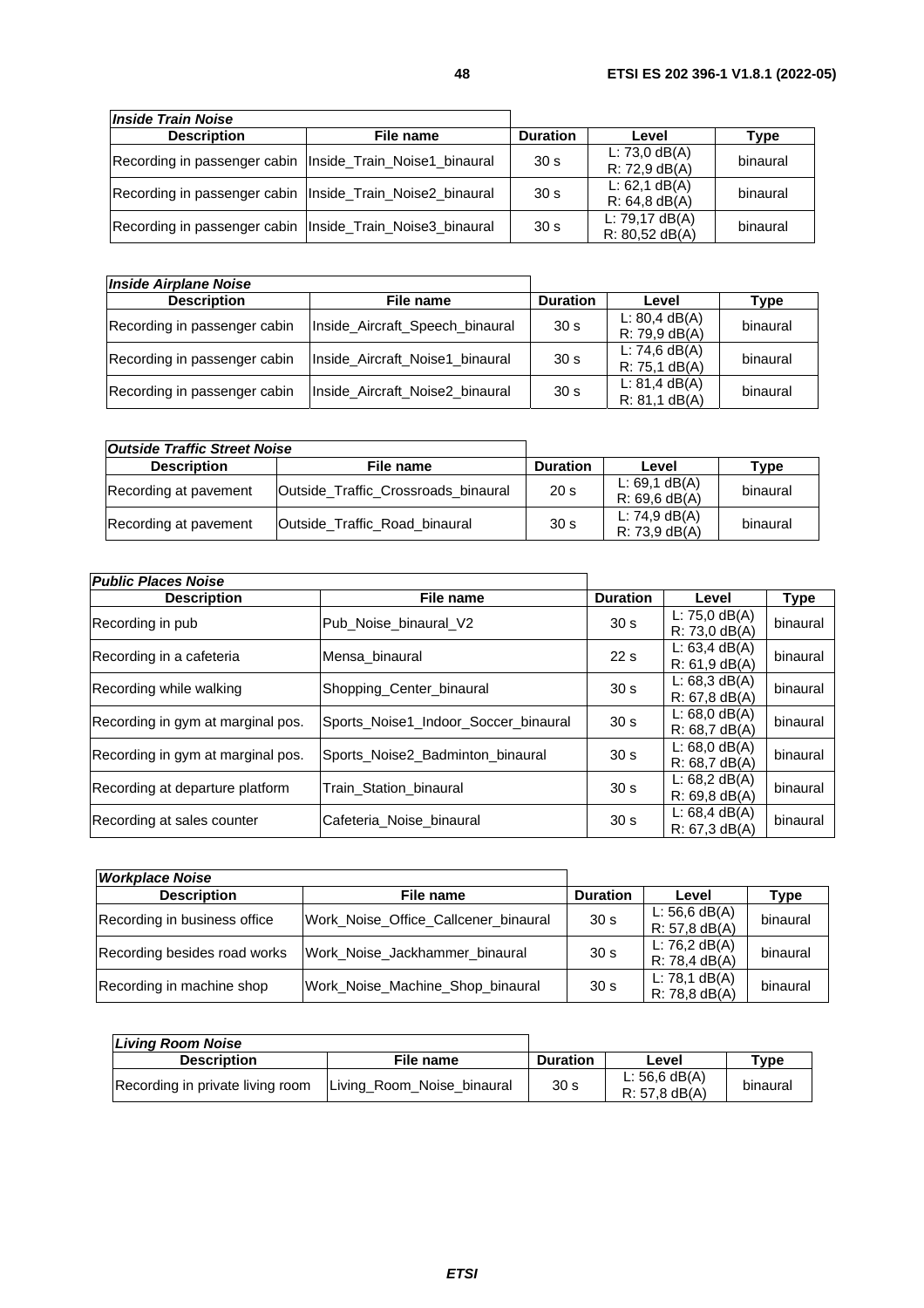| <b>Children Noise</b>        |                              |                 |                                      |          |
|------------------------------|------------------------------|-----------------|--------------------------------------|----------|
| <b>Description</b>           | File name                    | <b>Duration</b> | Level                                | Type     |
| Recording in playroom        | Kindergarten_Noise1_binaural | 30 <sub>s</sub> | L: $73,20$ dB(A)<br>R: 71,94 dB(A)   | binaural |
| Recording in playroom        | Kindergarten_Noise2_binaural | 30 <sub>s</sub> | $L: 80,59$ dB(A)<br>$R: 80,38$ dB(A) | binaural |
| Recording besides schoolyard | Schoolyard_Noise2_binaural   | 30 <sub>s</sub> | L: $67,89$ dB(A)<br>$R: 68,07$ dB(A) | binaural |

| <b>Nature Noise</b>     |                                                               |                 |                                       |          |
|-------------------------|---------------------------------------------------------------|-----------------|---------------------------------------|----------|
| <b>Description</b>      | File name                                                     | <b>Duration</b> | Level                                 | Type     |
| Recording in the forest | Nature1 Forest Noise binaural                                 | 30 <sub>s</sub> | L: $41,85$ dB(A)<br>$R: 41,24$ dB(A)  | binaural |
| Recording in the forest | Nature2 Creek Noise binaural                                  | 30 <sub>s</sub> | L: $65,93$ dB(A)<br>$R: 56, 51$ dB(A) | binaural |
|                         | Recording in open cornfield Nature3_Open_Field_Noise_binaural | 30 <sub>s</sub> | L: $42,63$ dB(A)<br>$R: 42,90$ dB(A)  | binaural |

| Single Voice Distractor, Male |                                                                 |                 |                                  |                                     |
|-------------------------------|-----------------------------------------------------------------|-----------------|----------------------------------|-------------------------------------|
| <b>Description</b>            | File name                                                       | <b>Duration</b> | Level                            | $_{\textcolor{red}{\textbf{Type}}}$ |
|                               | Recording in a quiet room Male_Single_Voice_Distractor_binaural | 36 <sub>s</sub> | L: 68,4 dB(A)<br>$R: 68.2$ dB(A) | binaural                            |

| Conference Noise                                                                                                   |             |                 |                                      |             |
|--------------------------------------------------------------------------------------------------------------------|-------------|-----------------|--------------------------------------|-------------|
| <b>Description</b>                                                                                                 | File name   | <b>Duration</b> | Level                                | <b>Type</b> |
| HATS and microphone<br>arrays at a table in a<br>conference room with<br>stationary noises                         | Conference1 | 70 <sub>s</sub> | L: $44,08$ dB(A)<br>$R: 45,87$ dB(A) | binaural    |
| <b>HATS</b> and microphone<br>arrays at a table in a<br>conference room with<br>stationary and transient<br>noises | Conference2 | 70 <sub>s</sub> | L: $45,40$ dB(A)<br>$R: 47,00$ dB(A) | binaural    |
| HATS and microphone<br>arrays at a table in a<br>conference room with<br>stationary and transient<br>noises        | Conference3 | 70 <sub>s</sub> | L: $49,50$ dB(A)<br>$R: 50.80$ dB(A) | binaural    |

| <b>Music</b>                            |                                           |                 |                                     |          |
|-----------------------------------------|-------------------------------------------|-----------------|-------------------------------------|----------|
| <b>Description</b>                      | File name                                 | <b>Duration</b> | Level                               | Type     |
| Recording of music in<br>listening room | RockMusic01m48k ETSI 3m18s 1s<br>Ramp.wav | 198 s           | L: $73,9$ dB(A)<br>$R: 73, 8$ dB(A) | binaural |
| Recording of orchestra                  | Orchestra noise binaural.wav              | 149 s           | L: 74.1 $dB(A)$                     | binaural |
| warm up                                 |                                           |                 | R: 73.5 dB(A)                       |          |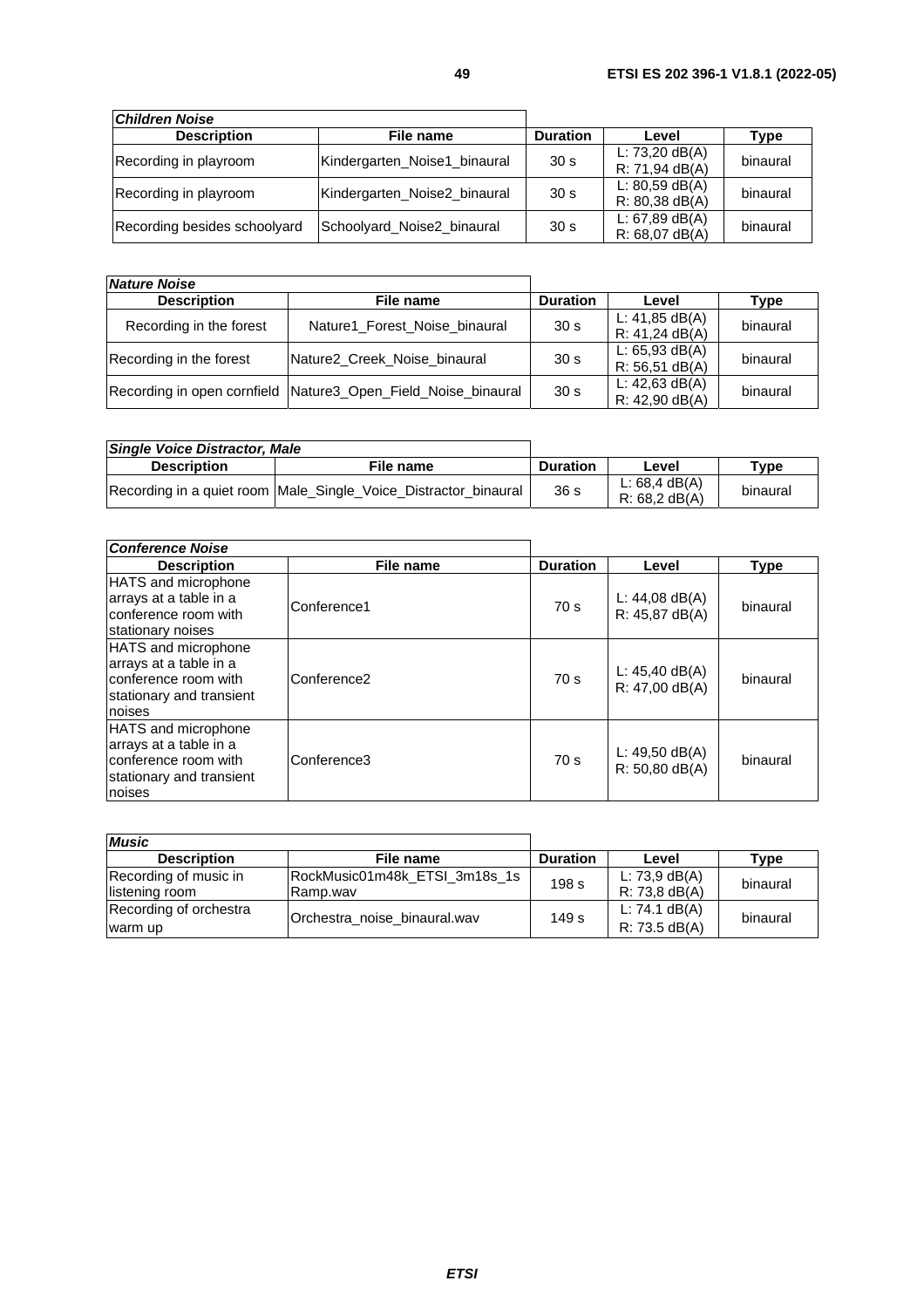## <span id="page-49-0"></span>8.2 Binaural signals identical to the background noise recordings provided in ETSI TS 103 224

| <b>Name</b>                         | <b>Description</b>                | Length            | <b>Binaural Levels</b><br>(Left) | <b>Binaural Levels</b><br>(Right) |
|-------------------------------------|-----------------------------------|-------------------|----------------------------------|-----------------------------------|
| <b>Inside Car Noise</b>             |                                   |                   |                                  |                                   |
| Mid-size car 80 km/h                | HATS and microphone array at      | 30 <sub>s</sub>   | $66,8$ dB(A)                     | $67,7$ dB(A)                      |
| (MidSizeCar_80)                     | co-drivers position               |                   |                                  |                                   |
| Mid-size car 100 km/h               | HATS and microphone array at      | 30 s              | $66,0$ dB(A)                     | $66,7$ dB(A)                      |
| (MidSizeCar_100)                    | co-drivers position               |                   |                                  |                                   |
| Mid-size car 130 km/h               | HATS and microphone array at      | 30 <sub>s</sub>   | 70,5 dB(A)                       | 71,5 dB(A)                        |
| (MidSizeCar_130)                    | co-drivers position               |                   |                                  |                                   |
| Full-size car 80 km/h               | HATS and microphone array at      | 30 <sub>s</sub>   | $60,9$ dB(A)                     | 62,9 dB(A)                        |
| (FullSizeCar_80)                    | co-drivers position               |                   |                                  |                                   |
| Full-size car 100 km/h              | HATS and microphone array at      | $\overline{30 s}$ | $63,8$ dB(A)                     | $66,0$ dB(A)                      |
| (FullSizeCar_100)                   | co-drivers position               |                   |                                  |                                   |
| Full-size car 130 km/h              | HATS and microphone array at      | $\overline{30 s}$ | $68,7$ dB(A)                     | $70,7$ dB(A)                      |
| (FullSizeCar_130)                   | co-drivers position               |                   |                                  |                                   |
| <b>Inside Train Noise</b>           |                                   |                   |                                  |                                   |
| Inside Train                        | HATS and microphone array in      | 30 <sub>s</sub>   | 68,2 dB(A)                       | 68,4 dB(A)                        |
| (Inside_Train)                      | passenger cabin of a train        |                   |                                  |                                   |
| <b>Inside Bus Noise</b>             |                                   |                   |                                  |                                   |
| <b>Inside Bus</b>                   | HATS and microphone array in      | 30 <sub>s</sub>   | 70,9 dB(A)                       | 73,4 dB(A)                        |
| (Inside_Bus)                        | passenger cabin of a bus          |                   |                                  |                                   |
| <b>Outside Traffic Street Noise</b> |                                   |                   |                                  |                                   |
| Roadnoise                           | HATS and microphone array         | 30 <sub>s</sub>   | $74,0$ dB(A)                     | $74,1$ dB(A)                      |
| (Roadnoise)                         | standing outside near a road      |                   |                                  |                                   |
| Crossroadnoise                      | HATS and microphone array         | $\overline{30 s}$ | $70,8$ dB(A)                     | $71,6$ dB(A)                      |
| (Crossroadnoise)                    | standing outside near a           |                   |                                  |                                   |
|                                     | crossroad                         |                   |                                  |                                   |
| <b>Public Places Noise</b>          |                                   |                   |                                  |                                   |
| Cafeteria (Cafeteria)               | HATS and microphone array         | 30 <sub>s</sub>   | $69,8$ dB(A)                     | $70,3$ dB(A)                      |
|                                     | inside a cafeteria                |                   |                                  |                                   |
| Departure platform                  | HATS and microphone array on      | 30 <sub>s</sub>   | $78,1$ dB(A)                     | $78,8$ dB(A)                      |
| (TrainStation)                      | the departure platform of a train |                   |                                  |                                   |
|                                     | station                           |                   |                                  |                                   |
| Pub Noise (Pub)                     | HATS and microphone array in a    | 30 <sub>s</sub>   | $77,7$ dB(A)                     | $76,2$ dB(A)                      |
|                                     | pub                               |                   |                                  |                                   |
| <b>Sales Counter</b>                | HATS and microphone array in a    | 30 <sub>s</sub>   | 66,7 dB(A)                       | 66,6 dB(A)                        |
| (SalesCounter)                      | supermarket                       |                   |                                  |                                   |
| <b>Workplace Noise</b>              |                                   |                   |                                  |                                   |
| Callcenter 1                        | HATS and microphone array in      | 30 <sub>s</sub>   | 72,7 dB(A)                       | 70,2 dB(A)                        |
| (Callcenter)                        | business office                   |                   |                                  |                                   |
| Callcenter <sub>2</sub>             | HATS and microphone array in      | 30 <sub>s</sub>   | 60,2 dB(A)                       | 60,0 dB(A)                        |
| (Callcenter)                        | business office                   |                   |                                  |                                   |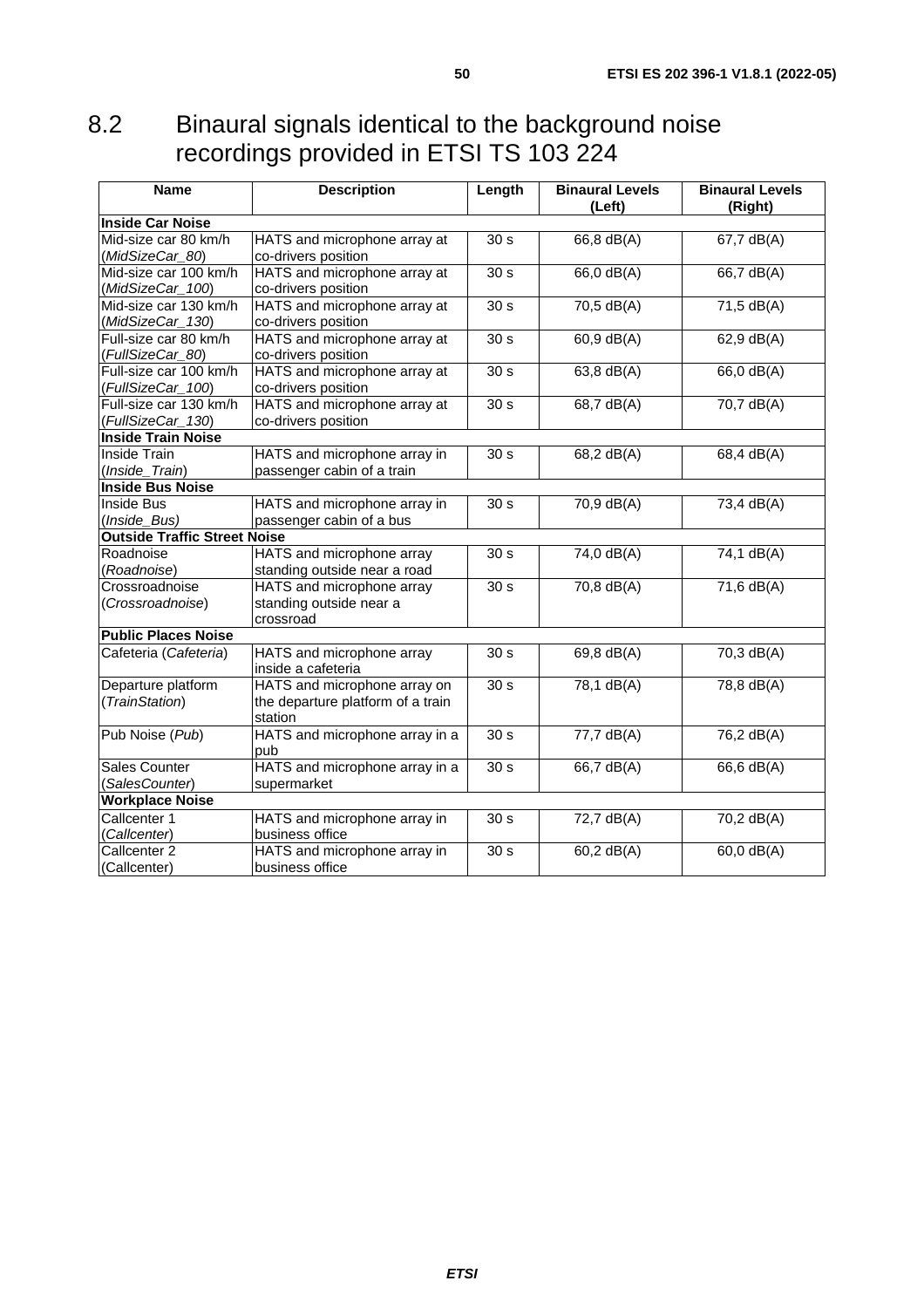# <span id="page-50-0"></span>8.3 Stereophonic signals

| Inside Car Noise, Fullsize Car1 |                                                       |                 |                  |             |
|---------------------------------|-------------------------------------------------------|-----------------|------------------|-------------|
| <b>Description</b>              | File name                                             | <b>Duration</b> | Level            | Type        |
| Recording at the mirror         | Fullsize_Car1_80Kmh_2cardiod_mics                     | 30 <sub>s</sub> | L: 61, 5 dB(A)   | 2 cardiod   |
| position                        |                                                       |                 | $R: 61, 1$ dB(A) | microphones |
| Recording at the mirror         | Fullsize Car1_100Kmh_2cardiod_mics                    | 30 <sub>s</sub> | L: $62,7$ dB(A)  | 2 cardiod   |
| position                        |                                                       |                 | $R: 62, 4$ dB(A) | microphones |
| Recording at the mirror         |                                                       |                 | L: 68,4 dB(A)    | 2 cardiod   |
| position                        | Fullsize_Car1_130Kmh_2cardiod_mics<br>30 <sub>s</sub> |                 | R: 67.4 dB(A)    | microphones |

| Inside Car Noise, Midsize Car1 |                                   |                 |                  |             |
|--------------------------------|-----------------------------------|-----------------|------------------|-------------|
| <b>Description</b>             | File name                         | <b>Duration</b> | Level            | Type        |
| Recording at the mirror        | Midsize_Car1_80Kmh_2cardiod_mics  | 30 <sub>s</sub> | L: $60,3$ dB(A)  | 2 cardiod   |
| position                       |                                   |                 | $R: 58.8$ dB(A)  | microphones |
| Recording at the mirror        |                                   | 30 <sub>s</sub> | $L: 61, 9$ dB(A) | 2 cardiod   |
| position                       | Midsize_Car1_100Kmh_2cardiod_mics |                 | $R: 60, 2$ dB(A) | microphones |
| Recording at the mirror        | Midsize Car1_130Kmh_2cardiod_mics | 30 <sub>s</sub> | $L: 65.9$ dB(A)  | 2 cardiod   |
| position                       |                                   |                 | R: 64.4 dB(A)    | microphones |

| Inside Car Noise, Midsize Car2   |                                    |                  |                 |             |
|----------------------------------|------------------------------------|------------------|-----------------|-------------|
| <b>Description</b>               | File name                          | <b>Duration</b>  | Level           | Type        |
| Recording at the mirror position | Midsize_Car2_80Kmh_2cardiod_mics   | 30 <sub>s</sub>  | L: $68.3$ dB(A) | 2 cardiod   |
|                                  |                                    | $R: 67, 8$ dB(A) | microphones     |             |
| Recording at the mirror position | Midsize Car2 100Kmh 2 cardiod mics | 30 <sub>s</sub>  | L: 70,6 $dB(A)$ | 2 cardiod   |
|                                  |                                    |                  | $R: 70,4$ dB(A) | microphones |
|                                  | Midsize Car2_130Kmh_2cardiod_mics  | 30 <sub>s</sub>  | L: 74,4 $dB(A)$ | 2 cardiod   |
| Recording at the mirror position |                                    |                  | R: 74.5 dB(A)   | microphones |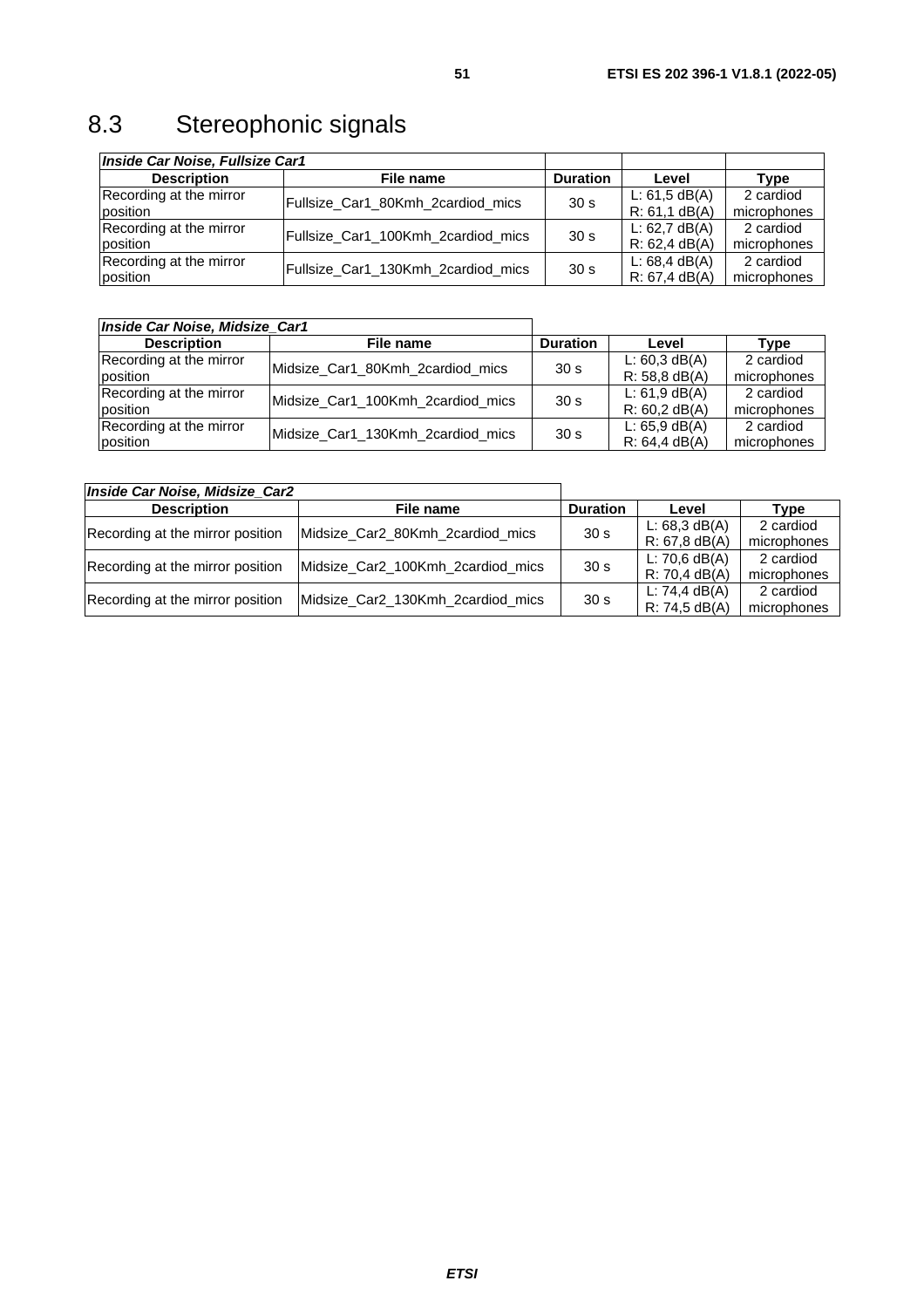# <span id="page-51-0"></span>Annex A (informative): Comparison of Tests in Sending Direction and D-Values Conducted in Different Rooms

# A.0 Introduction

Annex A describes the results of comparison test conducted in an office room, a semianechoic chamber and an anechoic chamber based on clauses 5 and 6 of the present document.

## A.1 Test Setup

All tests reported below were made with different mobile phones. Mobile phones were used since they show a big variety of different designs and most of them use integrated noise cancellation techniques. So both, the influence of the acoustical/mechanical design as well as the influence of noise cancellation techniques could be evaluated.

The following types of phones from different manufacturers were used:

| Phone 1:    | Flip Phone with Noise Cancellation                                  |
|-------------|---------------------------------------------------------------------|
| Phone $2$ : | Short Phone with Noise Cancellation                                 |
| Phone 3:    | Short Phone with moderate Noise Cancellation                        |
| Phone 4:    | Large Size Phone with Directional Microphone, no Noise Cancellation |
| Phone $5$ : | Medium Size Phone with strong Noise Cancellation                    |
| Phone 6:    | Medium Size classical "Business Phone" with Noise Cancellation      |
| Phone 7:    | Short Phone with Noise Cancellation                                 |
| Phone 8:    | Flip Phone with Noise Cancellation                                  |

All tests were conducted using a HATS conforming to Recommendation ITU-T P.58 [[i.8\]](#page-7-0) equipped with an artificial ear type 3.4 (Recommendation ITU-T P.57 [\[i.7\]](#page-7-0)). The phones were positioned as described in Recommendation ITU-T P.64 [\[i.10\]](#page-7-0).

The tests were conducted as described in ETSI TS 151 010-1 [[i.18](#page-8-0)]. Two types of background noises were used: In one experiment a diffuse pink noise field was generated using 4 uncorrelated noise sources presented over 4 loudspeakers equalized and calibrated to the different test rooms.

The background noise simulation in the office type room was equalized and calibrated as described in clauses 5 and 6 of of the present document. When installing the background noise simulation in the anechoic and the semianechoic room the same setup was used. However, instead of time aligning the 4 loudspeakers in each path of the playback arrangement a delay was introduced in order to increase the diffusivity of the binaurally recorded background noise from the Database in clause 8 of the present document and to avoid standing waves in the anechoic test rooms. The delays inserted in each path were 0 ms, 11 ms, 17 ms, 29 ms. After inserting the delays the equalization and calibration procedure as described in clauses 5 and 6 of the present document was applied. For the tests the cafeteria noise from clause 8 of the present document database was used.

All tests were conducted in the following rooms:

| Room R1: | fully anechoic chamber |
|----------|------------------------|
| Room R2: | office type room       |

Room R3: semianechoic room (anechoic above 300 Hz)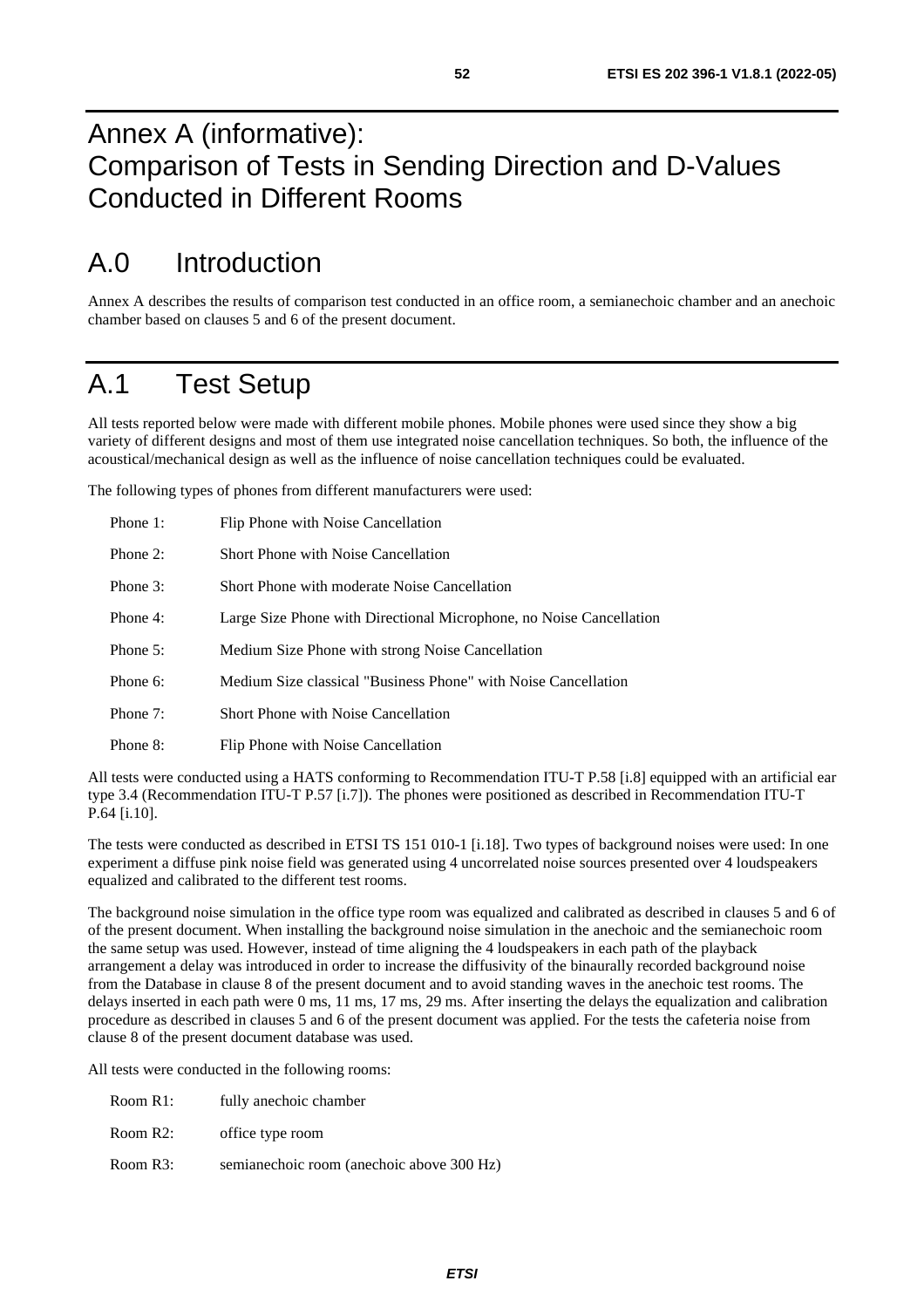# <span id="page-52-0"></span>A.2 Results of the Tests

### A.2.0 Introduction

All measured responses which are the basis for the different calculations shown below are found in the annex B.

# A.2.1 Sending Frequency Response Characteristics and SLR

In a first step the frequency response characteristics in sending was measured for all phones in the different rooms in order to find the general differences which can be expected when conducting these most simple and reproducible tests (from the setup point of view). Furthermore the SLRs were determined.

**Table A.1: SLRs measured for the different phones in the different rooms** 

| <b>SLR</b>                         |      |      |      |      |     |     |      |      |
|------------------------------------|------|------|------|------|-----|-----|------|------|
| Phone Nr.                          |      |      | ◠    |      |     |     |      |      |
| R <sub>1</sub><br>(fully anechoic) | 12.  | 10.0 | 11.6 | 13,3 | 8,5 | 5.2 | 10,9 | 13,6 |
| R <sub>2</sub> (office type)       | 12.  | 9,1  | 11.4 |      |     | 4.9 | 9.6  | 13,1 |
| R3 (semi anechoic)                 | 12,9 | 12.4 | 10,0 | .6   | 9.  | 5.  | 10.1 | 13.  |

From the measured frequency responses as well as from the SLR results it can be seen that, although positioning and calibration was made very carefully, differences can be expected. This is due to limited positioning accuracy as well as due to the fact that most of the phones use non-linear and time variant signal processing. This signal processing may react on slightly different signal levels (second order effect of slightly different processing). Furthermore there may be memory effects present which lead to different results when measuring the phone at different times during a connection. Table A.1 shows that even SLRs may deviate up to about 3 dB depending on the type of phone.

### A.2.2 D-Value with Pink Noise

In a second experiment the "traditional" background noise simulation setup consisting of 4 loudspeakers producing an uncorrelated noise field was used in order to determine the D-value of the phones. The results are shown in table A.2.

**Table A.2: D-value with pink noise measured for the different phones in the different rooms** 

| <b>SLR</b>                   |      |     |     |        |         |        |        |     |
|------------------------------|------|-----|-----|--------|---------|--------|--------|-----|
| Phone Nr.                    |      | ◠   | າ   |        |         |        |        |     |
| R1 (fully anechoic)          | 13,7 | 5,9 | 3,3 | $-0.4$ | $-3,0$  | 0.4    | 0,5    | 10. |
| R <sub>2</sub> (office type) | 13.2 | 5,5 | 3,3 | $-0.6$ | $-12.9$ | 1,5    | $-0.1$ | 8.4 |
| R3 (semi anechoic)           | 14.1 | 4.6 | 0,6 | -1.4   | $-5.6$  | $-2,9$ | $-1.6$ | 9,3 |

As seen already for the frequency response tests the differences measured for the D-value are in the range of up to 4 dB except mobile phone no. 5 which deserves some more detailed discussion. Mobile phone no. 5 shows a behaviour which can be found more and more in modern designs. Depending on type, level and duration of a background noise signal the phone changes its behaviour in sending drastically. Certainly this is mostly due to the simple background noise signal which can be identified easily by most phones and typically leads to a stronger background noise cancellation than realistic background noises. As a consequence the results measured may differ quite a bit depending on the test condition. The behaviour of this phone shows that the test conditions including the preconditioning for the tests need to be defined more thorough than in the past. Furthermore it can be stated that all different D-values may occur in real life depending on the use condition.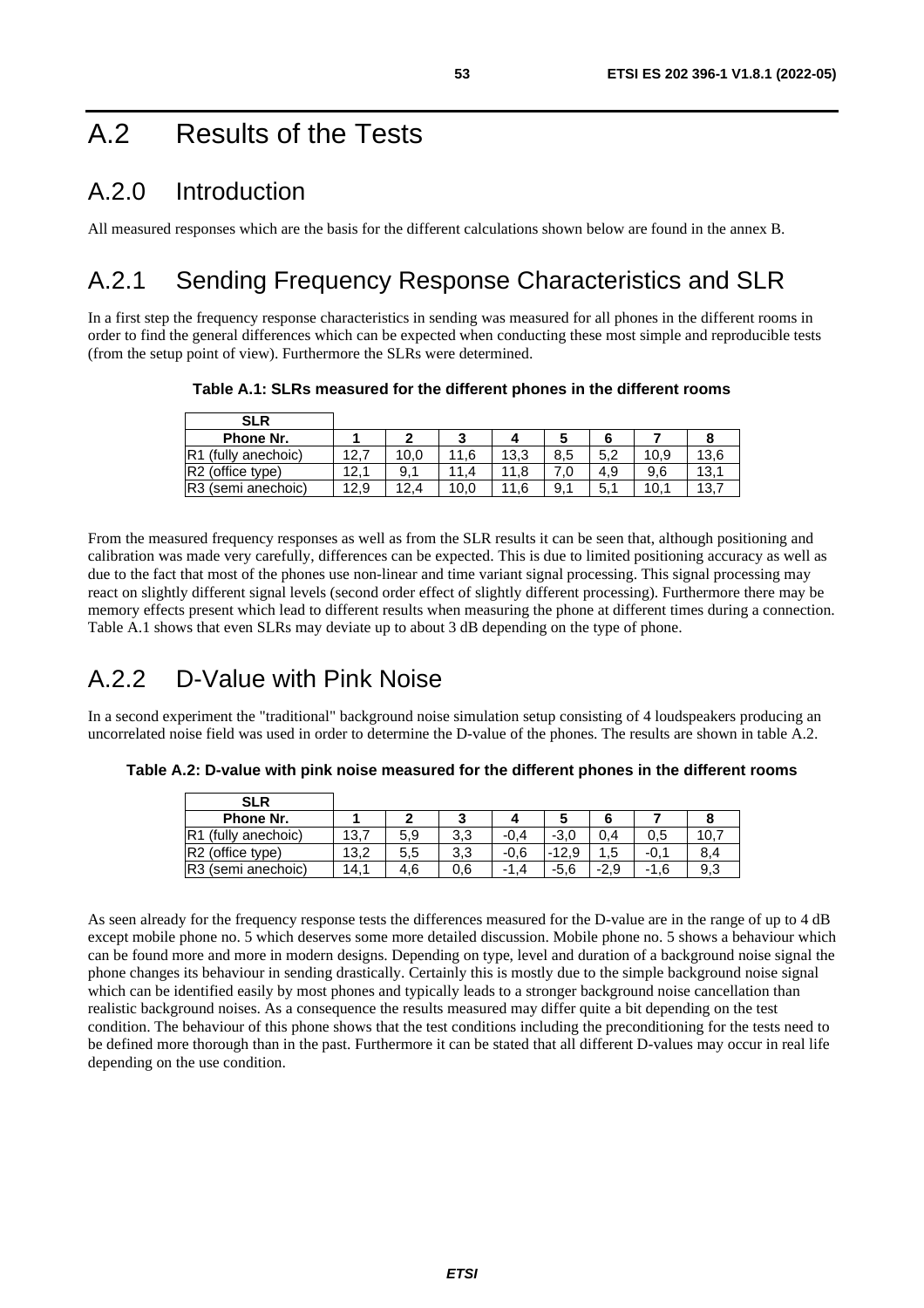### <span id="page-53-0"></span>A.2.3 D-Value with Cafeteria Noise

In the third experiment the simulation of a cafeteria noise taken from the ETSI background noise database was made. The setup used in the office type room was according to clause 8 of the present document. In the anechoic room as well as in the semianechoic room the modified setup as described above was used. Again, the measured response characteristics which are the basis for the D-value calculation are found in the annex B.

| <b>SLR</b>                     |        |         |        |        |            |            |         |                  |
|--------------------------------|--------|---------|--------|--------|------------|------------|---------|------------------|
| Phone Nr.                      |        |         |        |        |            |            |         |                  |
| R1 (fully anechoic)            | $-1,8$ | $-10.4$ | $-9.6$ | $-3.4$ | -10.3<br>- | $-9.3$     | $-9.2$  | ົ<br><u>. . </u> |
| R <sub>2</sub> (office type)   | $-1,8$ | $-10.4$ | $-9.7$ | $-3.9$ | $-12.9$    | 10.1-      | $-9.5$  | 0.0              |
| R <sub>3</sub> (semi anechoic) | $-3,0$ | $-12.2$ | $-9.9$ | $-6.4$ | $-14.$     | $\cdot$ 11 | $-10.5$ | -0.              |

**Table A.3: D-value with cafeteria noise measured for the different phones in the different rooms** 

The differences in the results are in a similar range as already observed before. However, the big differences observed for mobile phone no. 5 were not observed with cafeteria noise. The results document, that the setup in the present document, when used in anechoic or semianechoic rooms lead to similar results as found when using the original setup in office type rooms. The differences observed are in the same range which can be expected when measuring the same phones different times. The measured diffuse field sensitivity with cafeteria is typically even closer between the different rooms than the one measured with pink noise. Sometimes the different D-value is mainly caused by a different direct sound sensitivity.

# A.3 Conclusions

The experiments conducted lead to the following conclusions:

- The repeatability of mobile phone tests in sending direction is a bit more critical than expected, frequency response characteristics as well as SLR may differ up to 3 dB.
- The main reason for the differences observed is the highly non-linear and time variant signal processing techniques used in modern phones. Slight positioning inaccuracies may further contribute to this differences (sometimes this is just a second order effect due to a slightly different signal level of the test signal at the mobile phone's microphone).
- The D-value differences measured are in a similar range as found for the SLRs.
- The pink noise setup may lead to higher differences than the use of a realistic cafeteria background noise.
- The use of the setup described in the present document in different rooms provides very comparable results for the different phones tested.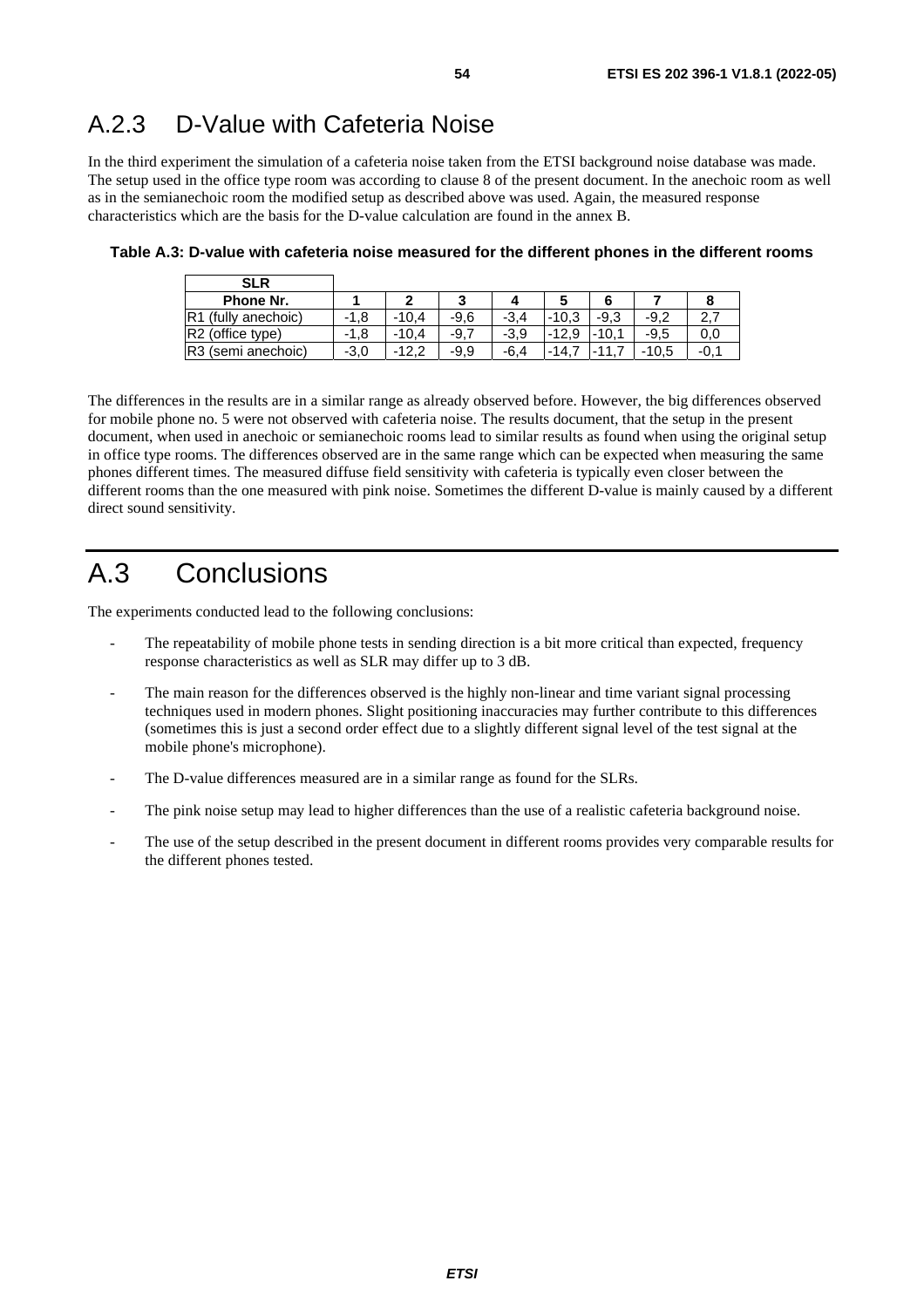# <span id="page-54-0"></span>Annex B (informative): Graphs







100 200 500 f/Hz 2000 5000 10k



**D-Value, Cafeteria Noise Diffuse Sound Sensitivity, Cafeteria Noise** 



**Figure B.1: Measurements of phone 1: black-fully anechoic; red - office type room; blue - semi anechoic** 

**Sending Frequency Response Community Community Community Community Predict Sound Sensitivity**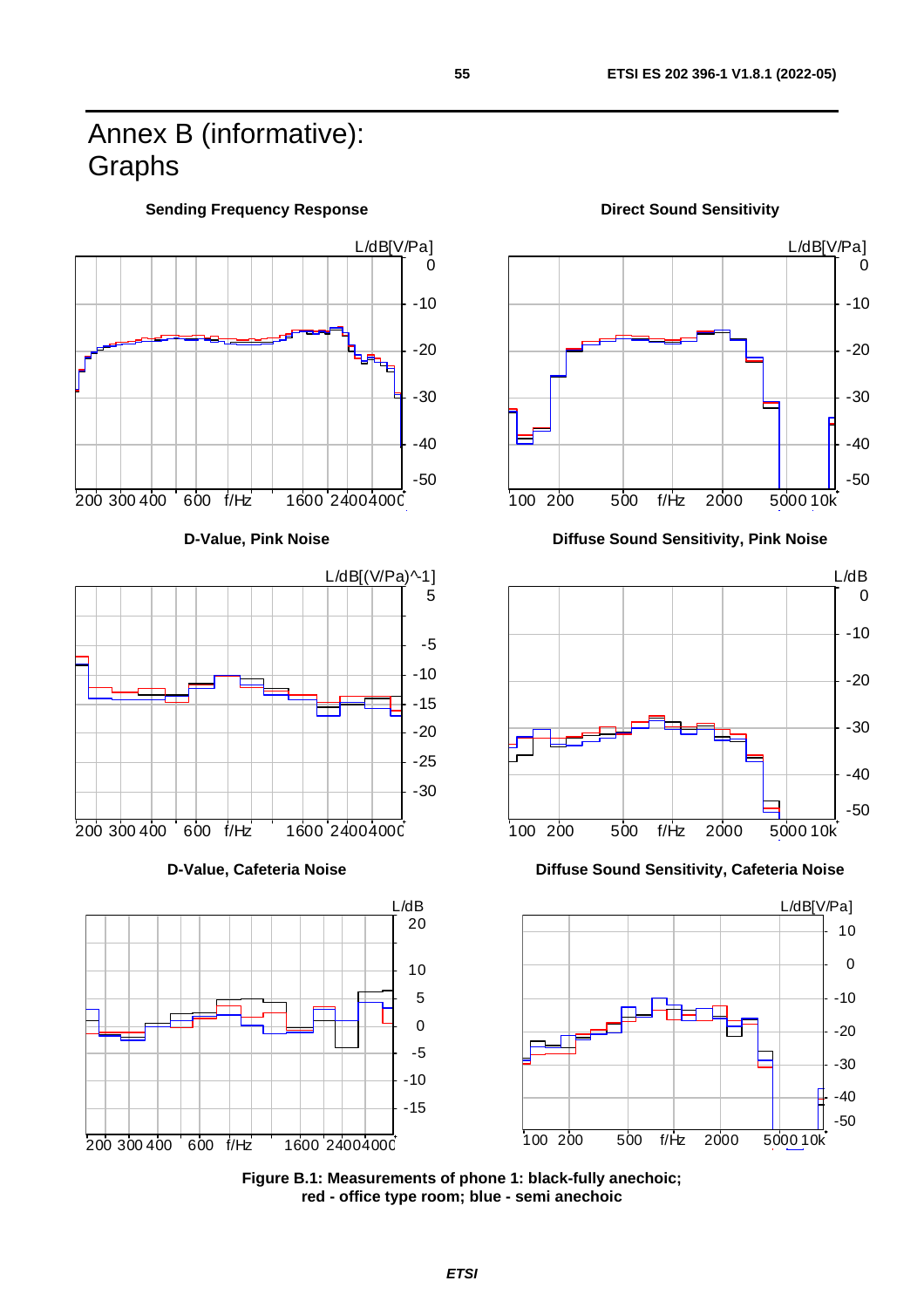**Sending Frequency Response Community Community Community Prequency Response Community Prepared Direct Sound Sensitivity** 











-50

-40

-30

**Figure B.2: Measurements of phone 2: black-fully anechoic; red - office type room; blue - semi anechoic**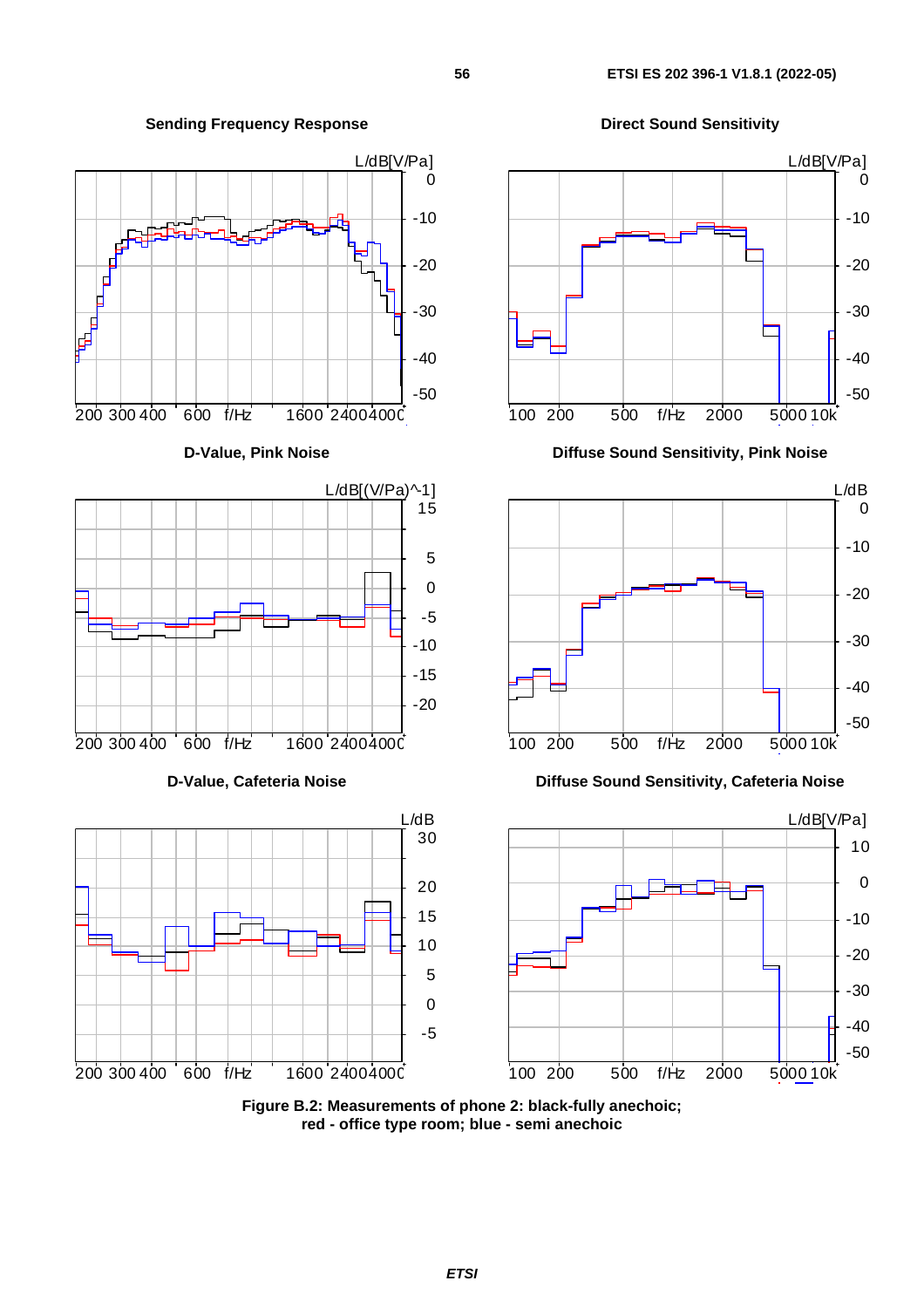**Sending Frequency Response Community Community Community Prequency Response Community Predicts** 











**D-Value, Pink Noise Diffuse Sound Sensitivity, Pink Noise** 



#### **D-Value, Cafeteria Noise Diffuse Sound Sensitivity, Cafeteria Noise**



**Figure B.3: Measurements of phone 3: black-fully anechoic; red - office type room; blue - semi anechoic**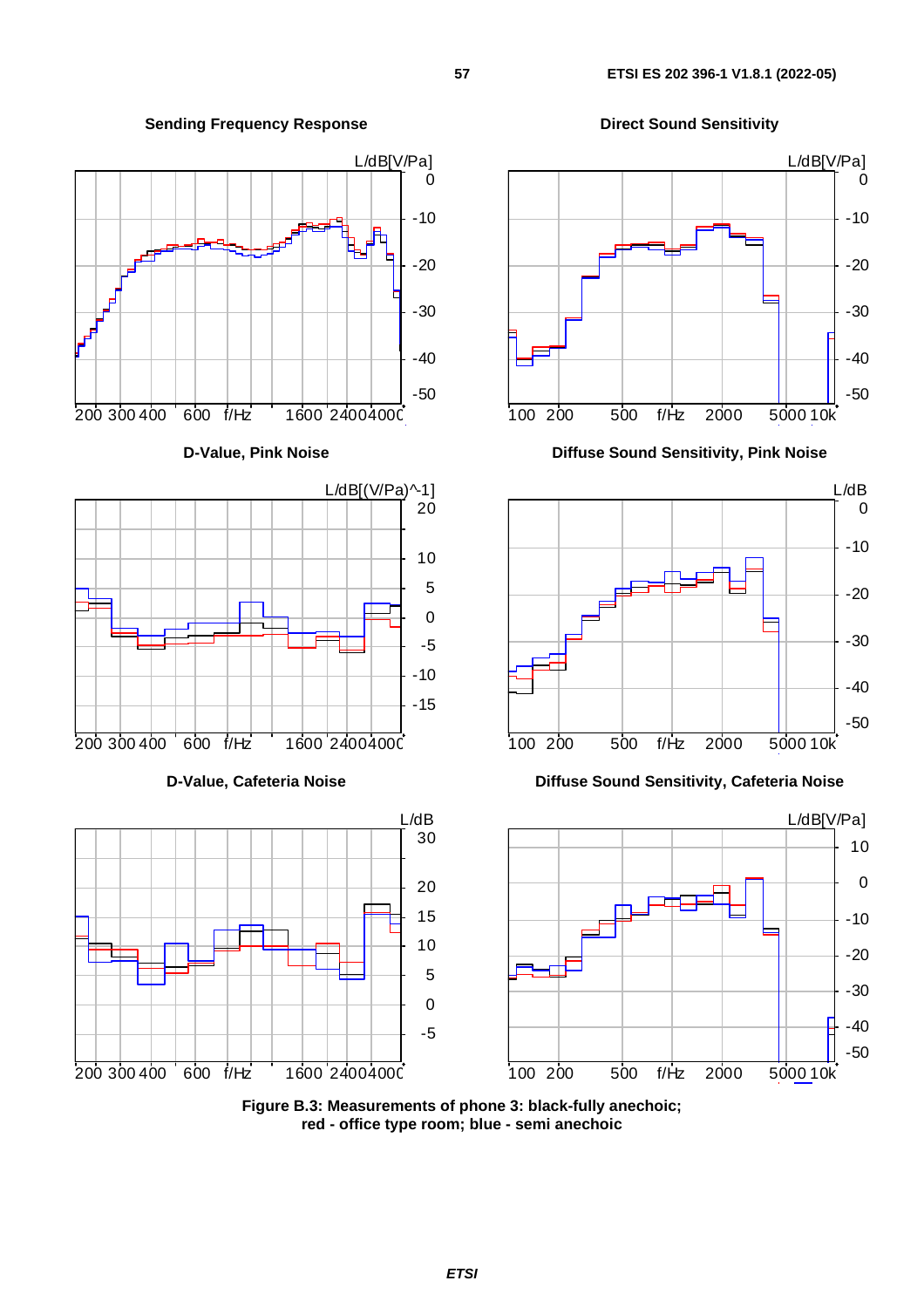L/dB[V/Pa]  $\Omega$ -10 -20 a kata<br>Pang -30 -40 -50 200 300 400 600 f/Hz 1600 24004000 **D-Value, Pink Noise Diffuse Sound Sensitivity, Pink Noise**   $L/dB[(V/Pa)^{\wedge}1]$ 20 10 5 0 -5 -10 -15 200 300 400 600 f/Hz 1600 24004000 **D-Value, Cafeteria Noise Diffuse Sound Sensitivity, Cafeteria Noise**  L/dB



**Sending Frequency Response Community Community Community Prequency Response Community Predicts** 







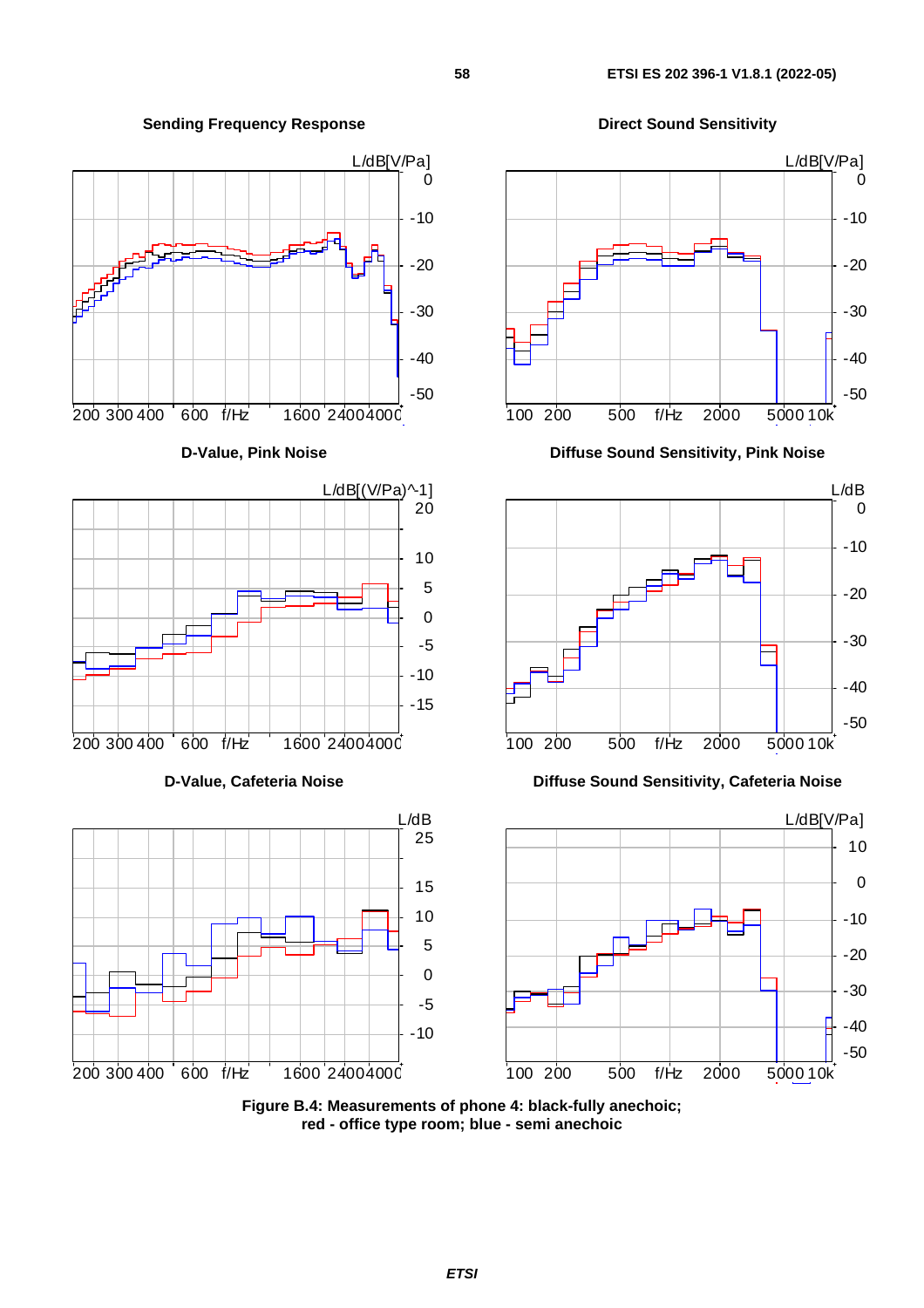

**Sending Frequency Response Community Community Community Prequency Response Community Pressure Direct Sound Sensitivity** 

L/dB[V/Pa] -50 -40 -30 -20 -10  $\Omega$ 100 200 500 f/Hz 2000 5000 10k L/dB[V/Pa] L/dB -30 -20 -10 0

100 200 500 f/Hz 2000 5000 10k

-50

-40



NOTE: Different line types = same test setup but test conducted different times with pink noise field.

-5

200 300 400 600 f/Hz 1600 24004000

**Figure B.5: Measurements of phone 5: black-fully anechoic; red - office type room; blue - semi anechoic**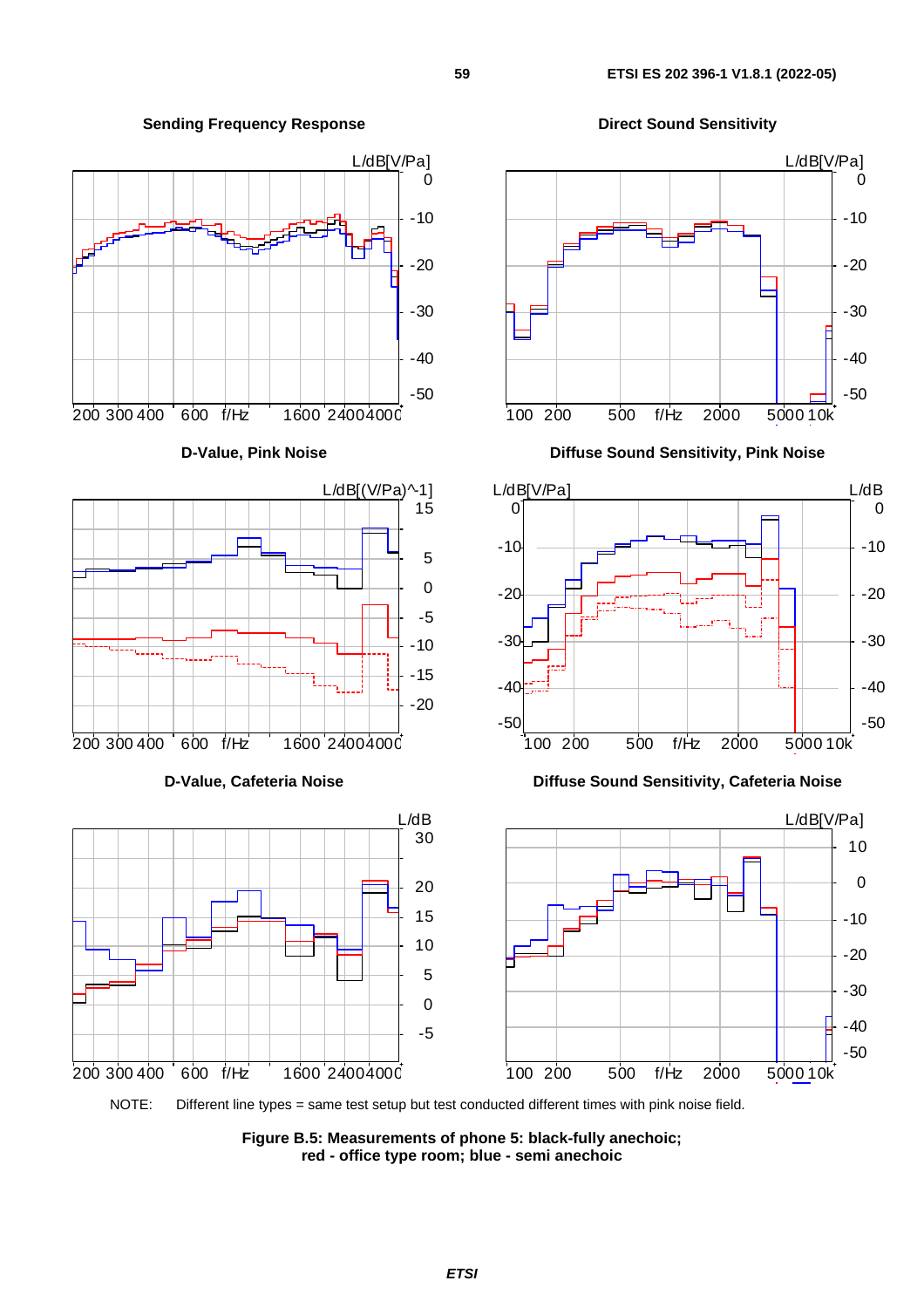

**D-Value, Pink Noise Diffuse Sound Sensitivity, Pink Noise** 











**D-Value, Cafeteria Noise Diffuse Sound Sensitivity, Cafeteria Noise** 



**Figure B.6: Measurements of phone 6: black-fully anechoic; red - office type room; blue - semi anechoic**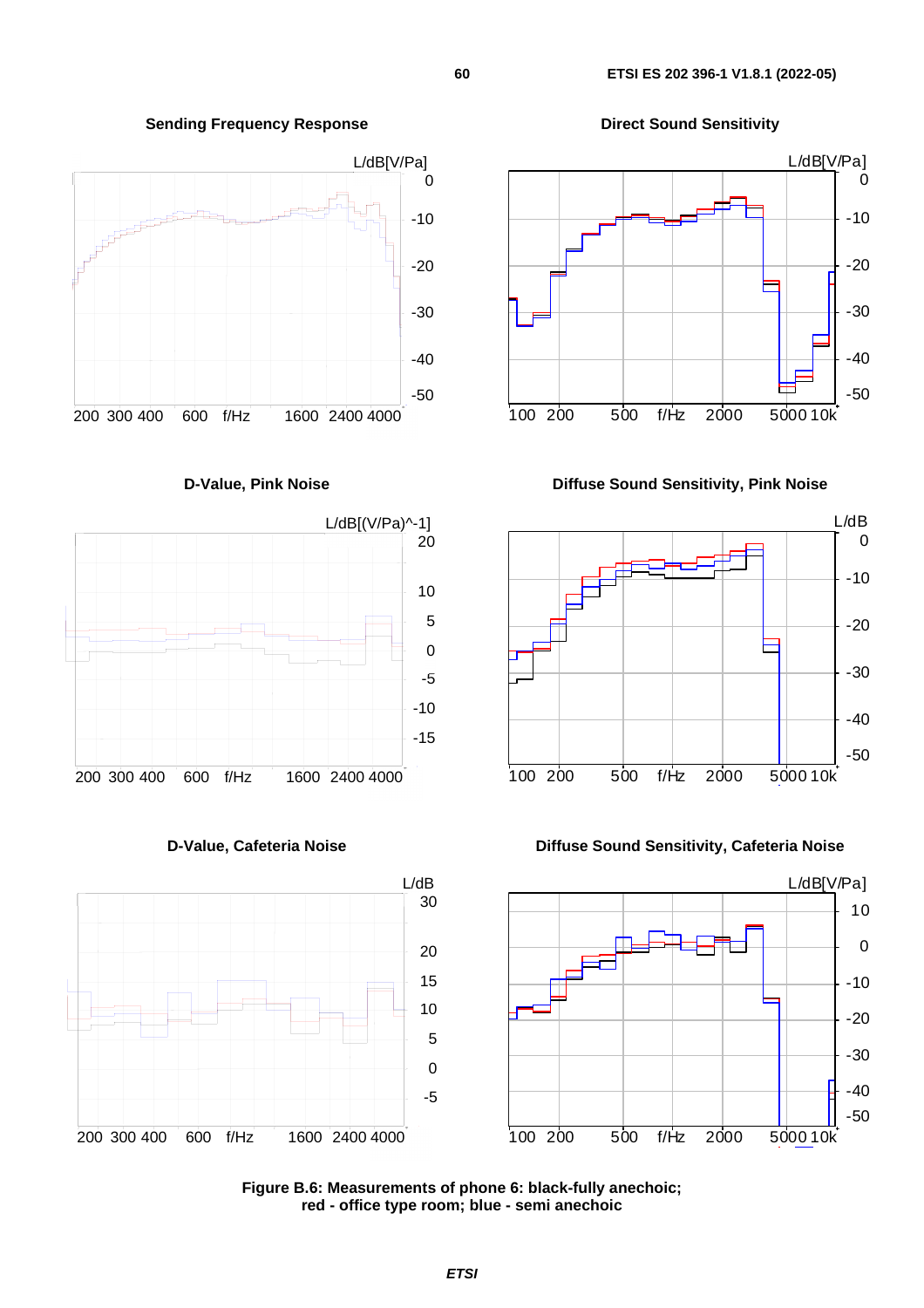

**D-Value, Pink Noise Diffuse Sound Sensitivity, Pink Noise** 



**D-Value, Cafeteria Noise Diffuse Sound Sensitivity, Cafeteria Noise** 



**Figure B.7: Measurements of phone 7: black-fully anechoic; red - office type room; blue - semi anechoic** 

### **Sending Frequency Response Community Community Community Prequency Response Community Pressure Direct Sound Sensitivity**





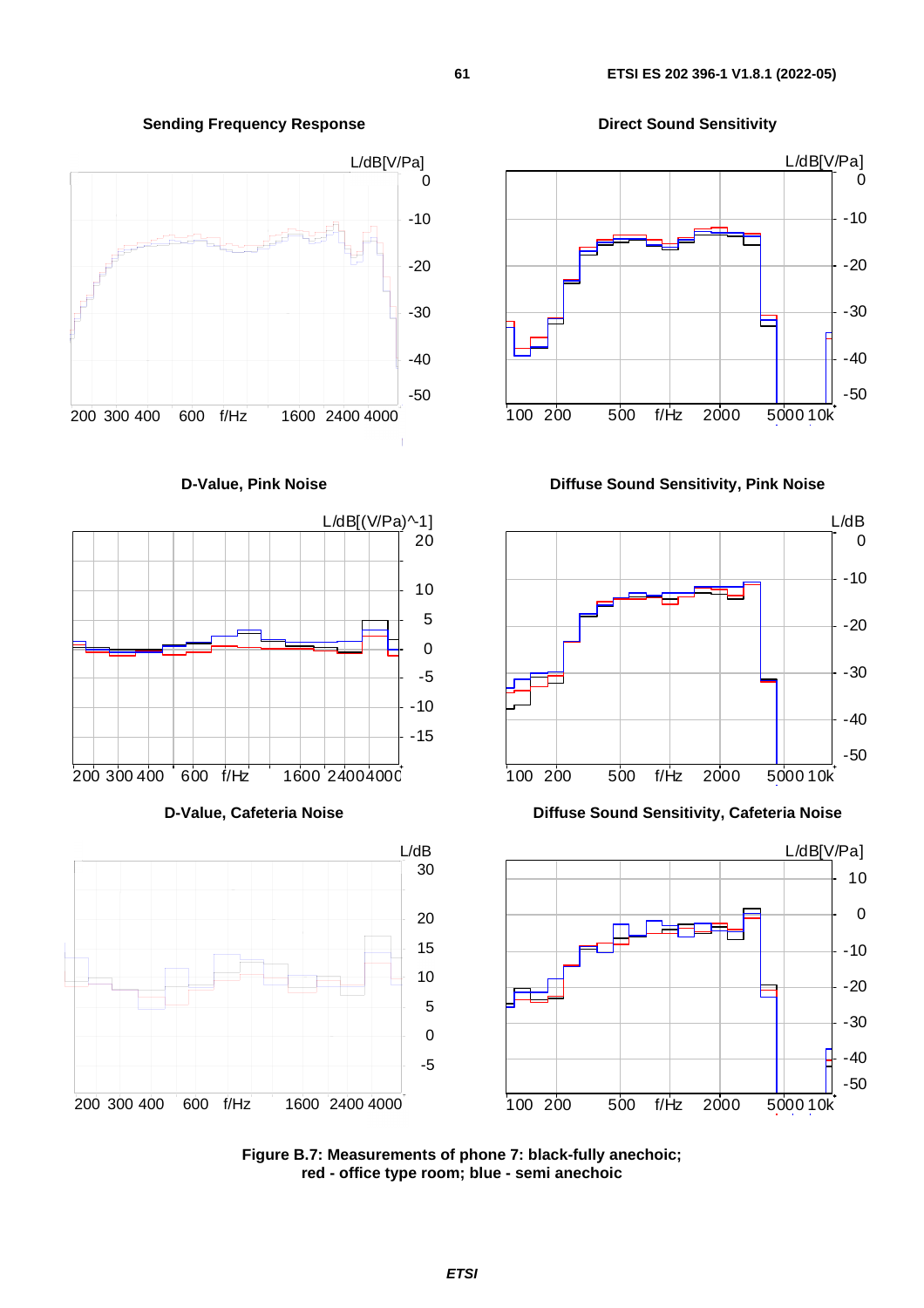

**D-Value, Pink Noise Community Community Community Diffuse Sound Sensitivity, Pink Noise** 



**D-Value, Cafeteria Noise Diffuse Sound Sensitivity, Cafeteria Noise** 



**Sending Frequency Response Community Community Community Prequency Response Community Pressure Direct Sound Sensitivity** 









**Figure B.8: Measurements of phone 8: black-fully anechoic; red - office type room; blue - semi anechoic**